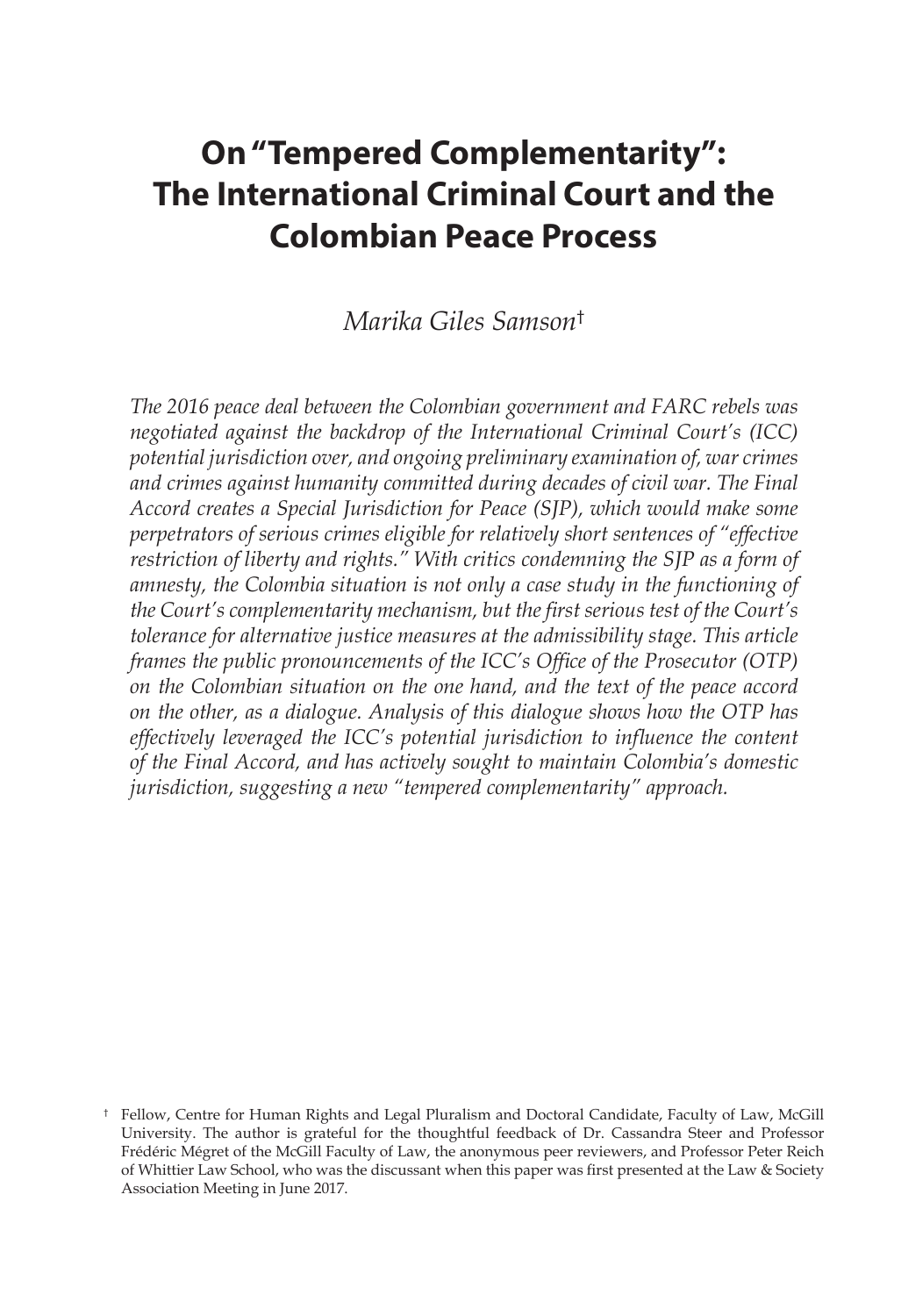*L'accord de paix conclu en 2016 entre le gouvernement colombien et les rebelles des Forces armées révolutionnaires de Colombie (FARC) a débouché sur ce que l'on appelle l'Accord final. Cet article traite de cet accord et de la Juridiction spéciale pour la paix (JSP), un organe de type judiciaire qui en est issu et qui constitue un mode substitutif d'exercice de la justice. Certains détracteurs condamnent la JSP, qui serait une forme d'amnistie selon eux, puisqu'elle rend des auteurs de crimes de guerre graves admissibles à des peines relativement courtes. Le présent article propose qu'il est erroné de formuler de telles critiques sans tenir compte du fait que l'accord de paix a été négocié dans le contexte de l'intervention potentielle de la Cour pénale internationale relativement aux crimes de guerre et aux crimes contre l'humanité commis pendant les décennies de guerre civile en Colombie, ainsi que de l'examen en cours de ces crimes. L'autrice suggère d'aborder la situation en Colombie non seulement comme une étude de cas faisant état du fonctionnement du mécanisme de complémentarité de la Cour, mais aussi comme un test sérieux de la tolérance de celle-ci à l'égard des mesures substitutives de justice. Elle met en parallèle et fait dialoguer les déclarations publiques du Bureau du procureur (BDP) de la Cour pénale internationale sur la situation en Colombie et le texte de l'accord de paix. L'analyse de ce dialogue montre comment le BDP a su tirer parti de la compétence potentielle de la Cour pénale internationale pour influencer le contenu de l'Accord final tout en cherchant activement à maintenir la compétence nationale de la Colombie, ce qui suggère une nouvelle approche en matière de «complémentarité tempérée ».*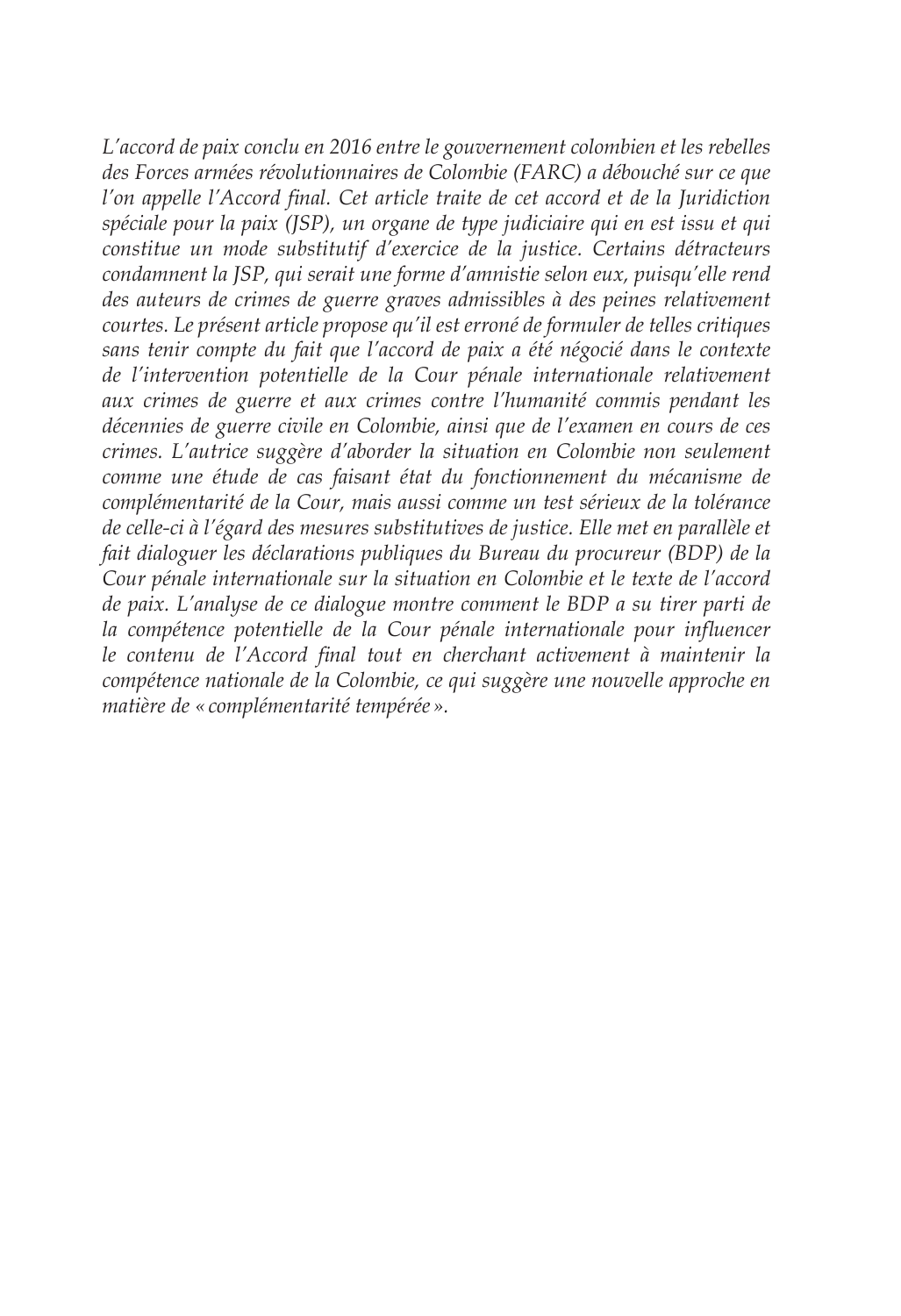## **I. Introduction: A Colombian Peace in an International Legal Order**

I n August 2016, after a half-century of civil war, the Colombian government and the Fuerzas Armadas Revolucionarias de Colombia – Ejército del Pueblo (FARC) guerrilla movement announced that peace talks in Havana, Cuba had yielded an agreement.<sup>1</sup> Through the implementation of a "Special Jurisdiction for Peace" (SJP), the proposed peace deal included a mechanism tailor-made to meet the FARC precondition that none of their fighters be subject to imprisonment.<sup>2</sup> The SJP effectively diverts cases from the ordinary criminal justice system and prescribes alternative penalties for those willing to confess their crimes, including war crimes and crimes against humanity. Due to the non-carceral nature of the alternative penalties, the SJP has been widely described as an amnesty and has attracted criticism from domestic and international human rights and criminal justice communities, $^3$  despite the best efforts of the Colombian government to avoid this characterisation.<sup>4</sup>

The international community's concerns cannot be lightly brushed aside: Colombia is a state party of the International Criminal Court  $(ICC)^5$  and, since 2004, international crimes alleged to have been committed on its territory have been the subject of a preliminary examination by the ICC's Office of the Prosecutor (OTP).<sup>6</sup> This examination has remained at the admissibility stage for many years, in which, having established that it has *prima facie* jurisdiction over the situation, the OTP works to ascertain whether genuine national proceedings exist that are sufficient to render cases at the ICC inadmissible. This assessment lies at the heart of the ICC's complementarity regime, in which domestic proceedings are preferred and the ICC's residual jurisdiction is asserted only in the absence of such proceedings.<sup>7</sup> Thus, in order to assess

<sup>1</sup> *August Accord, Acuerdo Final para la Terminacion del Conflicto y la Construccion de una Paz Estable y Duradera, 24 August 2016* [*August Accord*]. As will be discussed below, the August Accord was ultimately rejected by plebiscite and was replaced by a final amended version announced in November 2016 (the "Final Accord", infra note 33). Where appropriate, I refer to these peace agreements collectively as the "Accords".

<sup>&</sup>lt;sup>2</sup> For citation and context of SJP, see "Comprehensive System of Truth, Justice, Reparations and non-Repetition, including the Special Jurisdiction for Peace, and Commitment on Human Rights" (the SJP is part of the section on "Justice" (section 5.1.2) [SJP].

<sup>&</sup>lt;sup>3</sup> For example, see Human Rights Watch, "Colombia: Amend 'Legal Framework for Peace' Bill" (31 May 2012), online: *Human Rights Watch* <www.hrw.org/news/2012/05/31/colombia-amend-legalframework-peace-bill> [perma.cc/J87W-XZMP].

<sup>4</sup> For further analysis of the Colombian government's attempts to avoid the characterization of the SJP as an amnesty, see the text accompanying notes 35 and 36.

<sup>5</sup> Colombia's instrument of accession can be found at: "Status of Treaties - Chapter XVIII Penal Matters 10. Rome Statute of the International Criminal Court" (24 September 2019), online: *United Nations Treaty Collection* <treaties.un.org/Pages/ViewDetails.aspx?src=TREATY&mtdsg\_no=XVIII-10&chapter=18&clang=\_en#EndDec> [perma.cc/YB35-HYJF].

<sup>6</sup> "Preliminary Examinations - Colombia", online: International Criminal Court <www.icc-cpi.int/

colombia> [perma.cc/JGT6-C49C]. 7 The complementary jurisdiction of the ICC is set out in article 17 of the *Rome Statute of the International*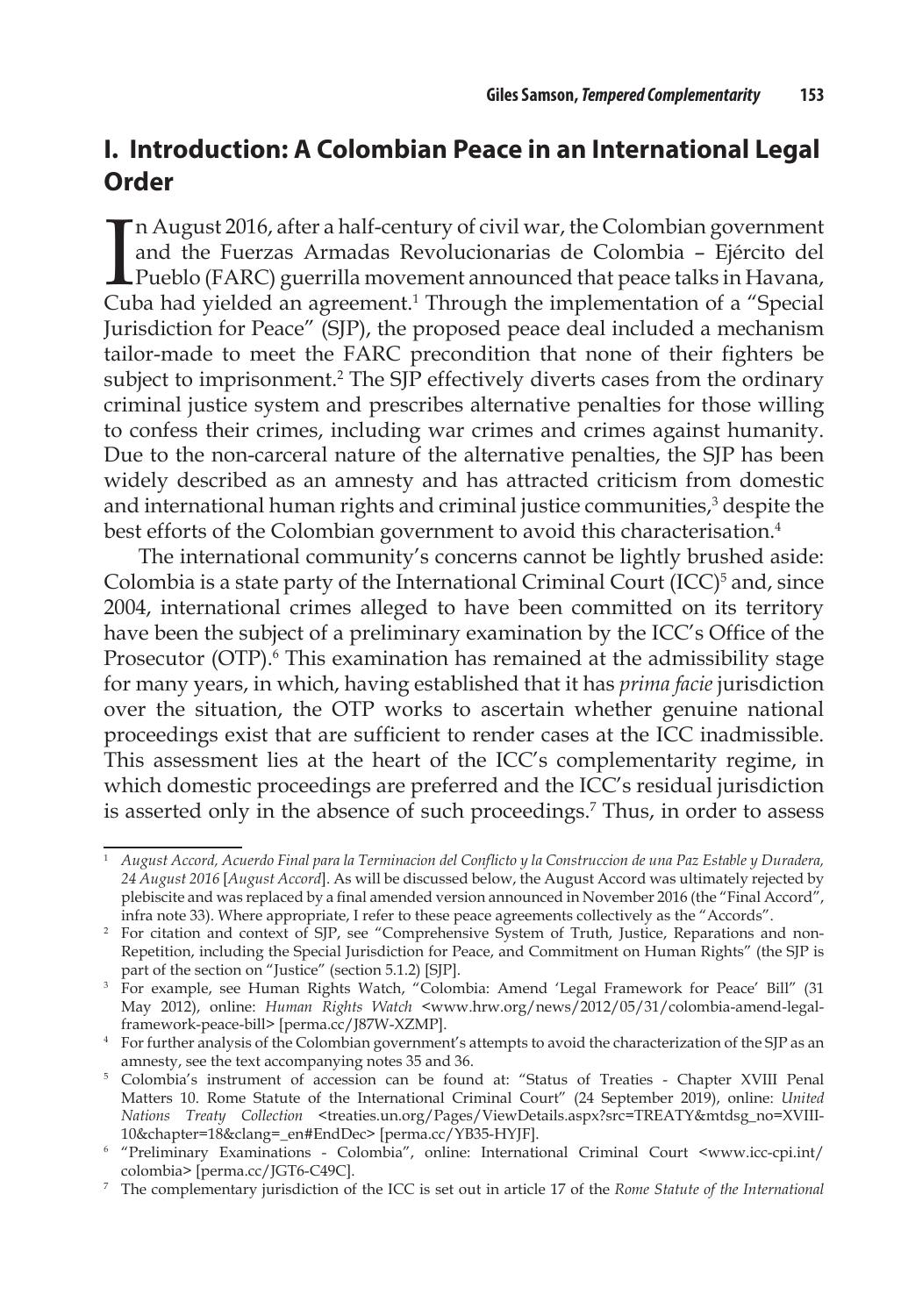whether those accused of international crimes in Colombia should be tried through the SJP or the ICC, it must first assess whether Colombia is living up to its obligation to prosecute perpetrators of international crimes.

While Colombia has had to grapple with its obligations under the Statute of the International Criminal Court (commonly referred to as the "Rome Statute"), so too must the ICC confront the reality of a domestic peace process that seems determined to succeed. As this article will set out, for a number of years, the OTP has followed developments on the ground, interjecting periodically in an apparent effort to avoid future complementarity issues. As the SJP's implementation now rolls out, we can begin to assess whether this dialectic has produced a balance that both the ICC and Colombia can live with, and where that balance lies.

In this article, I assess the claim that the peace deal indeed offers a form of amnesty by taking a close look at the particulars of the SJP programme, as well as both the ICC's and Colombia's competing international criminal law obligations. Following this, I will consider the OTP's expressed position on the SJP – both as it evolved during negotiations, in the Accords, and during the initial roll-out period – focusing in particular on the ICC's potential assertion of its complementary jurisdiction in the context of current international legal tolerance for alternative justice procedures. Considering each as essential parts of a dialogue, I will look at the OTP statements and the text of the Colombian Accords to demonstrate how the Final Accord's text has evolved in a manner responsive to the expressed concerns of the OTP. I will conclude by describing the OTP's approach to the Colombian peace process as a form of what I term 'tempered complementarity'; an approach that balances the Court's mission to end impunity while demonstrating its obvious reluctance to interfere with domestic efforts at transitional justice.

### **II. The Special Jurisdiction for Peace in Context**

The half-century old civil conflict in Colombia is a dangerous hydra with many heads. Government forces, right-wing paramilitaries, and leftist FARC and Ejército de Liberación Nacional (ELN) rebel movements (among others) have long competed for territorial control, with drug trafficking activities financially fuelling the conflict and attracting international intervention. While the conflict is complex, its devastating effects on the people of Colombia are plain: between 1958 and 2012, over 200,000 people were killed, of which over  $80\%$  were civilians, and more than 5.7 million were forcibly displaced. $8$  As has

*Criminal Court*, 17 July 1998, 2187 UNTS 38544 (entered into force 1 July 2002) [Rome Statute].

<sup>8</sup> "Estadisticas del conflicto armado en Colombia" (2012), online: *Centro Nacional de Memoria Historica*  <www.centrodememoriahistorica.gov.co/micrositios/informeGeneral/estadisticas.html> [perma.cc/ NHM5-GUMN].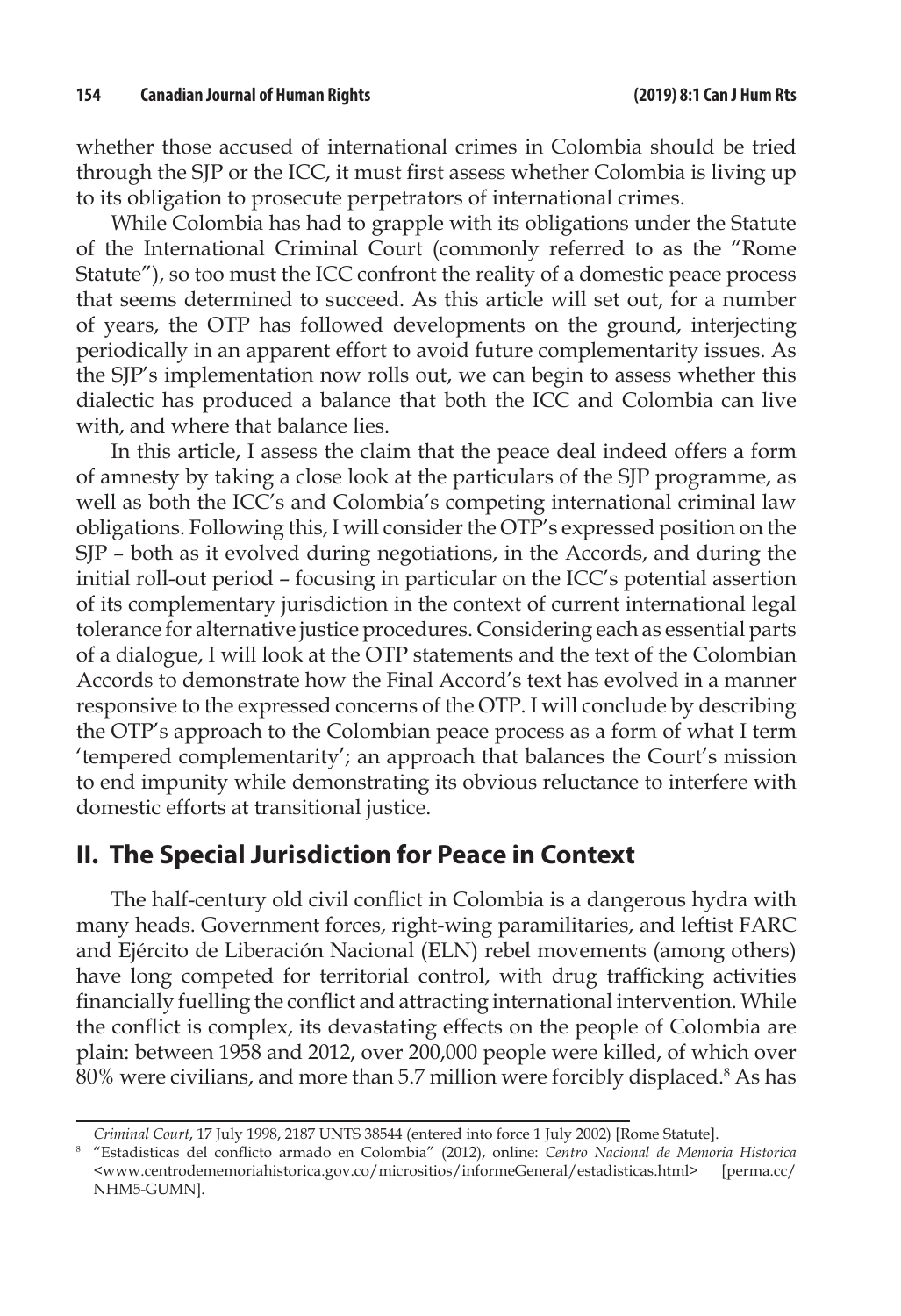been well documented by local and international NGOs and the ICC, horrific war crimes and crimes against humanity were committed by all sides in the civil war. For example, FARC notoriously engaged in hostage taking, the use of child soldiers and torturing and killing prisoners of war. For their part, government troops – under pressure to show progress in combating militias – killed thousands of civilians and then framed the murder victims as guerrillas, with these victims coming to be known as "false positives".<sup>9</sup>

#### **A. The Road to Havana**

Efforts have been ongoing for many years to demobilise the armed groups. The precursor to the 2016 peace deal between the government and FARC was the Justice and Peace Law (JPL) passed by the Colombian Congress in 2005.<sup>10</sup> The JPL sought to induce paramilitaries to lay down their arms by offering reduced sentences of 5 to 8 years' imprisonment to those who cooperated with justice, fact-finding, and victim reparation processes. While the JPL was primarily directed at the right-wing paramilitaries, members of any armed group were eligible for a reduced sentence under the JPL.<sup>11</sup>

At the time of its adoption, the JPL attracted significant opprobrium from within and outside Colombia,<sup>12</sup> with some even suggesting that it was a mere smokescreen to repel the threat of ICC jurisdiction.<sup>13</sup> It was also the subject of a constitutional challenge, with the applicants alleging, among other things, that the scheme constituted a "system of impunity"14 that did not adequately meet Colombia's obligations to provide an effective remedy to victims.15 In May 2006, the Colombian Constitutional Court upheld the law as constitutional as long as a specific interpretive framework was followed.16 A few months

<sup>9</sup> This phenomenon has been well documented by Human Rights Watch, most recently in José Miguel Vivanco, "How the Perverse Incentives in 'False Positives' Worked" (12 November 2018), online: *Human Rights Watch* <www.hrw.org/news/2018/11/12/how-perverse-incentives-behind-false-positivesworked> [perma.cc/6G5B-LTD4]. As will be detailed below, "false positives" have been recognised and been a point of focus for the OTP preliminary examination in Colombia.

<sup>10</sup> Law 975 of 2005. 11 *Ibid.*

<sup>&</sup>lt;sup>12</sup> For example, see: Human Rights Watch, "Colombia - Smoke and Mirrors: Colombia's demobilization of paramilitary groups", online: (2005) 17 Human Rights Watch 3(B) <www.hrw.org/reports/2005/

<sup>&</sup>lt;sup>13</sup> Jennifer S Easterday, "Deciding the Fate of Complementarity: A Colombian Case Study" (2009) 26 Ariz J Intl & Comp L 49 at 96.

<sup>14</sup> Colombian Constitutional Court, Bogotá, 18 May 2006, *Gallon Giraldo and 104 others representing themselves or non-governmental organizations v Ministry of Interior and Justice and ors*, para III.1.2.1.-III1.2.1.11, Oxford Reports on International Law (Colombia).

<sup>&</sup>lt;sup>15</sup> *Ibid* at paras III.1.2.1.1-III.1.2.1.11. Such obligations arise under the Colombian Constitution, the American Convention on Human Rights, and the Rome Statute of the International Criminal Court.

<sup>&</sup>lt;sup>16</sup> Colombian Constitutional Court, *supra* note 14. The specific interpretive conditions are most succinctly summarised (and translated) in "Statement by the Inter-American Commission on Human Rights on the Application and Scope of the Justice and Peace Law in Colombia" (1 August 2006), online: <www.cidh. org/countryrep/Colombia2006eng/Pronunciamiento.8.1.06eng.htm> [perma.cc/6GZH-XDW2].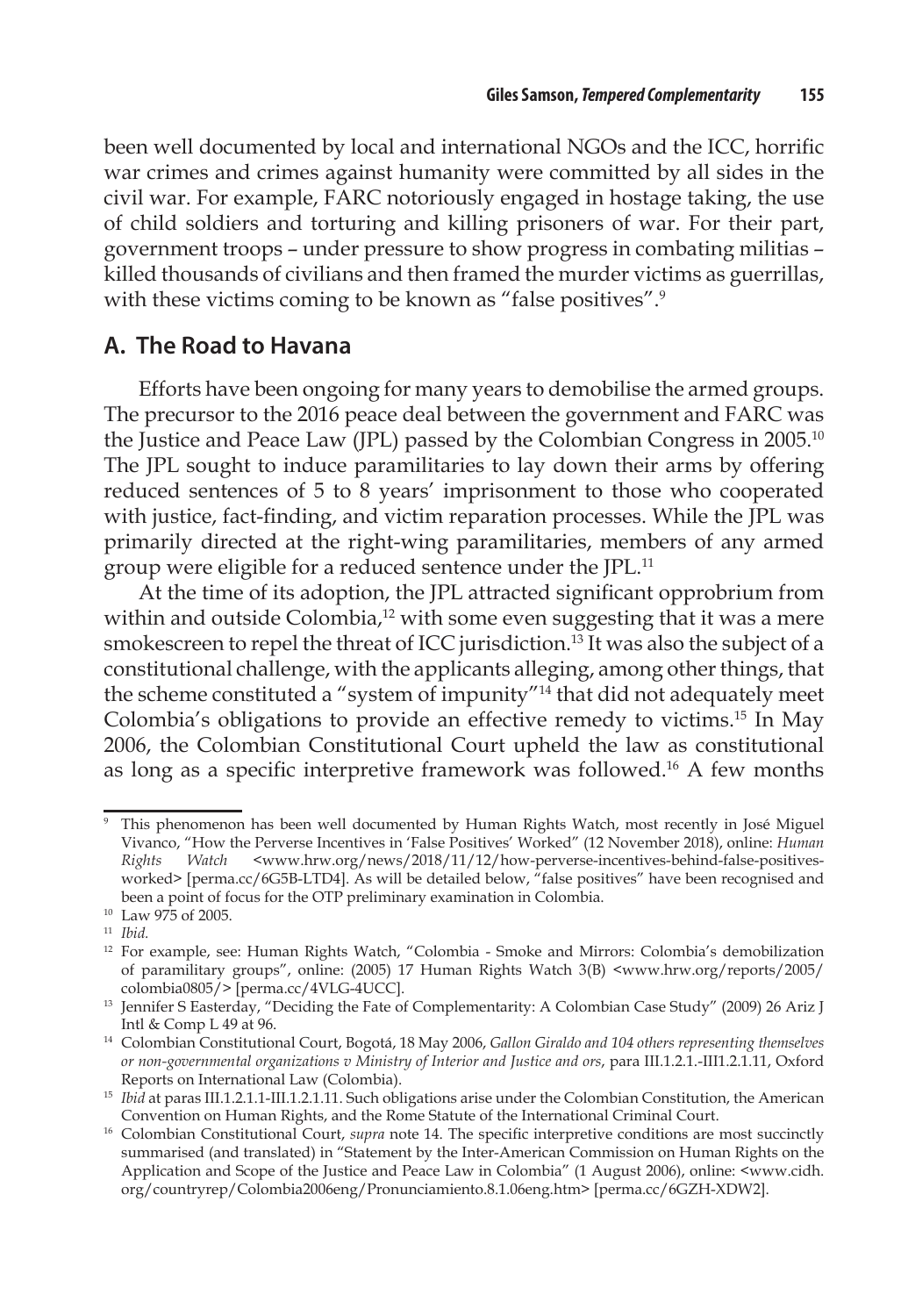later, the Inter-American Commission on Human Rights (IACHR) issued a statement specifying that the JPL would meet Colombia's obligations under the American Convention on Human Rights (ACHR) if it strictly complied with the particular interpretive prescriptions of the Constitutional Court's judgment.<sup>17</sup> These prescriptions included a requirement that perpetrators truthfully and comprehensively cooperate with investigations, as well as a recognition of the right of victims both to participate in all judicial procedures and to receive redress and assurances of non-repetition from the perpetrators.<sup>18</sup>

The Commission's view on the JPL can only be understood in the context of broader Inter-American jurisprudence on alternative justice mechanisms.19 Notably, the Inter-American Court of Human Rights (IACtHR) has invalidated amnesties for serious human rights violations due to their "manifest incompatibility" with the American Convention on Human Rights, including the right to an effective remedy.20 This view of amnesty quickly trickled down into Colombian domestic law; when called upon to determine the validity of a legislative provision excluding the possibility of amnesty or pardon for certain crimes in 2002, the Constitutional Court upheld the provision, explicitly drawing upon the IACtHR's reasoning.<sup>21</sup> The effect of this 2002 decision is the significant attenuation, by operation of Colombian law itself, of Colombia's sovereign right to grant mercy through the use of amnesties or pardons with respect to specific categories of crimes.<sup>22</sup>

Despite efforts to implement the JPL in accordance with the Constitutional Court's clarifications, the program remained problematic. There were concerns that the incentives offered through the JPL might promote discretion rather than secure demobilisation, given the close ties between the paramilitaries

<sup>17</sup> *Statement by the Inter-American Commission on Human Rights on the Application and Scope of the Justice and Peace Law in Colombia, supra* note 16 at para 58.

<sup>18</sup> *Ibid.*

<sup>&</sup>lt;sup>19</sup> This jurisprudence is well-canvassed in Christina Binder, "The Prohibition of Amnesties by the Inter-American Court of Human Rights" (2011) 12 German LJ 1203, online: <www.corteidh.or.cr/tablas/ r26381.pdf> [perma.cc/KG9W-CDML]. For a more critical take, see also Louise Mallinder, "The End of Amnesty or Regional Overreach? Interpreting the Erosion of South America's Amnesty Laws" (2016) 65:3 ICLQ 645 [Mallinder].

<sup>&</sup>lt;sup>20</sup> See, for example, a summary of the landmark decision of the Inter-American Court of Human Rights: Kathrynn Benson "Barrios Altos v Peru, Case Summary", (14 March 2001), online (pdf): iachr.lls.edu/ sites/default/files/iachr/Cases/Barrios\_Altos\_v\_Peru/benson\_barrios\_altos\_v.\_peru.pdf [perma.cc/ JE7T-APBY].

<sup>&</sup>lt;sup>21</sup> Corte Constitucional [C.C.] [Constitutional Court], 28 August 2002, Colombian Constitutional Court, Sentencia C-695-02. Available at Corte Constitucional, "Sentencia C-695-02", (28 August 2002) at para 13, online: <www.corteconstitucional.gov.co/relatoria/2002/C-695-02.htm> [perma.cc/4JMU-2ASF]. This decision also ties in the obligations assumed by Colombia by its then-recent accession to the International Criminal Court.

 $22$  For a discussion of amnesties as an expression of the sovereign right to mercy, see for example, Kieran McEvoy and Louise Mallinder, "Amnesties in Transition: Punishment, Restoration, and the Governance of Mercy" (2012) 39:3 JL & Soc'y 410. Based on extensive research by Mallinder, the authors note that the frequency of amnesties has remained constant despite jurisprudential trends: *ibid* at 415.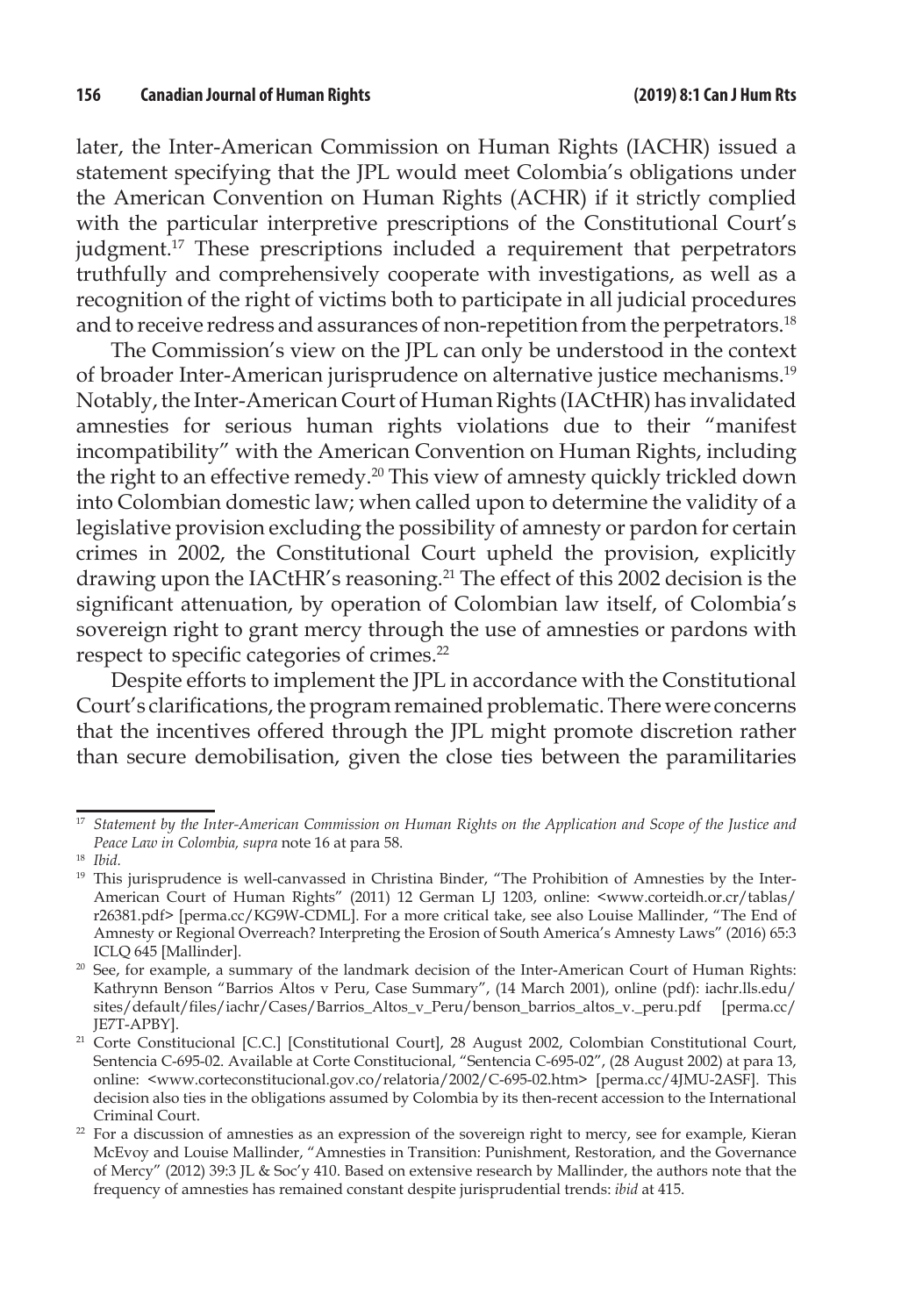and the government.<sup>23</sup> Moreover, there were complaints that the JPL did not seriously consider the needs and rights of the victims of the right-wing paramilitaries, many of whom happened to be left-wing political opponents of the government.24 However, the JPL process ultimately faltered because it was ineffective.25 Although dozens of paramilitary units were formally disbanded and about 50,000 individuals demobilised, a significant number formed new organisations (referred to in Colombia as "BACRIM") and few individuals were prosecuted.<sup>26</sup>

However, even if the JPL programme had been effective, it was never a process in which FARC was interested in engaging. FARC's long-held precondition for demobilisation was that its fighters would not be imprisoned, so even an offer of reduced sentences was a non-starter.<sup>27</sup> In order to begin peace talks with FARC, a new framework would have to be designed, one that acknowledged the legal limits that had been established by the JPL experiment and the jurisprudence on amnesties.

<sup>23</sup> For example, see Human Rights Watch, "Smoke and Mirrors: Colombia's demobilization of paramilitary groups" (31 July 2005), online: <www.hrw.org/report/2005/07/31/smoke-and-mirrors/ colombias-demobilization-paramilitary-groups> [perma.cc/BM7Z-WZVV]. See also Felipe Gómez Isa, "Paramilitary Demobilisation in Colombia: Between Peace and Justice" (2008) *FRIDE* at 9, online: <www. tiempodelosderechos.es/seminarioJusticia/ColombiaFRIDE.pdf> [perma.cc/3TVY-YLQA]. Gomez notes that "[t]he discomfort of remembering can become unbearable for a state like Colombia, with its wellestablished ties with the emergence, development and consolidation of the paramilitary phenomenon…". Finally, see also René Urueña, "Prosecutorial Politics: the ICC's Influence in Colombian Peace Processes, 2003-2017" (2017) 11:1 AJIL 104 at 117.

<sup>24</sup> Gómez Isa, *supra* note 23 (generally).

 $25$  Kai Ambos provides a comprehensive assessment of the difficulties encountered in implementing the JPL scheme in Kai Ambos, *The Colombian Peace Process and the Principle of Complementarity of the International Criminal Court: an Inductive, Situation-based Approach* (Berlin: Springer, 2010). Urueña, *supra* note 23 at 115, suggests that it was the extradition of 14 paramilitary leaders to the US to face drug trafficking charges that may have signaled the end of the JPL process (as well as significantly circumscribing ICC influence in Colombia more generally).

<sup>26</sup> Republic of Colombia, *Justice and Peace Law: an experience of truth, justice and reparation*, Doc No RC/ST/ PJ/M.1 of the Review Conference of the Rome Statute (1 June 2010) at 9. A good account of the travails of the JPL can be found in Isabella Bueno and Andrea Diaz Rozas, "Which Approach to Justice in Colombia under the Era of the ICC?" in Dawn L Rothe et al, *The Realities of International Criminal Justice* (Leiden: Martinus Nijhoff Publishers, 2013) at 211-47. According to Urueña, *supra* note 23 at 110 footnote 37, citing statistics published by the Colombian prosecutor, of 4,408 demobilised AUC militants (the Autodefensas Unidas de Colombia, a coalition of regional paramilitary groups), only 35 sentences have been passed. By the time of its 2017 Report on Preliminary Examinations, the OTP had received information on 63 judgments issued by Colombian courts on matters that could fall under ICC jurisdiction, including JPL proceedings: Office of the Prosecutor – International Criminal Court, "Report of Preliminary Examination Activities 2017" (4 December 2017) at para 130, online (pdf): <www.icc-cpi.int/itemsDocuments/2017- PE-rep/2017-otp-rep-PE\_ENG.pdf> [perma.cc/ULV4-NVTT].

<sup>27</sup> For example, see Juan Forero & José de Córboda, "Colombia, FARC Rebel Group Reach Breakthrough Agreement in Peace Talks" (23 September 2015), online: *Wall Street Journal* <www.wsj.com/articles/ colombia-farc-guerrillas-make-key-advance-in-peace-talks-1443027656> [perma.cc/FK2H-3Q99] noting that "FARC commanders frequently said they had committed no crimes and had no intention of negotiating a peace pact that would include prison time."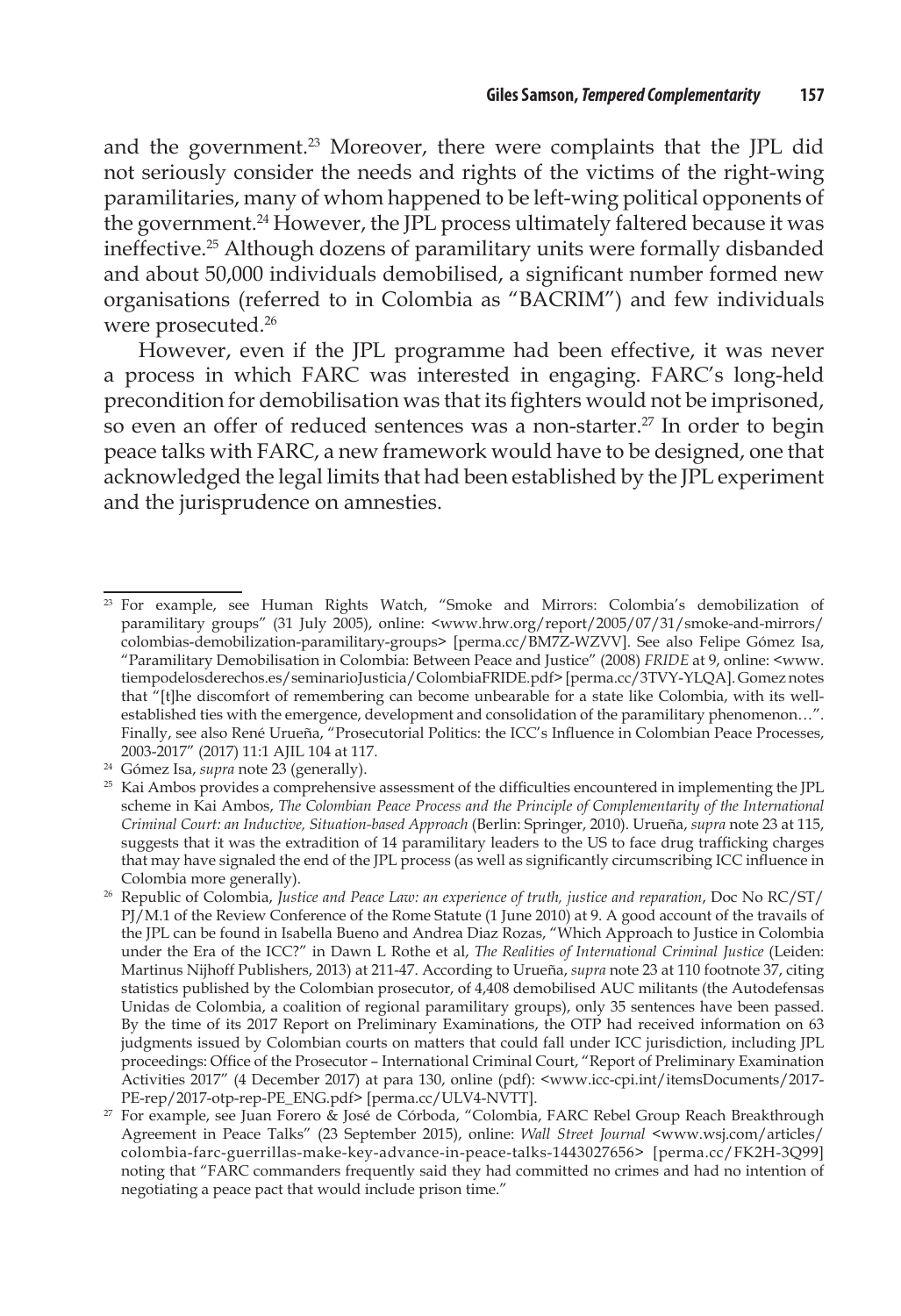#### **B. The Legal Framework for Peace**

In June 2012, the Colombian Senate passed the Legal Framework for Peace (LFP), a constitutional amendment designed to open up space for transitional justice in the Colombian legal system.28 Just as the JPL had been primarily targeted at the demobilisation of paramilitaries, the LFP was aimed at encouraging FARC and ELN guerrillas to stand down.

Under the LFP, a system of "structured selectivity" was created that prioritised the investigation and prosecution of those individuals primarily responsible for the gravest crimes; in return for their demobilisation, criminal investigations against lower-level perpetrators would be delayed or dropped.29 All of those prosecuted under the LFP would be eligible for reduced, alternative, or even suspended sentences (through what would later be known as the Special Jurisdiction for Peace).

Not surprisingly, the LFP was the subject of significant criticism, with some describing it as a form of "disguised amnesty".30 However, as negotiations with FARC had ended in failure in 2002 and 2007, it seems unlikely that an agreement could have been reached without the adoption of the LFP. A legal challenge of the LFP proved unsuccessful, with the Constitutional Court upholding the LFP on the basis that "to reach stable and lasting peace, it is legitimate to adopt transitional justice measures like the mechanisms of selection and ranking".<sup>31</sup>

#### **C. The Special Jurisdiction for Peace**

The LFP laid the groundwork for a first deal between the Colombian government and FARC, announced on August 24, 2016 (the "August Accord"), which was to be approved by a popular plebiscite. The August Accord addressed a number of outstanding issues – including rural land reform,

<sup>28</sup> The text of the Legal Framework for Peace (el Marco jurídico para la paz) is found in Acto Legislativo - No 1 (31 July 2012), online at: <www.altocomisionadoparalapaz.gov.co/desarrollos-legistlativos-paz/marcojuridico-para-la-paz/Documentos%20compartidos/Acto-Legislativo-N-01-del-31-de-julio-de-2012-4. pdf> [perma.cc/WD36-CTXV] [LFP].

<sup>&</sup>lt;sup>29</sup> The LFP also included other measures, including the integration of former FARC guerillas into the political sphere, but those measures, and the controversies surrounding lustration in international law, are beyond the scope of this article.

<sup>30</sup> For example, see Human Rights Watch, "Colombia: Amend 'Legal Framework for Peace' Bill", *supra* note 3. See also *El Universal*, "Congreso de Colombia aprueba reforma para eventual diálogo con guerrilleros" (14 June 2012), online: El Universal <www.eluniversal.com/internacional/120614/congreso-de-colombiaaprueba-reforma-para-eventual-dialogo-con-guerril-imp> [perma.cc/GGU2-P5CR]. Notably, this article quotes a government minister as specifically averring that the LFP complied with ICC and Inter-American standards.

<sup>&</sup>lt;sup>31</sup> Helen Murphy, "Colombia's high court rules FARC peace talks law constitutional" (29 August 2013), online: *Reuters* <www.reuters.com/article/us-colombia-rebels-law-idUSBRE97S06C20130829> [perma. cc/JBM9-J9UL]. As Urueña details, *supra* note 23 at 118, the OTP was an active interlocutor during the constitutional case, writing to the President of the Constitutional Court, expressing concern about both case prioritisation and the possibility of suspended sentences.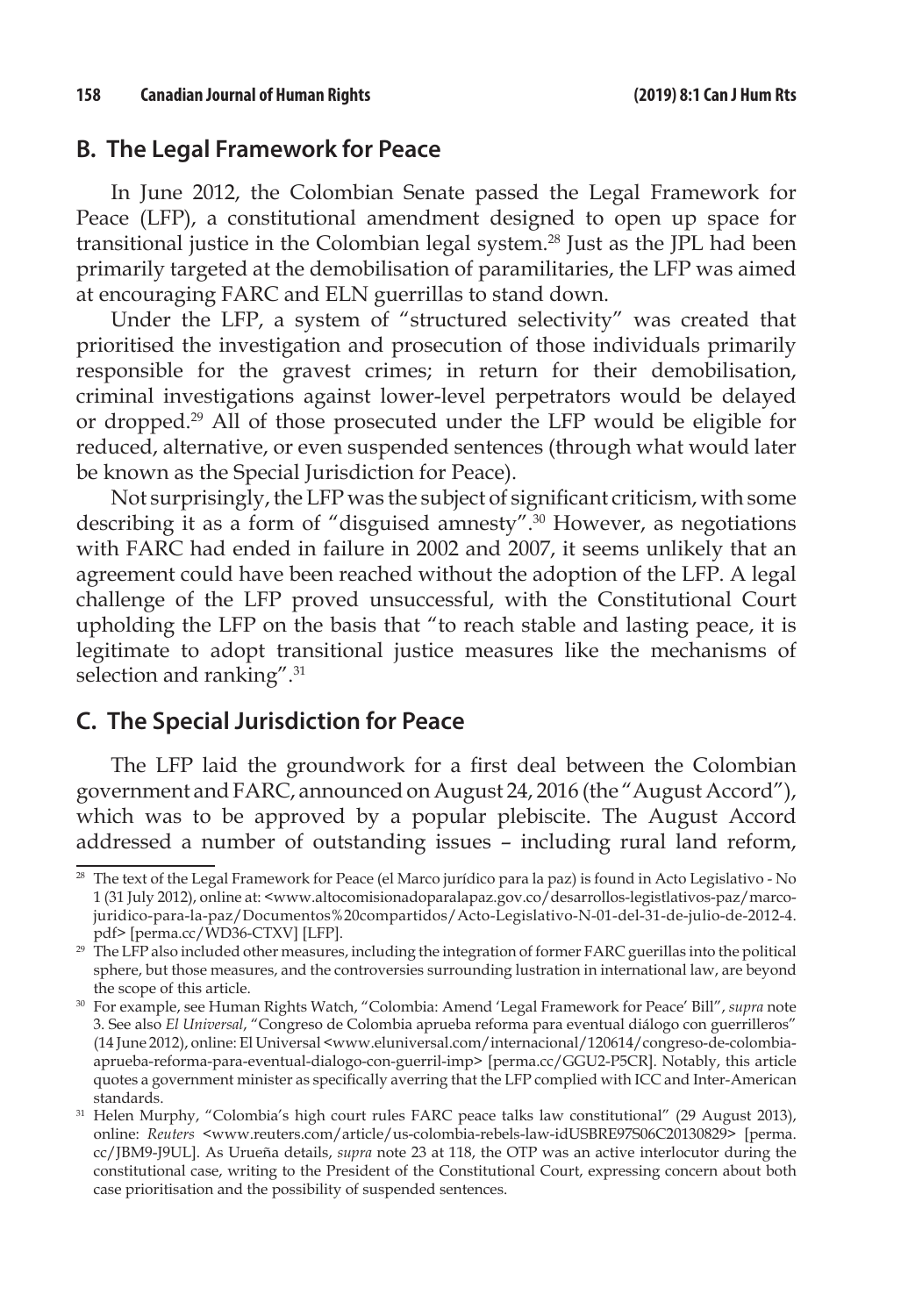narco-trafficking and political participation. The crucial part of the agreement, for the purpose of this article, is Part 5, on the Victims of the Conflict and the establishment of the "Sistema Integral de Verdad, Justicia, Reparación y No Repetición (SIVJRNR), incluyendo la Jurisdicción Especial Para la Paz (Special Jurisdiction for Peace, or SJP); y Compromiso sobre Derechos Humanos".<sup>32</sup> The SIVJRNR is, briefly put, the overall transitional justice scheme of the peace agreement, of which the SJP is the justice process mechanism.

The broad, and often competing, objectives of the SIVJRNR were a testament to the complex dilemmas of doing justice in the course of peacemaking: protecting victims' rights, including satisfying their right to justice; the establishment of truth for Colombian society; contributing to the achievement of a stable and lasting peace; and achieving all of this while providing legal certainty for all those who participated directly or indirectly in the armed conflict, including those who engaged in grave violations of international humanitarian and human rights law.<sup>33</sup> While diverting cases from the ordinary courts, the Special Jurisdiction for Peace was set up to function very much like a court, with guarantees of due process and independent magistrates.<sup>34</sup>

Perhaps in an effort to stave off anticipated criticism, the Accord endeavoured to explicitly articulate the parties' position on amnesty. The Accord provided amnesty for political crimes, noting that international humanitarian law encourages parties of non-international armed conflicts to extend as broad an amnesty as possible at the conclusion of hostilities.<sup>35</sup> On the other hand, in recognition of international obligations, the Accord explicitly excluded amnesty for crimes included in the Rome Statute and other enumerated serious human rights violations and systematic violations of international humanitarian law.36 However, while perpetrators of such crimes were not eligible for amnesty, they could be tried under the SJP and subject to the relatively lenient sanctions set out at section 5.1.2(III)60 of the Accord.<sup>37</sup> Specifically, those who provided information and accepted responsibility for their actions would be eligible for adjudication under the SJP, regardless of the severity of their crimes (including Rome Statute crimes).38 Any crime

<sup>32</sup> SJP, *supra* note 2.

<sup>33</sup> August Accord, *supra* note 1, s 5.1.2 (I) at para 2. This provision is duplicated in the final accord announced in November: *Acuerdo Final para la Terminación del Conflicto y la Construcción de una Paz Estable y Duradera*, 12 November 2016 online (pdf): <especiales.presidencia.gov.co/Documents/20170620-dejacion-armas/ acuerdos/acuerdo-final-ingles.pdf> [perma.cc/3GLC-48F7] [Final Accord].

<sup>34</sup> August Accord, *supra* note 1; Final Accord, *supra* note 33, s 5.1.2 (I) at para 14.

<sup>35</sup> See August Accord, *supra* note 1; Final Accord, *supra* note 33, s 5.1.2 (II) at paras 23, 38-39. The Accord makes reference to Article 6(5) of Additional Protocol II of the Geneva Conventions.

<sup>36</sup> The Accord makes specific reference to the applicability of international human rights law and international humanitarian law, and when the Accord was renegotiated in October-November 2016, explicit reference was also made to international criminal law: August Accord, *supra* note 1; and Final Accord, *supra* note 33,

s 5.1.2 (II) at paras 19, 25, and 40.<br><sup>37</sup> August Accord, *supra* note 1.

<sup>&</sup>lt;sup>38</sup> August Accord, *supra* note 1; Final Accord, *supra* note 33, s 5.1.2(I) at para 13.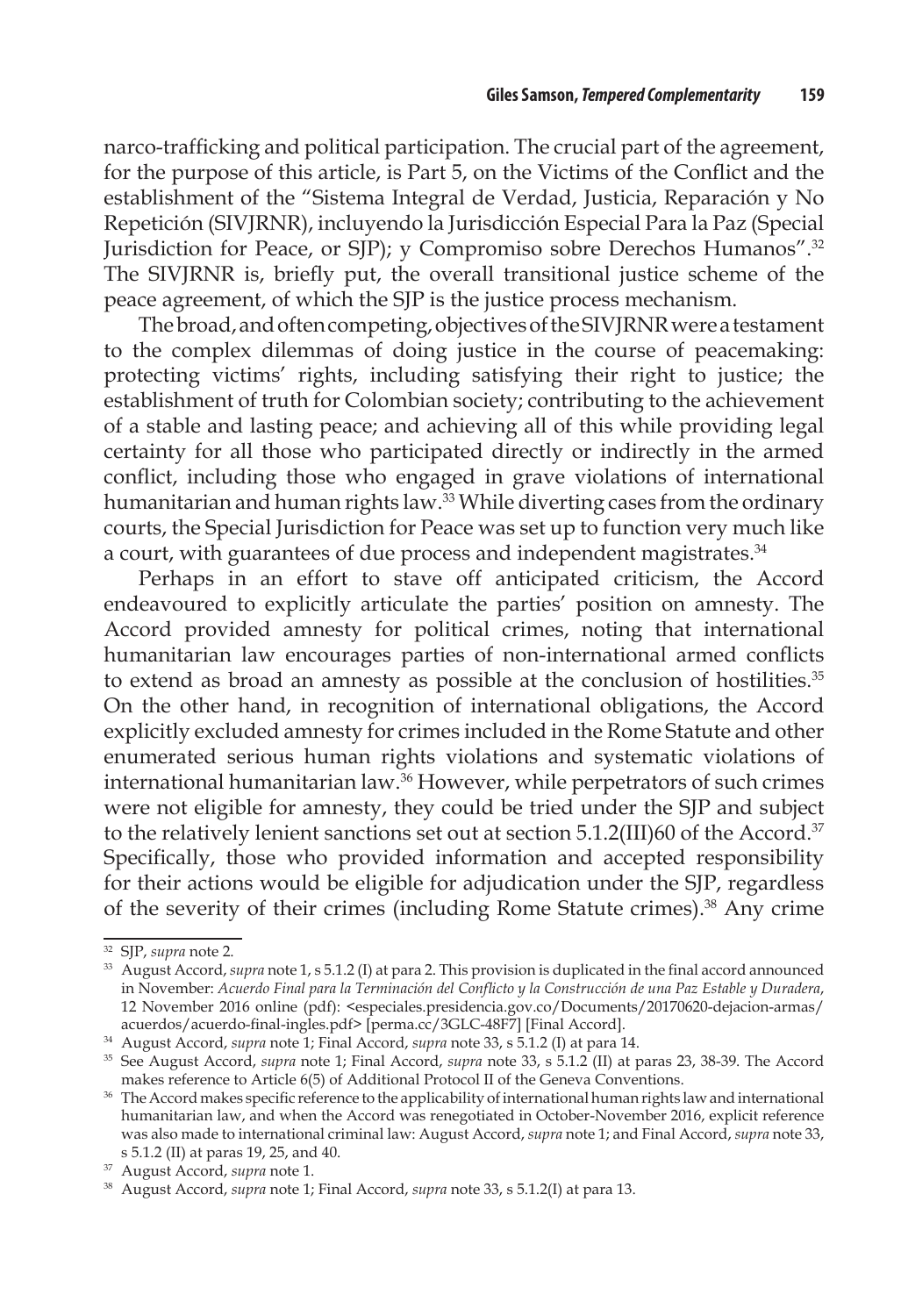sentenced under the SJP was subject to a sentence of no less than 5 years, but no more than 8 years, of "effective restriction of liberty and rights" (such as freedom of residence and movement), rather than incarceration, subject to guarantees of non-repetition.39

It is widely believed that the combination of lenient sanctions and vague language like "effective restriction of liberty", which tended to attract epithets like "disguised amnesty", caused the August Accord plebiscite to narrowly fail in October 2016.40 When the negotiators consulted civil society in the wake of the failed plebiscite, harsher sentences were among the amendments sought.<sup>41</sup>

While the range of sentences ultimately remained the same in the Final Accord, the amended Accord provided a list of specific criteria for magistrates to consider when sentencing offenders.42 These criteria included the specification of the maximum area for the restricted zones of liberty, and a requirement to exercise significant supervision over the execution of the sentence. Nonetheless, the Final Accord continued to reflect FARC's demand that the effective restriction of liberty not include imprisonment. For some critics of the SJP, this was tantamount to Colombia providing *de facto* amnesties to alleged perpetrators of international crimes, violating its legal obligations, including those arising from the Rome Statute.<sup>43</sup>

## **III. The International Criminal Court, Amnesty and Alternative Justice**

In order to assess this critique of the Final Accord, it is useful to identify the general legal position of the ICC on amnesties and alternative justice mechanisms. Questions about the legitimacy of amnesty in the face of mass atrocity have arisen since the origins of the Court in the anti-impunity movement, a movement inspired by the infamous amnesty laws passed in Chile, Argentina and Uruguay in the 1970s and 80s.<sup>44</sup> These laws provided

<sup>39</sup> August Accord, *supra* note 1; Final Accord, *supra* note 33, s 5.1.2 (III) at para 60.

<sup>40</sup> For example, see BBC News, "Colombia referendum: Voters reject FARC peace deal" (3 October 2016), online: *BBC News* <www.bbc.com/news/world-latin-america-37537252> [perma.cc/NM7N-F6D8].

<sup>&</sup>lt;sup>41</sup> International Crisis Group, "In the Shadow of 'No': Peace after Colombia's Plebiscite" (31 January 2017) at 4, online (pdf): <d2071andvip0wj.cloudfront.net/060-in-the-shadow-of-no-peace-after-colombia-splebiscite.pdf> [perma.cc/BT5A-5232].

<sup>42</sup> Final Accord, *supra* note 33, s 5.1.2 (III) at para 60.

<sup>43</sup> For example, see Human Rights Watch, "Human Rights Watch Analysis of Colombia-FARC Agreement" (21 December 2015), online: *Human Rights Watch* <www.hrw.org/news/2015/12/21/human-rights-

watch-analysis-colombia-farc-agreement> [perma.cc/SVU4-FF9E].<br><sup>44</sup> For a contemporaneous account of the anti-impunity movement, see the "Introduction" of Naomi Roht-Arriaza, *Impunity and Human Rights in International Law and Practice* (Oxford: Oxford University Press, 1995) at 3-6. In retrospect, Louise Mallinder catalogues the evolution of attitudes towards amnesties in South America in Mallinder, *supra* note 19. As Mallinder notes, one should be cautious in assuming that the practice of amnesty in South America is a thing of the past; in this respect, see also BBC News,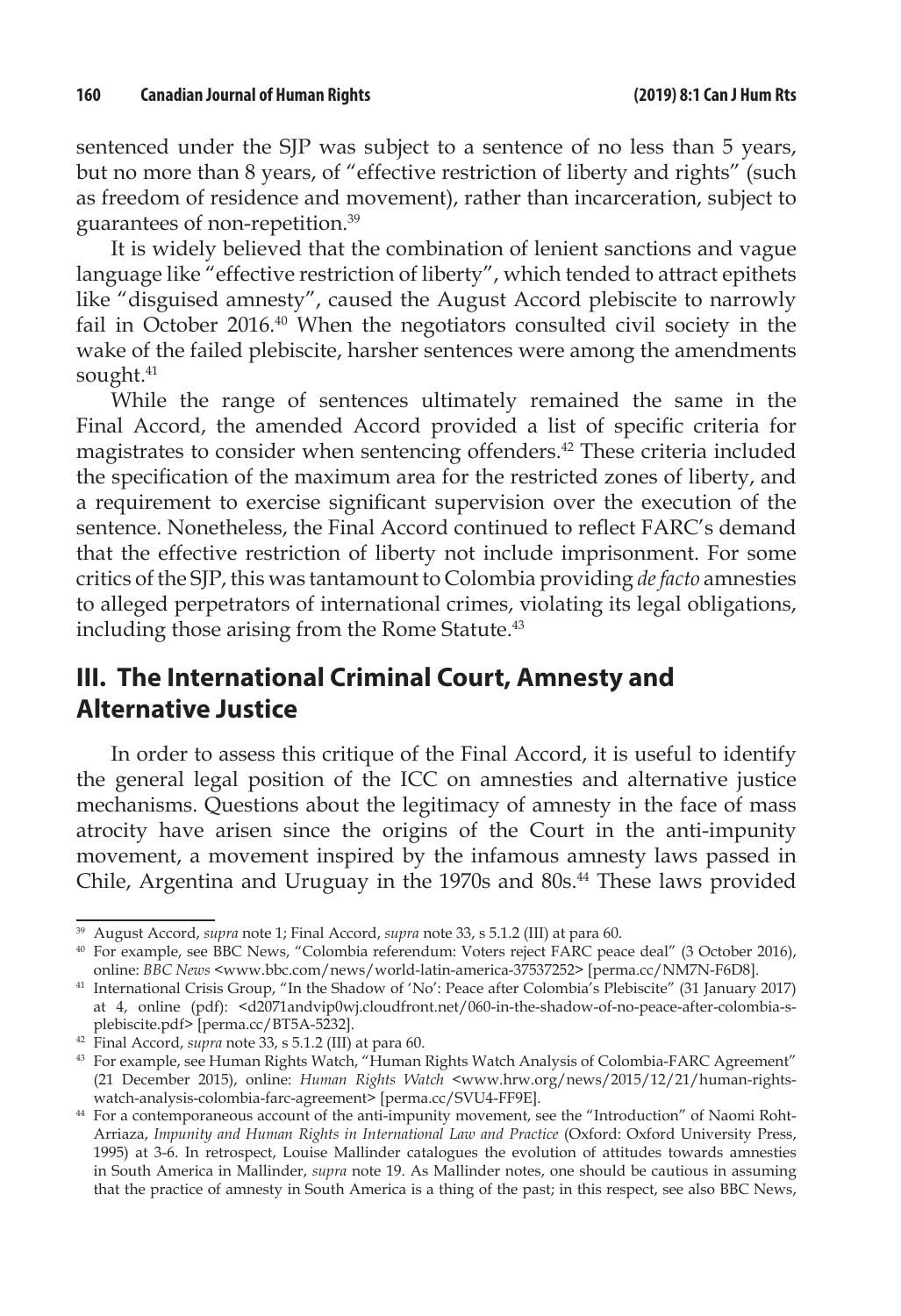blanket amnesty, and thus are markedly different from the conditional, individualised diversion in Colombia's Final Accord. Nonetheless, the debate about whether any form of amnesty can adequately provide accountability for atrocity crimes is an important question of principle.

Both defenders and critics of alternative justice mechanisms are prone to mischaracterising the issue of amnesties. For example, in 2005, Amnesty International sent an open letter to the Prosecutor of the ICC stating that amnesty "and similar measures of impunity" for genocide, crimes against humanity and war crimes were incompatible with the objectives of the ICC,<sup>45</sup> implying equivalence between amnesty and impunity. Such equivalence is based on the premise that all amnesties are created equal, a premise profoundly challenged by the South African truth and reconciliation process, one that has loomed large over all of the peace processes that have followed.<sup>46</sup>

Thus, as a starting point, it is not particularly constructive to think about amnesties as a specific legal form. Amnesties are a varied breed: they may be explicit or disguised, intentional acts of grace or mere opportunism, unconditional or highly structured bargains. It is not always easy to know whether a particular mechanism is an amnesty or not; and whether or not a mechanism bears the label of amnesty is not always decisive. Amnesty tends to be described in the negative: as the antithesis of ordinary, individualised criminal prosecution, in which a convicted person is subject to a sentence proportionate to the underlying crime. Under that framework, the grave crimes contemplated by international criminal law would ordinarily attract significant carceral sentences, leading to a starting presumption that amnesties are conceptually incompatible with international criminal law.<sup>47</sup>

#### **A. The "Creative Ambiguity" of the Rome Statute**

The Rome Statute, unlike the statutes of some other international criminal tribunals, is silent on the question of amnesties and the historical record indicates that this omission was deliberate.<sup>48</sup> The position of the Rome Statute

<sup>&</sup>quot;Venezuela Crisis: Guaidó hints at 'amnesty' for Maduro" (24 January 2019) online: *BBC News* <www.bbc. com/news/world-latin-america-46997555> [perma.cc/XEG4-QW2V].

<sup>&</sup>lt;sup>45</sup> Amnesty International, "Open letter to the Chief Prosecutor of the International Criminal Court: Comments on the concept of the interests of justice" (17 June 2005), online: *Amnesty International* <www. amnesty.org/download/Documents/84000/ior400232005en.pdf> [perma.cc/EL9L-PDLK].

<sup>46</sup> Kai Ambos advocates a bifurcated approach to amnesties, one that distinguishes between blanket amnesties and conditional/accountable ones: Kai Ambos, "The Legal Framework of Transitional Justice: A Systematic Study with a Special Focus on the Role of the ICC" in Kai Ambos et al (eds), *Building a Future on Peace and Justice: Studies on Transitional Justice, Peace and Development The Nuremberg Declaration on Peace and Justice* (Berlin: Springer-Verlag, 2009) at 54-67.

<sup>47</sup> This view will be discussed in detail in "The Incompatibility of Amnesties" section, *infra.*

<sup>48</sup> Notably, *cf* Article 10 of the *Statute of the Special Court of Sierra Leone*, United Nations and Sierra Leone, 16 January 2002 (entered into force 12 April 2002); and *Law on the Establishment of Extraordinary Chambers in the Courts of Cambodia for the Prosecution of Crimes Committed During the Period of Democratic Kampuchea*, Article 40. See, for example: Bos, Adriaan, "From the International Law Commission to the Rome Conference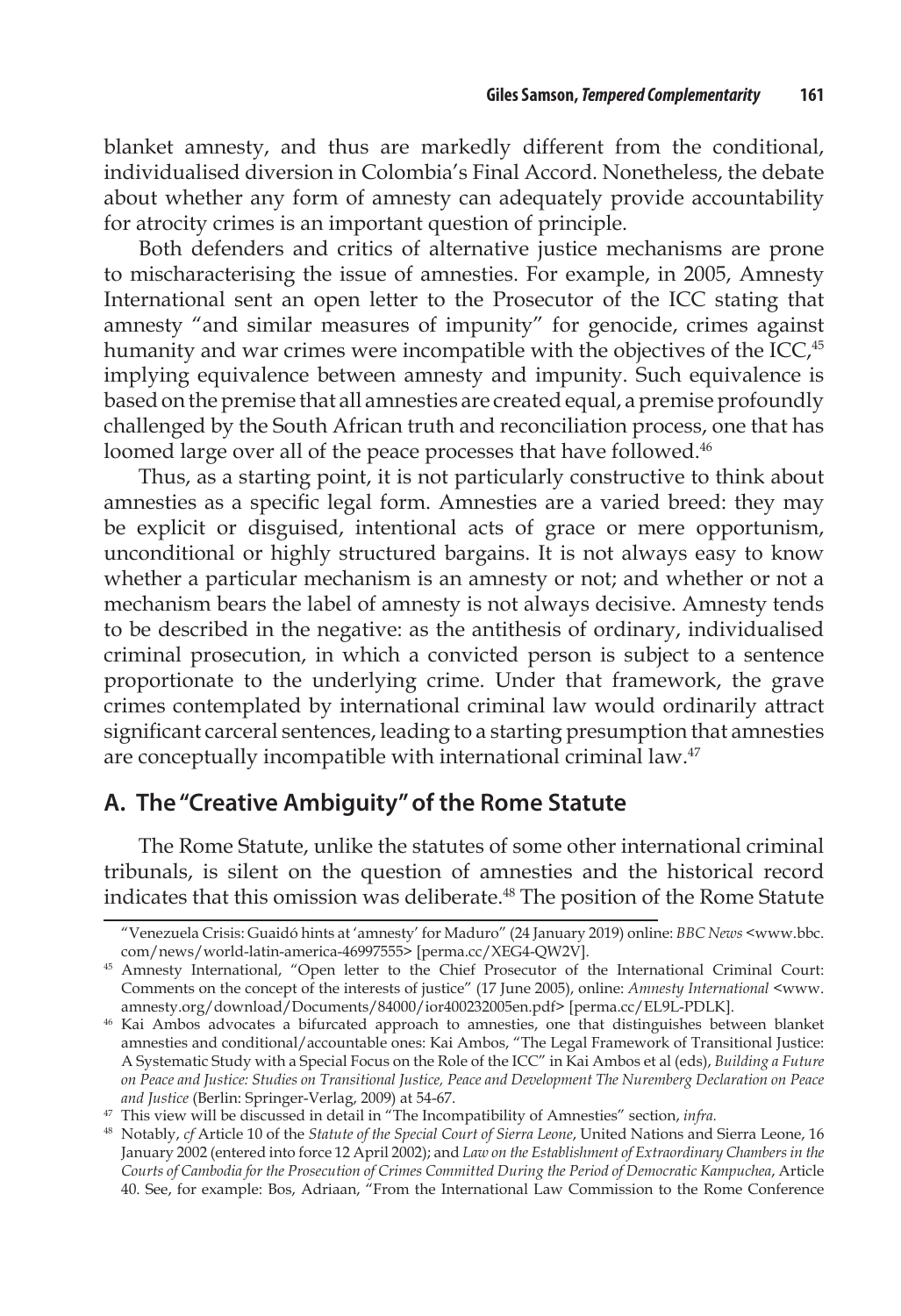on the issue of amnesties has been described as one of "creative ambiguity."49 This has largely been interpreted by commentators in a number of ways, largely falling into three camps: (i) amnesties are incompatible with the Rome Statute, given the objective of the ICC to end impunity and duties under international law to prosecute core crimes;<sup>50</sup> (ii) the Statute's silence permits discretion, as exercised by the Prosecutor or the Trial Chamber, to consider domestic amnesties when deciding whether to proceed in a particular case;<sup>51</sup> and (iii) choices made by domestic authorities to grant amnesty have no legal effect on the Court, and therefore, can simply be ignored.<sup>52</sup> Each of these interpretations can be supported by international law and the wording of the Rome Statute itself. 53

There are some amnesty opponents who assert that the question was largely resolved at the ICC's Review Conference in Kampala in 2010; if this is the case, it is not at all evident from the historical record. The debate on amnesty and alternative justice mechanisms was certainly ongoing at a "[s]tocktaking" roundtable on Peace and Justice held on June 2, 2010.<sup>54</sup>

<sup>50</sup> See section below on the "The Incompatibility of Amnesties" for a review of this literature.

<sup>(1994-1998)&</sup>quot; in Antonio Cassese et al., *The Rome Statute of the International Criminal Court: A Commentary* 1 (2002) 35 at 57; Michael Scharf, "The Amnesty Exception to the Jurisdiction of the International Criminal Court" (1999) 32:3 Cornell Intl LJ 507 at 508; Ruth Wedgwood, "The International Criminal Court: An American View" (1999) 10 Eur J Intl L 93 at 95; and Darryl Robinson, "Serving the Interests of Justice: Amnesties, Truth Commissions and the International Criminal Court" (2003) 14(3) Eur J Intl L 481 at 483.

<sup>49</sup> The President of the Rome Conference, and later President of the ICC, Philippe Kirsch, is quoted as saying that the adopted wording reflects "creative ambiguity" which could potentially allow the prosecutor and judges of the ICC to interpret the Rome Statute as permitting recognition of an amnesty exception to the jurisdiction of the court: Scharf, *supra* note 48 at 522.

<sup>&</sup>lt;sup>51</sup> For example, Richard J Goldstone and Nicole Fritz, "'In the Interests of Justice' and Independent Referral: The ICC Prosecutor's Unprecedented Powers" (2000) 13:3 Leiden J Intl L 655 at 662; and Kenneth A Rodman, "Is Peace in the Interests of Justice? The Case for Broad Prosecutorial Discretion at the International Criminal Court" (2009) 22:1 Leiden J Intl L 99 at 104. An excellent summary of the debate, with some proposed guidelines for interpretation, can be found in Carsen Stahn, "Complementarity, Amnesties and Alternative Forms of Justice: Some Interpretative Guidelines for the International Criminal Court" (2005) 3:3 Journal of International Criminal Justice 695.

<sup>52</sup> Max Pensky, "Amnesty on trial: impunity, accountability, and the norms of international law" (2008) 1 Ethics & Global Politics 1 at 14. Such a position might be inspired by some of the reasoning in the judgment of *Prosecutor v Kallon & Kamara* (2004) (SCSL Appeals Chamber, Sierra Leone), online (pdf): <www.worldcourts.com/scsl/eng/decisions/2004.03.13\_Prosecutor\_v\_Kallon\_Norman\_Kamara.pdf> [perma.cc/DL8J-8LGG] [*Kallon*]. However, the SCSL Appeals Chamber was operating under a different statutory framework (the *SCSL Statute*, which was not silent on the issue of amnesties) and substantially different facts.

<sup>&</sup>lt;sup>53</sup> Those portions of the Rome Statute that have most often been the subject of relevant scrutiny are Article 16 (Security Council deferral), Article 17 (complementarity), Article 20 (*ne bis in idem*), Article 53, subparagraphs 1(c) and 2(c) (prosecutorial discretion to consider whether an investigation is in the interests of justice): see for example, Claudia Angermaier, "The ICC and Amnesty: Can the Court Accommodate a Model of Restorative Justice?" (2004) 1:1 Eyes on the ICC 131 at 143-45; Jessica Gavron, "Amnesties in the Light of Developments in International Law and the Establishment of the International Criminal Court" (2002) 51:1 ICLQ 91 at 108-11; Goldstone & Fritz, *supra* note 51 at 660-63; Scharf, *supra* note 48 at 521-26.

<sup>54</sup> International Criminal Court, *Annex VB: Stocktaking of International Criminal Justice, Peace and Justice, Moderator's Summary* (2010), online (pdf): <asp.icc-cpi.int/iccdocs/asp\_docs/RC2010/RC-11-Annex.V.b-ENG.pdf> [perma.cc/RUN7-5A5J] [*Moderator's Summary*].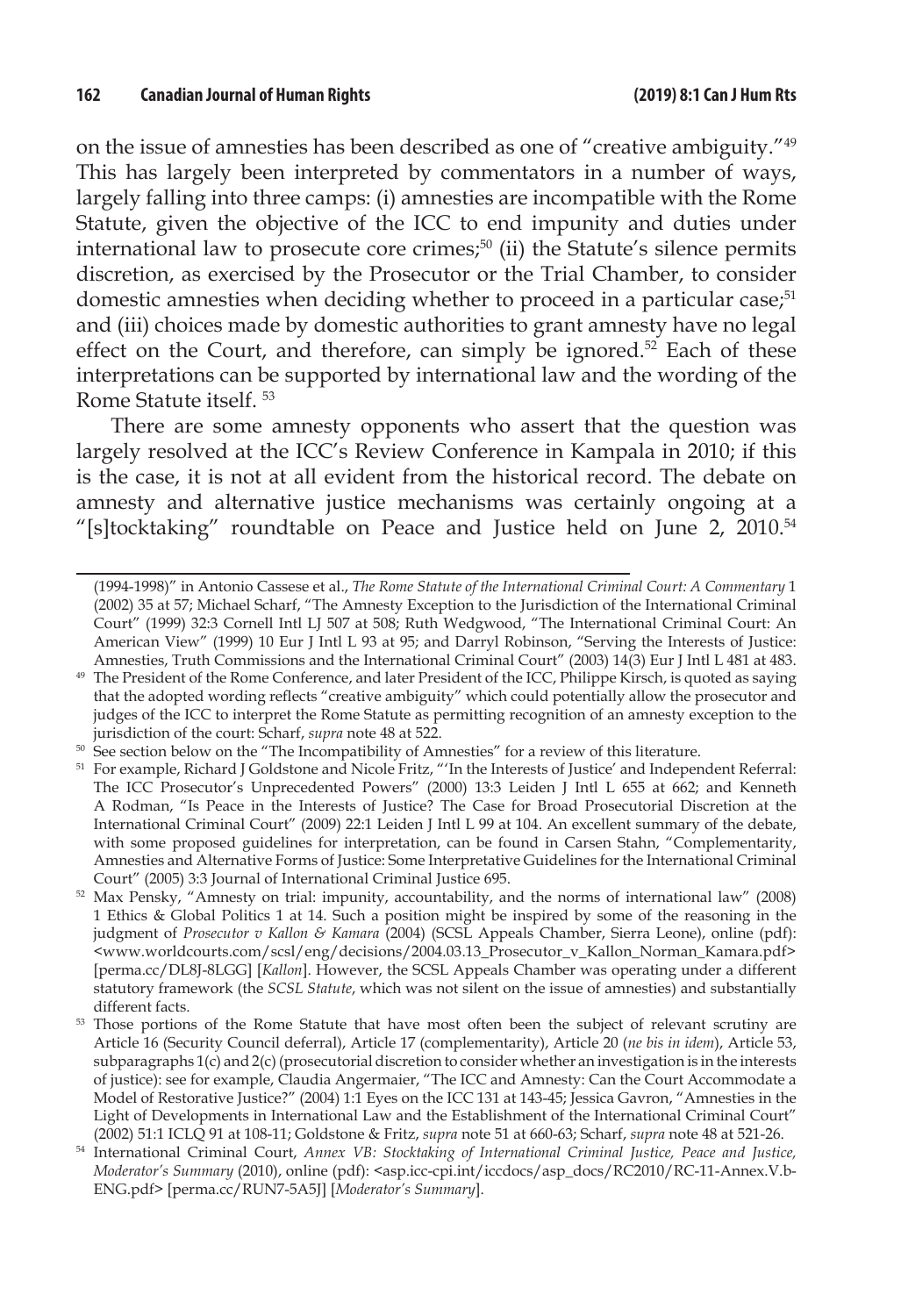However, by this time, the issue was no longer hypothetical as it was an ongoing issue in Colombia, with papers having been circulated about the legality and effectiveness of the JPL process. Moreover, it had also come up in a case that had moved well beyond the admissibility phase, the situation in Uganda.

Barney Afako was one of the participants at the stocktaking roundtable. Between 2006 and 2008, he had acted as the Legal Advisor to the Chief Mediator in the Juba Peace Talks between the Ugandan government and the Lord's Resistance Army (LRA). After 17 years of bloody civil war in Northern Uganda, the government of Uganda had "self-referred" the conflict to the ICC in 2004. By the time that the Juba talks were convened two years later, the ICC had issued indictments against several members of the LRA, including its leader, Joseph Kony. At the Peace Talks, there was a tremendous appetite for an end to the conflict and Ugandan President Museveni had expressed a willingness to offer the leaders of the LRA guarantees of safety in return for peace.<sup>55</sup> However, the Ugandan government's ability to bargain was significantly limited by the extant indictments, as any domestic failure to prosecute the LRA leaders under ICC indictment would trigger the ICC's complementary jurisdiction. Ultimately, the LRA refused to sign a peace deal. Two years later at the roundtable, Afako expressed his view that the ICC arrest warrants "had played a role in the LRA leadership's decision not to sign the Juba agreement."56 This account demonstrates the potential costs of excluding amnesty from the bargaining process, albeit without including the possibility of a countervailing benefit.

Ultimately, the 2010 Kampala Review Conference did not result in a formal resolution regarding the ICC's 'creative ambiguity', despite all of the jurisprudential pieces for and against an explicit prohibition of amnesties in the Rome Statute being on the table and discussed. Nonetheless (or perhaps as a result), pressure is mounting, as if the legal standard might be constructed through repetition and sheer force of will. Amnesties have certainly been problematic in the context of international human rights law, even beyond the Inter-American system, and there has been resistance to amnesties that cover international crimes, which are now impermissible under United Nations policy.57 The passion for criminal prosecution is a rather surprising turn for

<sup>55</sup> Line Engbo Gissel, "Legitimising the Juba Peace Agreement on Accountability and Reconciliation: the International Criminal Court as a third-party actor?" (2017) 11:2 J Eastern African Stud 367 at 371.

<sup>56</sup> *Moderator's Summary, supra* note 54 at para 15.

<sup>57</sup> In 2009, the Office of the United Nations High Commissioner for Human Rights (OHCHR) released a highly influential policy paper describing the limited availability of amnesties in transitional settings: *Rule-of-Law Tools for Post-Conflict States: Amnesties*, OHCHR, 2009, UN Doc HR/PUB/09/02. While this does not have a specific legal effect, it is recognition of an emerging norm, and has the practical effect of preventing the inclusion of amnesties for international crimes in any peace negotiations in which the UN participates.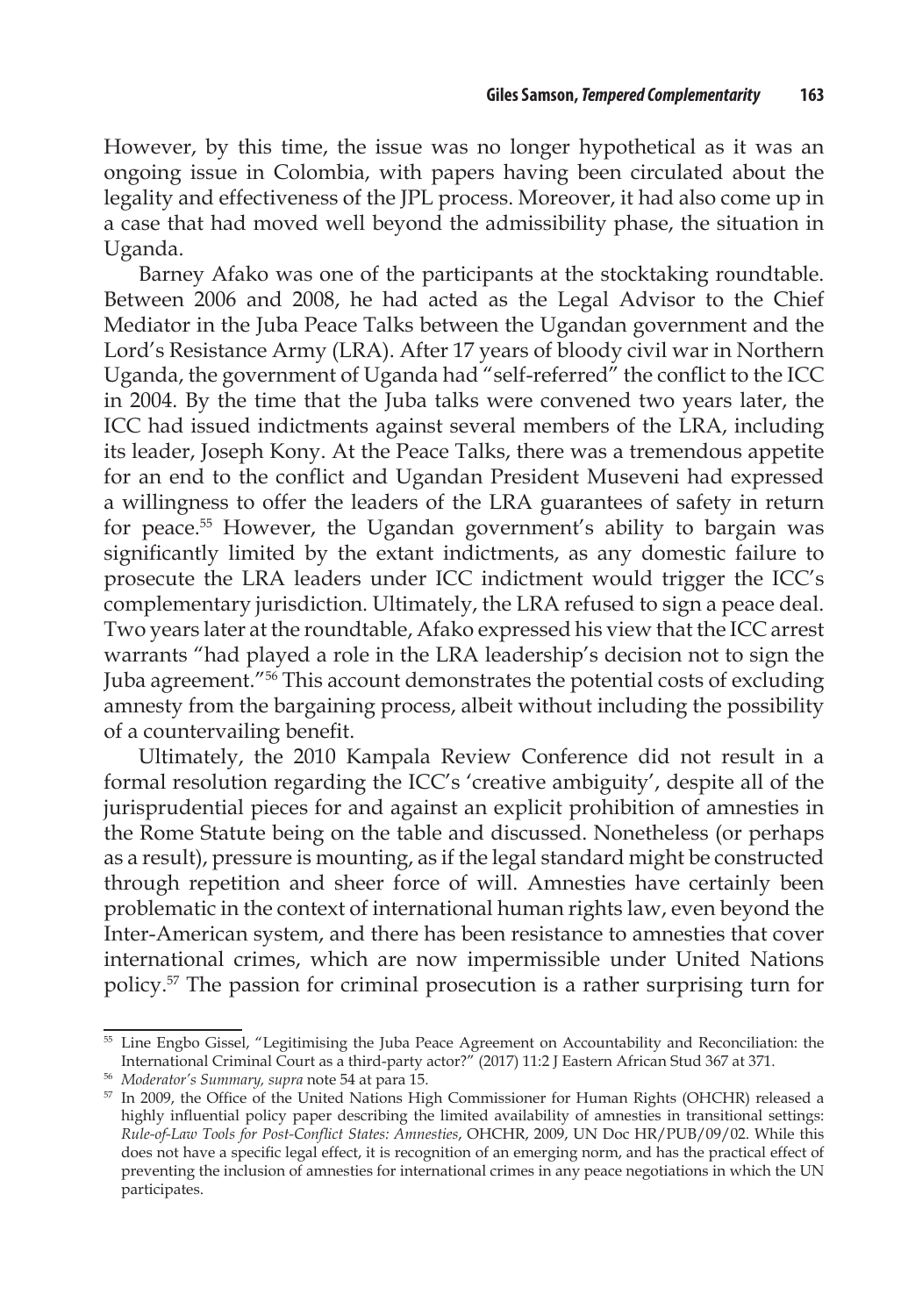those accustomed to the traditional alignment of human rights concerns with the treatment of criminal justice defendants.<sup>58</sup> Karen Engle has chronicled this development in detail, noting the particular irony of Amnesty International's anti-amnesty position.<sup>59</sup>

In the context of the SJP, I suggest that the term 'amnesty' acts as something of a placeholder, a linguistic shorthand for a conceptual threshold beyond which alternative justice mechanisms cease to offer the kind of accountability required by the international criminal justice system. In the debate over whether the SJP suffices to repel the ICC's complementary jurisdiction, whether the specific label of amnesty 'sticks' to the SJP matters less than whether it is fair to say that the SJP is incompatible with the fundamental goals of international criminal justice. As such, it is worth exploring the extent to which alternative mechanisms, and the type of amnesty they provide, are incompatible with the Rome Statute.

#### **B. The Incompatibility of Amnesties**

An established rule for interpreting international treaties requires that they be interpreted "in light of their object and purpose".<sup>60</sup> There is some debate about whether the Rome Statute should be read as a treaty.<sup>61</sup> Regardless, it does not seem possible for the OTP to determine its legal duties absent a purposive understanding of two defining characteristics of the Court: its complementary jurisdiction and its objective to "put an end to impunity".<sup>62</sup> While each will be discussed in turn, it is important to recognise that these characteristics are meant to operate in tandem, both with each other and with national proceedings, to provide a seamless and comprehensive criminal law. However, their seamlessness may be tempered in a country like Colombia, where thousands of people have participated in the commission of atrocities

<sup>58</sup> Karen Engle, "Anti-Impunity and the Turn to Criminal Law in Human Rights" (2015) 100:5 Cornell L Rev 1069 [Engle 2015]; as well as Karen Engle, "A Genealogy of the Criminal Turn" in Karen Engle et al, *Anti-Impunity and the Human Rights Agenda* (Cambridge: Cambridge University Press, 2016) [Engle 2016].

<sup>59</sup> Engle (2015), *supra* note 58 at 1072. See also Isabella Bueno & Andrea Diaz Rozas, "Which Approach to Justice in Dawn L. Rothe et al, eds, *The Realities of International Criminal Justice* (Boston: Martinus Nijhoff Publishers, 2013) at 211; writing specifically about Colombia, Bueno and Rojas express concern that transitional justice has been "tainted by a legalistic vision of justice" (at 216), and that the ICC's potential jurisdiction has effectively limited the possibility of restorative justice (at 232).

<sup>60</sup> Article 33, *Vienna Convention on the Law of Treaties*, 23 May 1969, 1155 UNTS 331 (entered into force 27 January 1980) [*VCLT*].

<sup>&</sup>lt;sup>61</sup> See, for example, Dov Jacobs, "International Criminal Law" in Jorg Kammerhofer & Jean D'Aspremont, eds, *International Legal Positivism in a Post-Modern World* (Cambridge: Cambridge University Press, 2014) at 451-474, in which Jacobs argues, contrary to the prevailing assumption, that VCLT interpretation is not appropriate with respect to the Rome Statute because it is incompatible with the principle of legality in international criminal law. While the debate is intriguing, it need not be resolved here as, in my view, the question of the extent to which amnesties are acceptable under the Rome Statute are different in kind from the types of interpretive dilemmas raised by Jacobs.

<sup>62</sup> Rome Statute, *supra* note 7 at 1.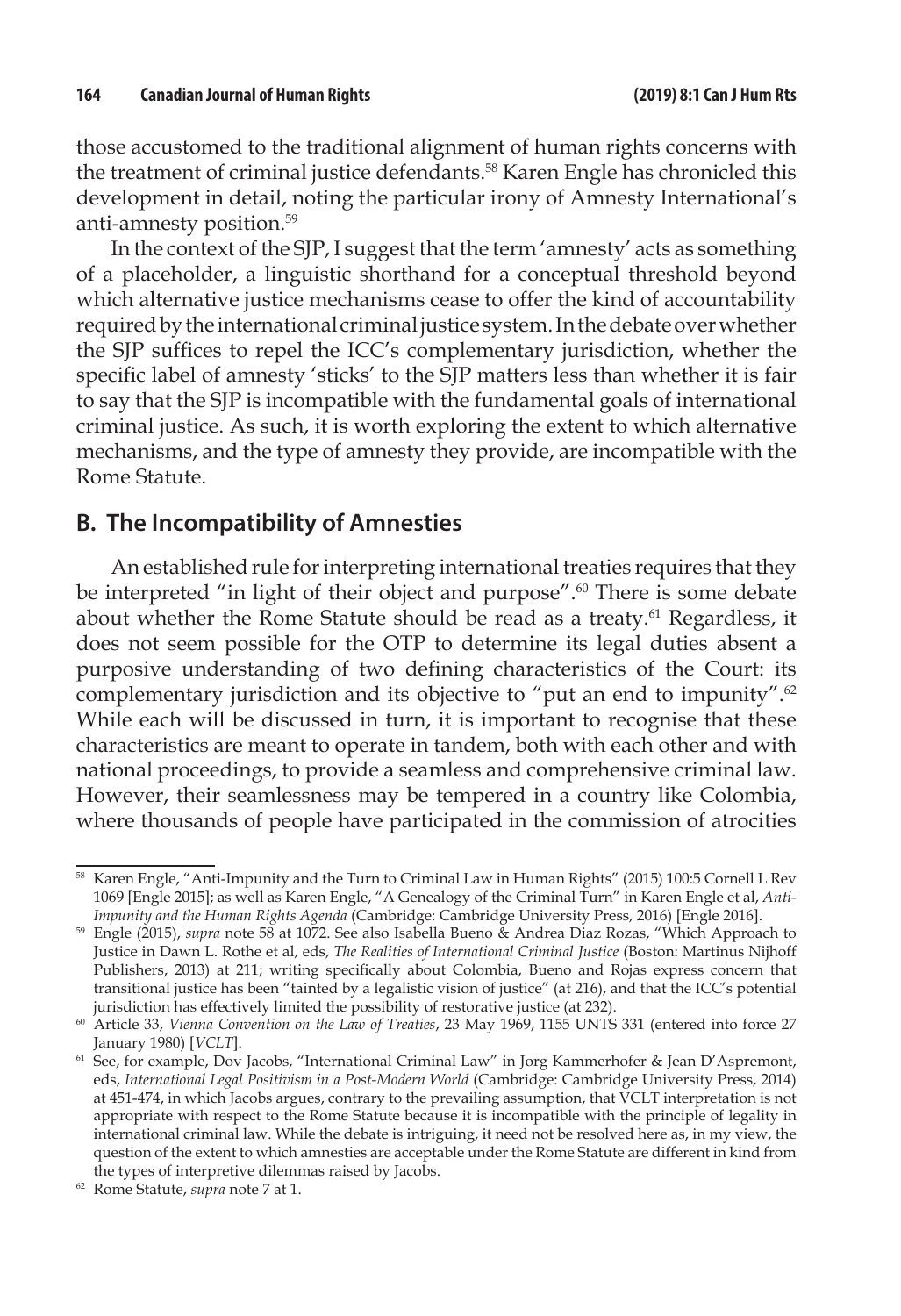over decades, and such atrocities could continue indefinitely in the absence of a negotiated settlement.

#### *i. The Complementarity Regime*

Unlike its immediate predecessors, the International Criminal Tribunal for the Former Yugoslavia (ICTY) and the International Criminal Tribunal for Rwanda (ICTR), the ICC's jurisdiction is specifically intended not to supplant domestic criminal jurisdiction over international crimes. States are encouraged to assert their jurisdiction, with the ICC only filling the so-called impunity gap when a state fails to act. In this respect, the Court's jurisdiction is complementary to the domestic jurisdiction of the affected state(s). The structure of complementarity is derived from Article 17 of the Rome Statue, which states that cases are inadmissible before the ICC if they have been investigated or prosecuted by a state having jurisdiction, unless that state is "unwilling or unable genuinely" to investigate or prosecute.<sup>63</sup> This is considered the classical view of complementarity, in which the threat of the ICC's potential jurisdiction incentivises states to fulfill their duties under the Rome Statute.<sup>64</sup>

But what happens when a state acts, but chooses not to follow a prosecutorial or, as is the case with the Colombian SJP, a carceral path? To what extent can the ICC afford that state a 'margin of appreciation' to determine its own approach, and at what point will it identify a gap and decide that it must intervene? This debate is most often fought at its extremes. At one end, there is an absolute insistence that any action that falls short of criminal prosecution and that does not result in imprisonment upon conviction cannot trigger deference by the Court. This conclusion is, admittedly, largely supported by the language of Article 17 of the Rome Statute.<sup>65</sup> At the other extreme, there is the assertion that whatever process is chosen by local authorities should be respected, without further debate or explanation. In 1999, Daniel Nsereko, a former judge of the ICC from Uganda, said that, where a state has decided not to prosecute and grant amnesty, the state:

[D]oes not have to disclose the reasons for declining to prosecute. But if it does, and says that it has done so in the interests of peace and national reconciliation, the Court will have to listen sympathetically. It should not dismiss out of hand the State's efforts at national reconciliation as unwillingness or inability to prosecute. Peace and national reconciliation are legitimate goals for any country to pursue.<sup>66</sup>

<sup>63</sup> *Ibid*, art 17(1).

<sup>64</sup> Carsen Stahn, "Taking Complementarity Seriously" in Carsen Stahn and Mohamed M El Zeidy, eds, *The International Criminal Court and Complementarity: From Theory to Practice* (Cambridge: Cambridge University Press, 2011) at 251.

<sup>65</sup> Rome Statute, *supra* note 7, art 17.

<sup>66</sup> Daniel D Ntanda Nsereko, "The International Criminal Court: Jurisdictional and Related Issues" (1999) 10:1 Crim LF 87 at 119.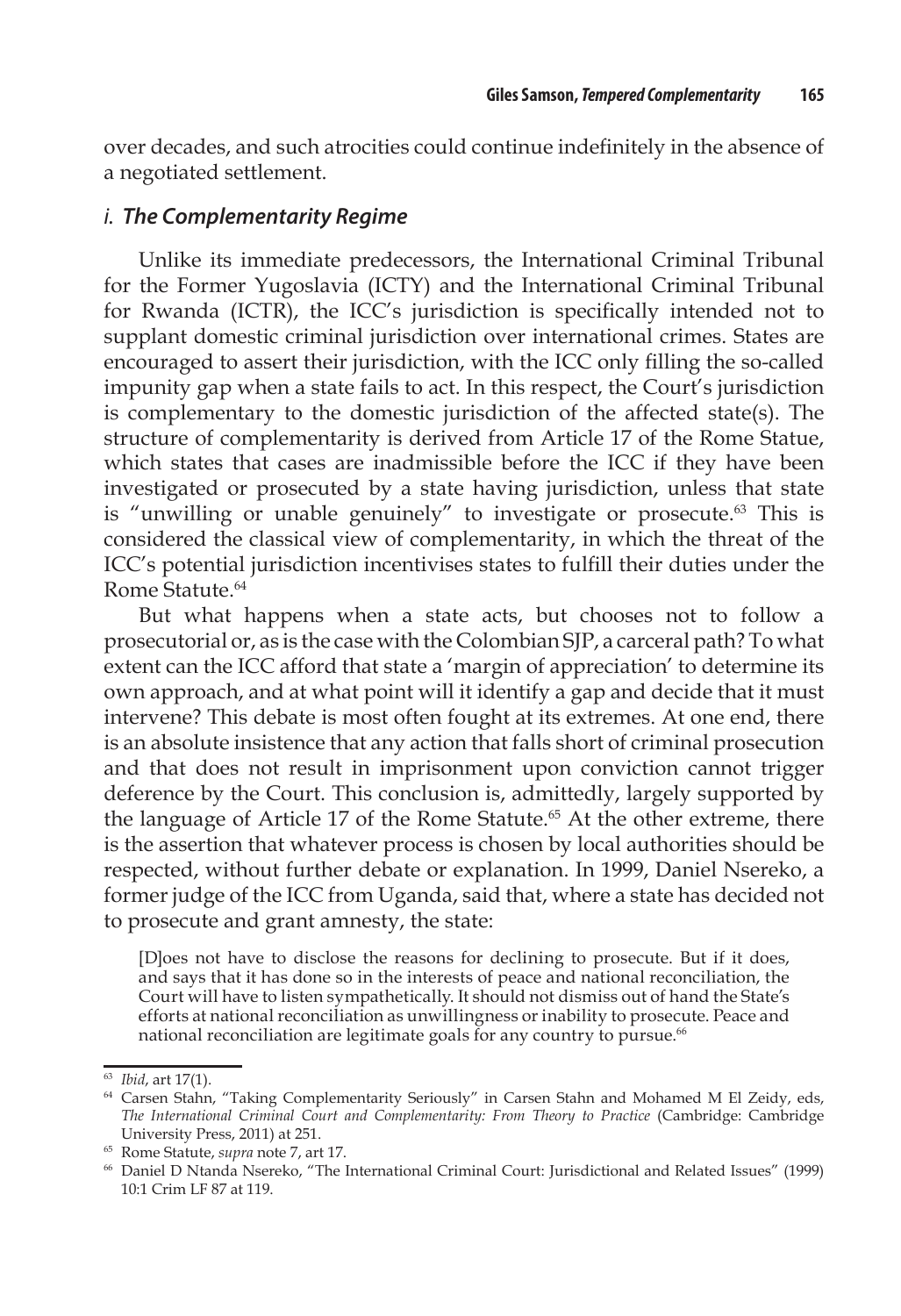While suggesting quite a wide margin of appreciation, Nsereko surely does not advocate for an unbridled freedom of national choice. By acceding to the Rome Statute, states have constrained their sovereignty and accepted the ICC as having primacy in determining whether state conduct meets the standard necessary to preclude the ICC's complementary jurisdiction.<sup>67</sup>

While the ICC has primacy in assessing jurisdiction, it does not have, or seek to aggressively assert, jurisdiction in Colombia. From the earliest days of the Court, the OTP has pursued an explicit policy of "positive complementarity", in which it actively encourages and even assists states in bringing domestic proceedings.<sup>68</sup> In justifying this policy, former Chief Prosecutor Luis Moreno-Ocampo said that, as a court of last resort, the ICC should handle relatively few cases.<sup>69</sup> Other commentators have suggested that positive complementarity is less of a policy than a mask, covering the ICC's institutional weaknesses and limited capacity.<sup>70</sup> In any event, a certain reluctance to intervene is the unspoken consequence of positive complementarity, and is the affective dimension of what I term "tempered complementarity". Whether this reluctance is motivated by a commitment to the policy of positive complementarity, a "qualified deference" (as advocated by commentators like Mark Drumbl) or a realistic assessment of institutional constraints, such reluctance has been demonstrated in the OTP's approach to Colombia.71

In assessing complementarity in Colombia, it is apparent that Colombia believes that the SJP includes judicial mechanisms that meet the standard of criminal investigation and prosecution. Rather, domestic opposition and OTP concern has been focused on punishment. Through the 2012 LFP, Colombia may

<sup>67</sup> Philippe Sands, "After Pinochet: the role of national courts" in Philippe Sands, ed, *From Nuremberg to The Hague: The Future of International Criminal Justice* (Cambridge: Cambridge University Press, 2003) at 80; see also Gerhard Hafner et al, "A Response to the American View as Presented by Ruth Wedgwood" (1999) 10 Eur J Intl L 108 at 113.

<sup>68</sup> International Criminal Court – Office of the Prosecutor, *Paper on some policy issues before the Office of the Prosecutor* (September 2003) at 3, online (pdf): <www.icc-cpi.int> [perma.cc/9YHU-WGMT] [*OTP 2003 Policy Paper*]. This paper first sketches out what will become its policy of "positive complementarity", a policy that would find its way into the OTP's Strategic Plan: International Criminal Court – Office of the Prosecutor, *Prosecutorial Strategy 2009-2012* (1 February 2010) at para 15, online (pdf): <www.icc-cpi. int> [perma.cc/R4VQ-D48K]. An overview of the OTP's strategy is outlined in "The Strategy of Positive Complementarity" in Lionel Nichols, *The International Criminal Court and the End of Impunity in Kenya*  (Cham: Springer, 2015).

<sup>&</sup>lt;sup>69</sup> Luis Moreno-Ocampo, "A Positive Approach to Complementarity: The Impact of the Office of the Prosecutor" in Carsen Stahn and Mohamed M El Zeidy, eds, *The International Criminal Court and Complementarity: From Theory to Practice* (Cambridge: Cambridge University Press, 2011) at 21-22.

<sup>70</sup> Stahn, *supra* note 64 at 235; Nichols, *supra* note 68 at 29. On a more positive note, William Burke-White has argued that described an approach of "proactive complementarity" is the most promising way forward if the ICC is to meet its objective of ending impunity: William W Burke-White, "Proactive Complementarity: The International Criminal Court and National Courts in the Rome System of International Justice" (2008) 49 Harv Intl LJ 53.

 $71$  Mark A Drumbl, "Policy through Complementarity: the Atrocity Trial as Justice" in Stahn and El Zeidy, *supra* note 69 at 222–232.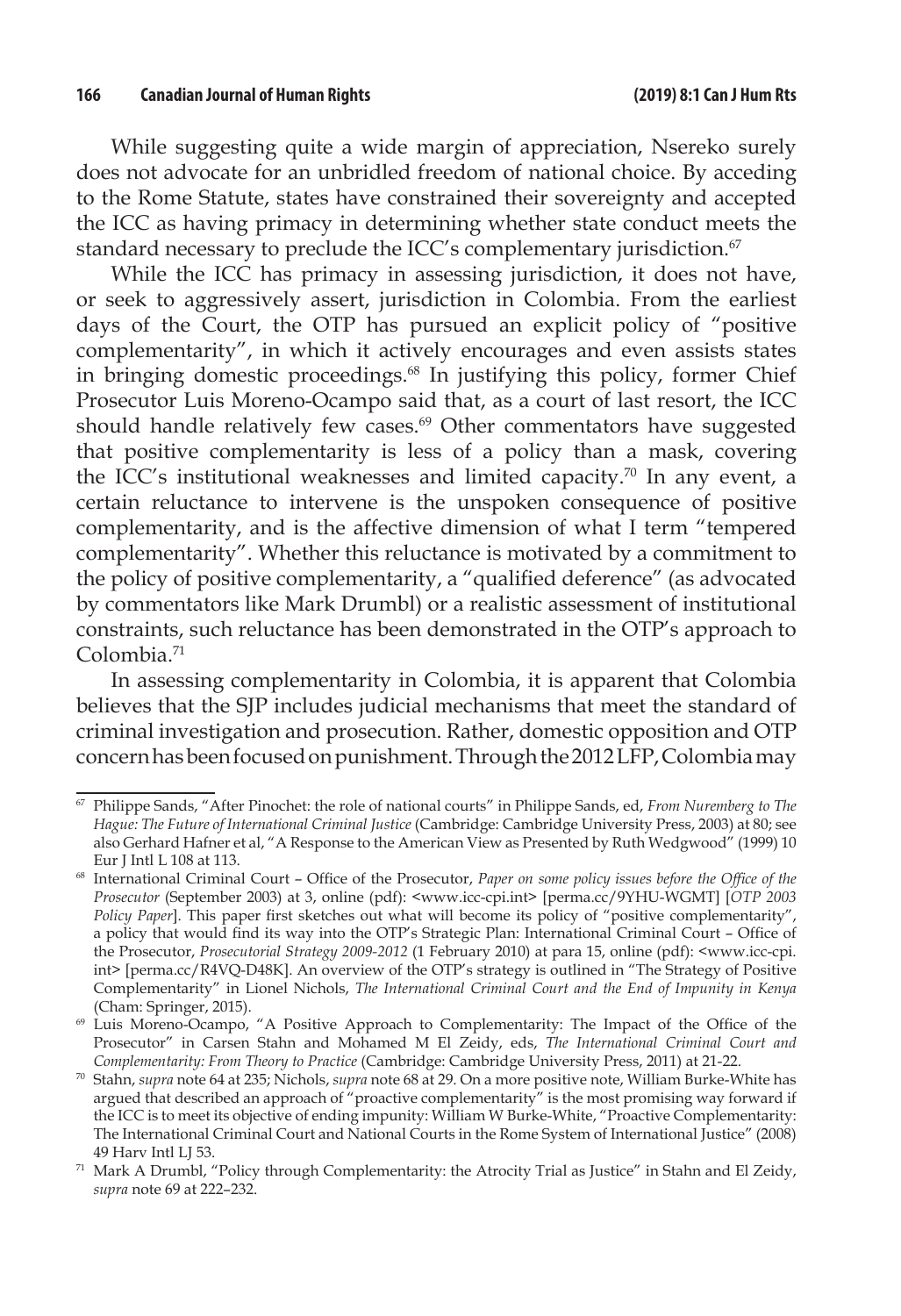have created greater domestic constitutional space, but it remains to be seen how much forbearance (or qualified deference) it can expect internationally as the OTP assesses domestic mechanisms that, by removing carceral sentences even in the most serious cases, certainly tests the boundaries of impunity.

#### *ii. The ICC's Goal to End Impunity*

 Given the centrality of the ICC's anti-impunity mission, it is surprising that the scholarly literature on the Court tends to leave the term 'impunity' largely undefined. Impunity in this context cannot literally mean what the etymology of the word suggests, the absence of punishment, as punishment is never assured in a fair trial in which an accused enjoys a presumption of innocence. Rather, some have argued that the Rome Statute must be interpreted in light of an existing international legal duty to prosecute core crimes.72 If there exists such an obligation, the ICC cannot defer to a regime that fails to prosecute perpetrators.

There is considerable debate as to whether the duty to prosecute core crimes has fully crystallised, given the widespread and continuous state practice of amnesties.73 Moreover, any asserted duty to prosecute must surely acknowledge at least two practical limitations. First of all, states in a period of post-civil conflict transition may simply be too fragile to launch a series of what may be perceived as politically-motivated prosecutions.<sup>74</sup> Secondly, in situations such as Colombia, where the civil war has involved hundreds of thousands of perpetrators at all levels, it is impossible, practically speaking, to prosecute all alleged perpetrators. Thus, there will necessarily be a degree of selectivity injected into the duty to prosecute. This is implicitly accepted

 $72$  This literature on the relationship between duty to prosecute and amnesties is well canvassed in Mark Freeman & Max Pensky, "The Amnesty Controversy in International Law" in Francesca Lessa & Leigh A Payne, eds, *Amnesty in the Age of Human Rights Accountability: Comparative and International Perspectives* (Cambridge: Cambridge University Press, 2012). More specifically on the impermissibility of amnesties under the Rome Statute, see Michael Kourabas, "A Vienna Convention Interpretation of the Interests of Justice Provision of the Rome Statute, the Legality of Domestic Amnesty Agreements, and the Situation in Northern Uganda: A Great Qualitative Step forward, or a Normative Retreat?" (2007) 14:1 UC Davis J Intl L & Pol'y 59.

<sup>73</sup> See, for example: Louise Mallinder, *Amnesty, Human Rights and Political Transitions* (Oxford: Hart, 2008) at 9, noting, in particular the continued practice, and increased frequency, of introducing amnesties for all types of crimes. Professor Mallinder adds that the fact that these amnesties have been actively introduced, instead of simply existing *de facto*, may in fact be more indicative of state practice. See also the more recent work of McEvoy and Mallinder, *supra* note 22.

<sup>74</sup> Indeed, this seems to be true even of states that seems to be considerably less fragile: there was a widespread hope in the human rights community that, upon his taking office in January 2009, then-US President Barack Obama would seek to investigate and prosecute what appeared to be fairly clear cases of torture by US officials. Torture is one of the instances in which there is an unambiguous international law requirement to prosecute, both pursuant to the Convention Against Torture (to which the US was then, and remains, a party) and customary international law: *Questions relating to the Obligation to Prosecute or Extradite (Belgium v. Senegal)* (2012) (International Court of Justice), online (pdf): <www.icj-cij.org/files/ case-related/144/17086.pdf> [perma.cc/6MJL-7JYX]. And yet, the Obama administration declined to do so precisely because it would be seen as politically divisive.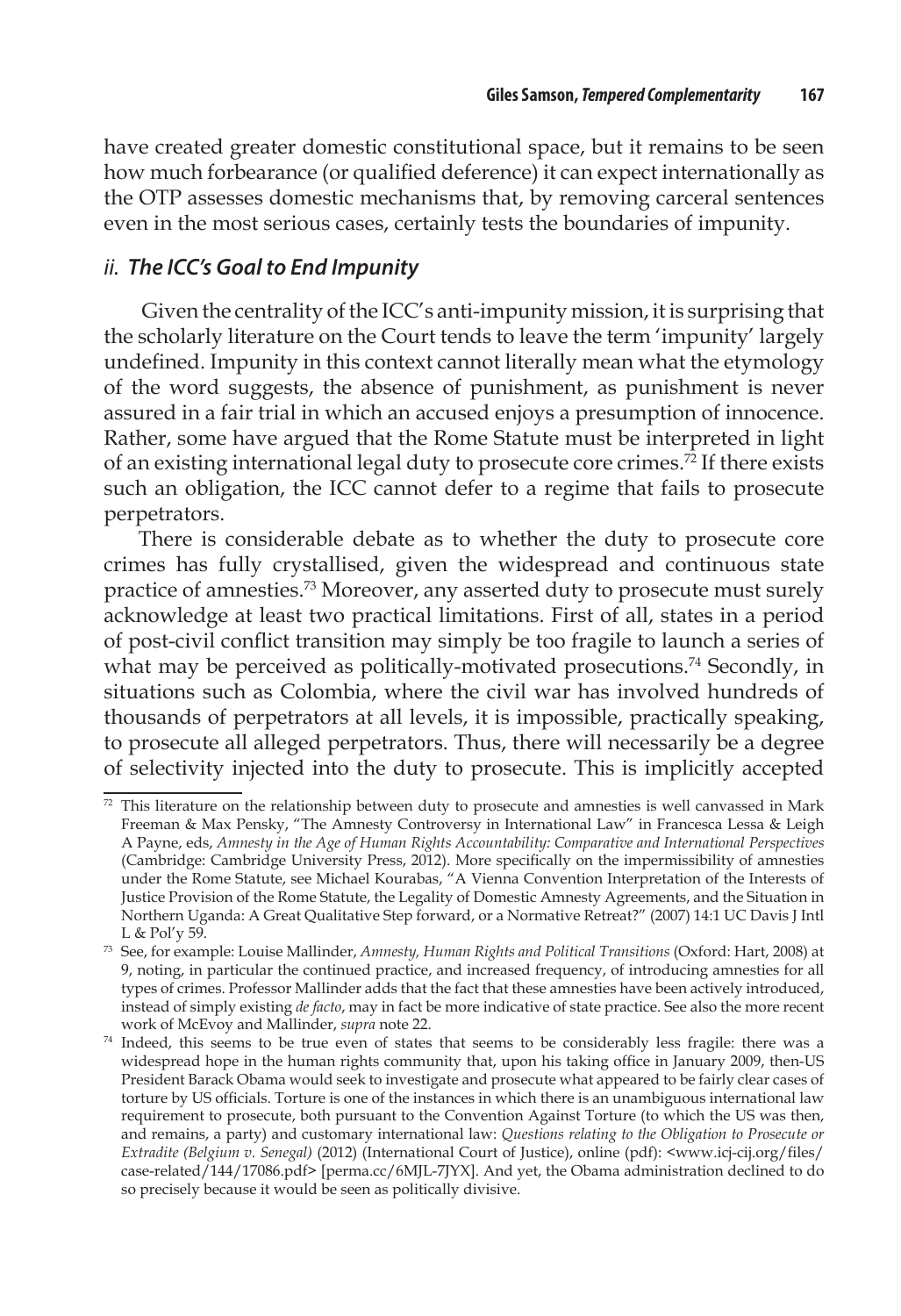by the OTP in its own case selection policy, which prioritises those deemed most responsible for the most serious crimes.75 Even if all perpetrators could somehow be prosecuted – and there are statements by the OTP that imply that it would be the duty of states to do this<sup>76</sup> – it is a significant imposition for the OTP to insist that a state in transition choose to allocate its resources to a vast number of individualised criminal proceedings, undoubtedly at the expense of other important reconstruction projects.77

Moreover, even those commentators who have most strenuously advocated a legal duty to prosecute crimes against humanity make some exception for the South African TRC process: although they may disapprove of amnesties generally, they respect and often – perhaps reluctantly – applaud the South African process. Former Secretary-General of the United Nations Kofi Annan, while pioneering the position that amnesties are unacceptable for international crimes,78 has nonetheless argued that international prosecutions would be unthinkable for South Africa:

No one should imagine that [the ICC] would apply to a case like South Africa's, where the régime and the conflict which caused the crimes have come to an end, and the victims have inherited power.

It is inconceivable that, in such a case, the Court would seek to substitute its judgment for that of a whole nation which is seeking the best way to put a traumatic past behind it and build a better future.79

Is it still inconceivable that the Court would substitute its judgment for that of a country in transition? Recently, commentators perceiving the trend in international law against amnesty have expressed doubt that the South African process would survive ICC scrutiny today.80 In other words, if the South

<sup>75</sup> International Criminal Court - Office of the Prosecutor, *Paper on Case Selection and Prioritisation* (15 September 2016), online (pdf): <www.icc-cpi.int/itemsDocuments/20160915\_OTP-Policy\_Case-Selection\_Eng.pdf> [perma.cc/ZJ72-2CGQ].

<sup>76</sup> *The OTP's 2003 Policy Paper*, *supra* note 68 at 3 (expressing the intention that states (not necessarily the territorial state) would fill any resulting "impunity gap" by prosecuting lower-level offenders themselves).

 $77$  Indeed, Stahn argues that domestic and international prosecutions targeted at the most responsible are compatible with the objectives of the Rome Statute: Stahn, *supra* note 51 at 707.

<sup>78</sup> This was the position taken by the Secretary-General's envoy at the Lomé Peace negotiations in Sierra Leone in 1999; see *Seventh Report of the Secretary-General on the United Nations Observer Mission in Sierra Leone*, UN Doc S/1999/836 (30 July 1999). This was further formalized in his 2004 report to the Security Council titled *The rule of law and transitional justice in conflict and post-conflict societies*, UN Doc S/2004/616 (23 August 2004) in which he sets out criteria for peace negotiations that include the rejection of any amnesty for core crimes and the stipulation that any such existing amnesty shall not be a bar before any "United Nations-created or assisted court".

<sup>79</sup> Speech at Witwatersrand University, 1 September 1998, cited in, *inter alia*, Charles Villa-Vicencio, "Why Perpetrators Should Not Always Be Prosecuted: Where the International Criminal Court and Truth Commissions Meet" (2000) 49 Emory LJ 205-22 at 222.

<sup>80</sup> DM Davis, "The South African Truth Commission and the *AZAPO* Case: A Reflection Almost Two Decades Later" in Karen Engle et al, *Anti-Impunity and the Human Rights Agenda* (Cambridge: Cambridge University Press, 2016) at 142. Davis and others frequently cite Juan E Méndez, "Foreword" in Francesca Lessa and Leigh A Payne (eds), *Amnesty in the Age of Human Rights Accountability* (Cambridge: Cambridge University Press, 2012) at xxiii. Notably, Méndez himself goes no further than to say that "the rapid evolution of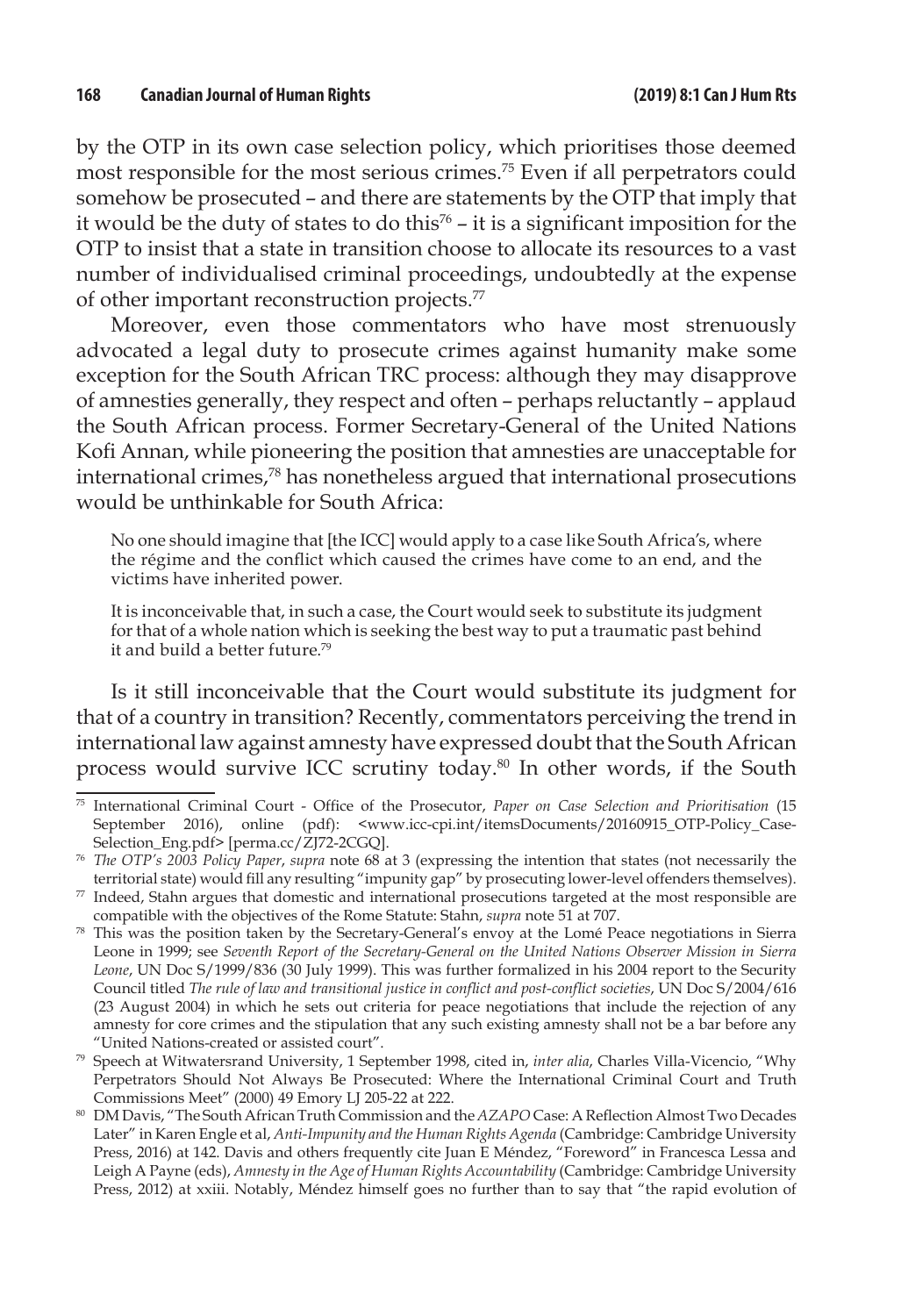African amnesty came to be the subject of an OTP admissibility assessment – like the Colombian SJP is today – the OTP might take the position that those amnesty hearings did not suffice to repel the complementary jurisdiction of the ICC.

Nonetheless, the special conceptual place that tends to be reserved for the South African scheme can serve to illuminate the animating concerns of the international criminal justice project. While impunity itself may not be well-defined, the condemnation of impunity emphasises the promise of accountability, which includes a transition to the rule of law, both in the (re) assertion of legal norms and in breaking the cycle of retributive violence and, in turn, creating the conditions for sustainable peace.<sup>81</sup> Understood as an antonym for accountability, impunity is a failure to act, to ignore that a crime has been committed.<sup>82</sup> Impunity of this kind fails to acknowledge that there is anything for which an accounting is required, and thereby implies a complete lack of regard for the rights or equal dignity of the victims.<sup>83</sup>

The tacit approval of the South African approach suggests that the crucial distinction between acceptable and unacceptable justice mechanisms is not one of form, but of substance, between mechanisms that hold perpetrators accountable and those that do not. Such a model tries to distinguish between the *de facto* impunity enjoyed by those for whom prosecution is never contemplated, and the conscious choice of an alternative path to accountability, such as South Africa's amnesty programme and, perhaps, Colombia's SJP.<sup>84</sup> Rather than ignoring the underlying violations, such 'amnesties' assume that

international law since [1994] *suggests* that today, even a conditional amnesty *would be inconsistent with*  international law if it covered war crimes, crimes against humanity … or torture." (emphasis added)

<sup>&</sup>lt;sup>81</sup> See, for example, Office of the High Commissioner for Human Rights, "Impunity and the Rule of Law" (2011) at 44, online (pdf): <www2.ohchr.org/english/ohchrreport2011/web\_version/ohchr\_report2011\_ web/index.html> [perma.cc/D84W-9J75]; Yves Beigbeder, *International Justice Against Impunity: Progress and New Challenges* (Leiden: Brill, 2005) at 1-2.

<sup>82</sup> This is consistent with the views of former ICC Chief Prosecutor Luis Moreno Ocampo, who, in his first policy paper, specified that, as a general rule, the ICC would investigate only those situations where there was a "clear case of failure to take national action": *OTP 2003 Policy Paper, supra* note 68 at 2 and 5.

<sup>83</sup> In "Between Impunity and Show Trials" in Jochen Abr Frowein, Rüdiger Wolfrum, Christiane Philipp, 6, *Max Planck Yearbook of United Nations Law* (The Hague, Netherlands: Kluwer Law International, 2002) at 1-36, Martti Koskenniemi suggests that, historically, the significance of war crimes trials must lie elsewhere than in the punishment of an individual offender, an act that tends to pale against the enormity of the underlying crimes. At 4: "Recording "the truth" and declaring it to the world through the criminal process … has been thought necessary so as to enable the commencement of the healing process in the victim: only when the injustice to which a person has been subjected has been publicly recognised, the conditions for recovering from trauma are present and the dignity of the victim may be restored."

<sup>84</sup> This general point made by a number of commentators, including: Scharf, *supra* note 48 at 512; Mallinder, *supra* note 73 at 3; Louise Mallinder and Kieran McEvoy, "Rethinking Amnesties: Atrocity, Accountability and Impunity in Post-Conflict Societies" (1 February 2011) 6:1 Contemporary Social Science 107 at 111; and Leila Sadat, *The International Court and the Transformation of International Law: Justice for the New Millennium* (Ardsley: Transnational Publishers, 2001), at 68. At least one other commentator would distinguish the South African amnesties from 'true' amnesties, describing the South African process 'as not so much an amnesty as a form of plea bargaining …': Geoffrey Robertson, *Crimes against Humanity : The Struggle for Global Justice*, 3rd (London: Penguin Books, 2006) at 318.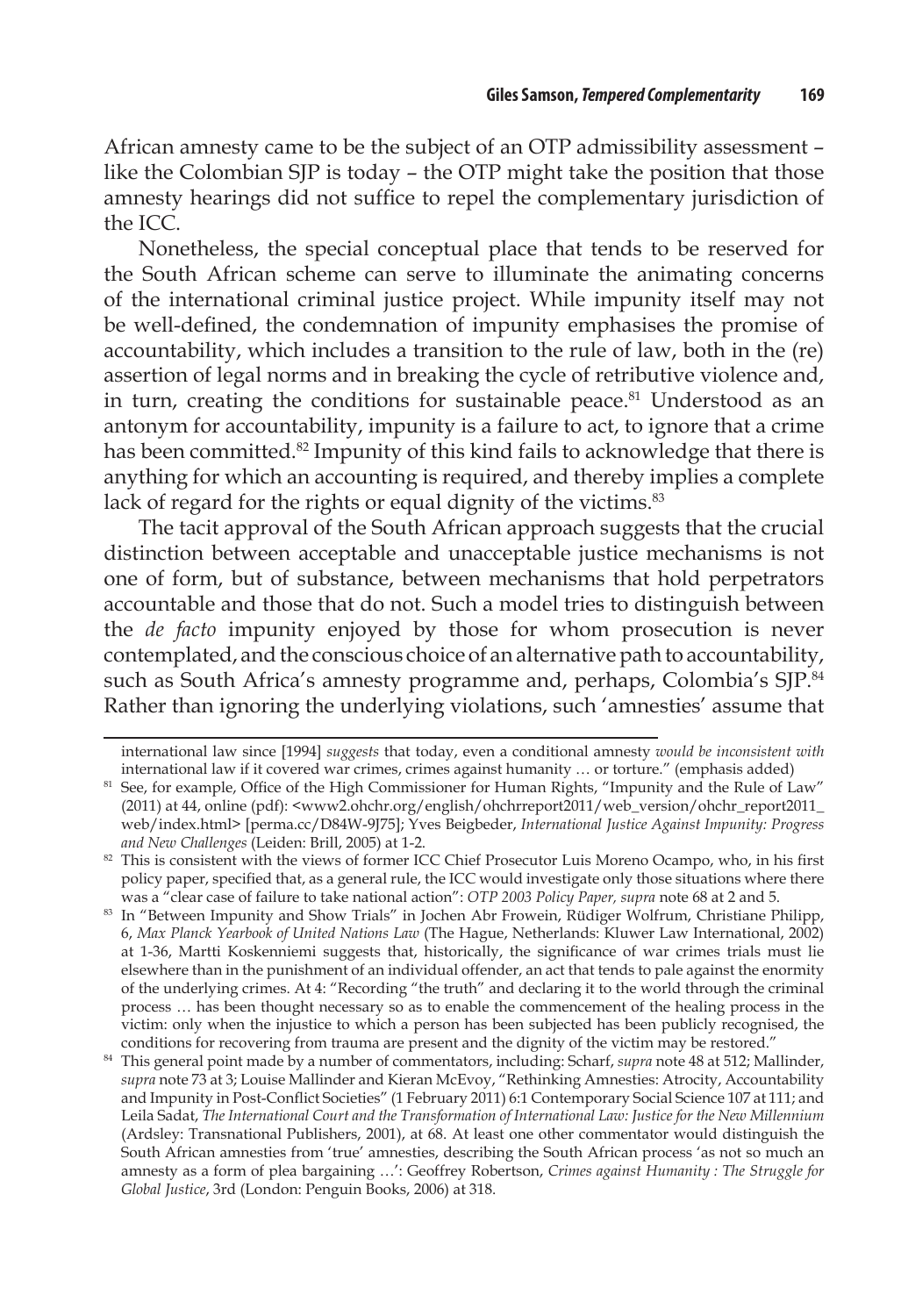a crime has occurred, and require a positive act of acknowledgement on the part of the perpetrator in order to access alternative justice mechanisms.<sup>85</sup> Notably, the Colombian SJP is designed to go significantly further than the South African amnesty process in meeting these objectives.

Under this kind of model, the prevention of impunity is not an end initself: we care about impunity because we want to recognise the dignity, and vindicate the rights, of victims, including the complementary (and sometimes countervailing) rights of victims to peace, truth, and reparations.<sup>86</sup> In light of the ICC's anti-impunity mission, when assessing the relative adequacy of domestic processes and international criminal jurisdiction, the OTP must be focused on the extent to which they are able to provide that kind of vindication. Undue emphasis on the classical model of prosecution is misguided if it fails to deliver on the promise of accountability.<sup>87</sup>

## **IV. Colombia and the International Criminal Court: A Dialogue**

Colombia was a relatively early supporter of the ICC. It signed the Court's Statute in December 1998, shortly after it was adopted at the Rome Conference, and ratified the Statute in August 2002, just over a month after it came into force.<sup>88</sup> When Colombia became a member of the Court, it did so acutely aware that crimes subject to the jurisdiction of the Court were being committed on its territory: indeed, Colombia attached a declaration to its instrument of accession excluding war crimes from the jurisdiction of the ICC for a seven-year period.<sup>89</sup>

The Colombian government could not have been surprised when, on the strength of a number of communications submitted to the ICC Prosecutor, a file was opened on the "Situation in Colombia" in 2004.<sup>90</sup> The ICC's process of

<sup>85</sup> Mallinder, *supra* note 73 at 5.

<sup>86</sup> See Kai Ambos, *supra* note 46 at 33-39. All of these rights are specifically articulated in the Accords. Indeed, the section on justice specifically opens with a quote from an IACtHR case to the effect that there is a human right to peace: August Accord, s 5.1.2 (I) at para 1 (footnote 7, citing the concurring opinion in *Caso Masacre de El Mozote y lugares Aledaños vs El Salavador* (25 October 2012)). This, like much of the August Accord, was reproduced verbatim in the Final Accord.

<sup>&</sup>lt;sup>87</sup> Drumbl, among many others, suggests that the ICC should be open-minded about the possibility of a variety of justice outcomes delivered through a variety of mechanisms: Drumbl, *supra* note 71 at 222. García and Engle express concern that a focus on formal criminal justice tends to crowd out other, perhaps even more important, claims to distributive justice: Helena Alviar García & Karen Engle, "The Distributive Politics of Impunity and Anti-Impunity: Lessons from Four Decades of Colombian Peace Negotiations" in Karen L Engle et al (eds), *supra* note 58 at 216. And Blumenson emphasizes that the capacity of criminal trials to deliver solidarity and vindication for victims is often contingent on their success: Eric Blumenson, "National Amnesties and International Justice" (2005) 2 Eyes on the ICC 1.

<sup>88</sup> See Colombia's instrument of accession, *supra* note 5.

<sup>89</sup> *Ibid* at para 5. This was an optional declaration permissible under Article 124 of the Rome Statute.

<sup>90</sup> By 2017, 199 communications had been received by the Office on alleged international crimes in Colombia: Office of the Prosecutor, "Report on Preliminary Examination Activities" (4 December 2017) at 28, online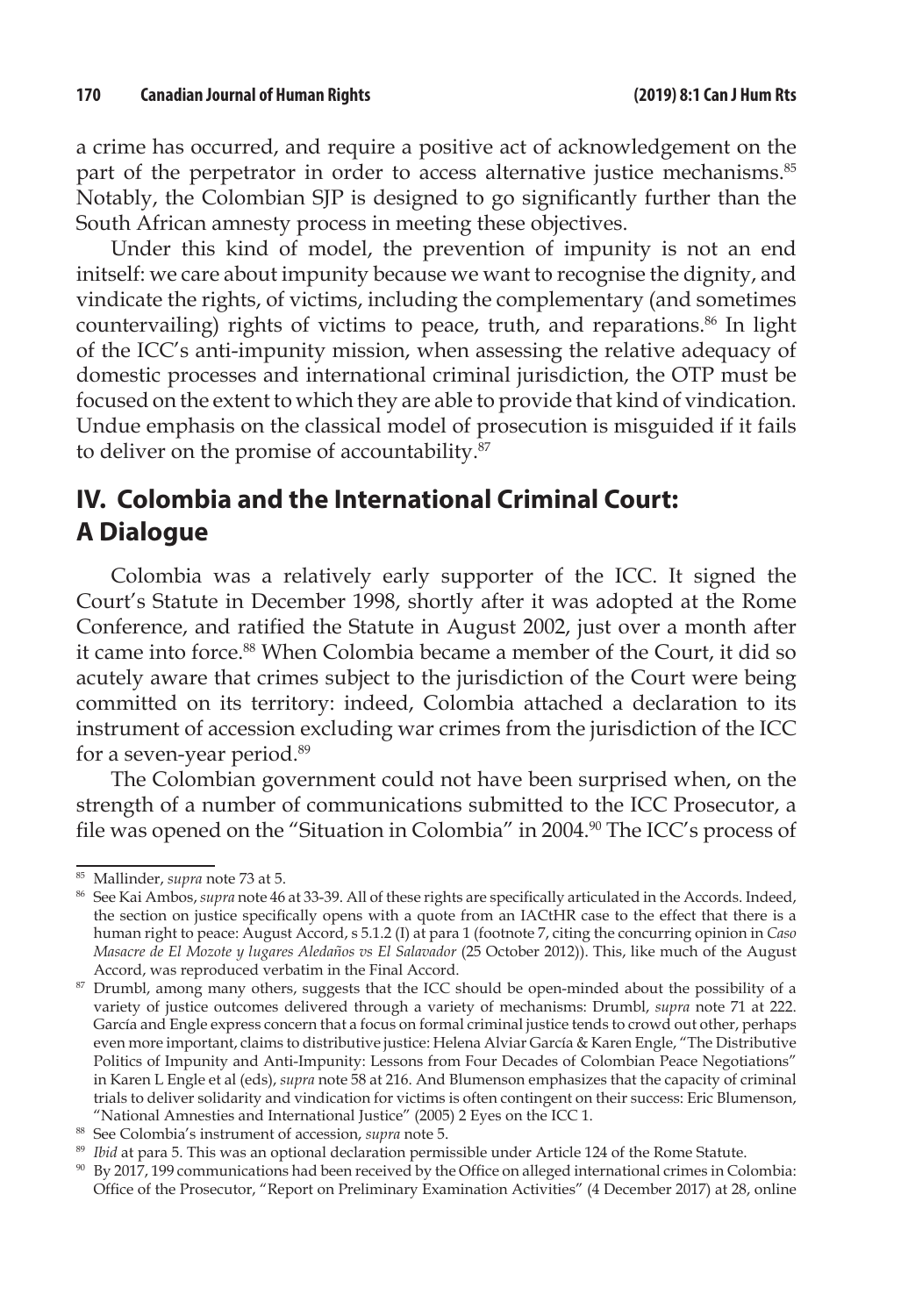preliminary examination has run parallel to the peace negotiations with both the paramilitaries and FARC, and thus the negotiation and rollout of both the JPL and SJP processes. For the purpose of this piece, I will largely confine my analysis to the current peace process, although the OTP was actively engaged in Colombia before then.<sup>91</sup> It is my contention that through the mechanism of the preliminary examination process, the OTP has deliberately engaged in a dialogue with Colombia, one that has contributed – and continues to contribute – to establishing the respective roles of the OTP and Colombian authorities in holding the perpetrators of Rome Statute crimes accountable.

#### **A. The 2012 Interim Report: the OTP's View on the Legal Framework for Peace**

In an interim report on its Colombian preliminary examination issued in November 2012, the OTP detailed international crimes committed by various state and non-state actors within Colombia, as well as efforts within Colombia to bring those responsible to justice.<sup>92</sup> The crimes cited included the systematic murder of civilians, forcible transfer of population, torture, rape and sexual violence, severe deprivations of liberty (abductions, imprisonment), enforced disappearance, hostage-taking and the use of child soldiers.

This interim report, the first of its kind, $93$  was issued within weeks of the peace talks between the Colombian government and FARC beginning in October 2012, and five months after the announcement of the Legal Framework for Peace. This was not the first time, nor would it be the last, that the OTP's intervention in Colombia would be so timely. Having advised the Colombian government of its preliminary examination in March 2005,<sup>94</sup> the OTP was well placed to express its concerns when the JPL was adopted in June of that year. Reviewing the overall record, it now seems clear that the OTP has been issuing reports and comments specifically to engage in a dialogue with Colombian authorities, and thereby actively participate in the peace process. Indeed, this was explicitly confirmed by some recent comments made in Bogotá in May

<sup>(</sup>pdf): <www.icc-cpi.int/itemsDocuments/2017-PE-rep/2017-otp-rep-PE\_ENG.pdf> [perma.cc/5YHN-JUZ8].

<sup>&</sup>lt;sup>91</sup> For an account detailing the interventions of the OTP with Colombian authorities in the earlier period, I strongly recommend Urueña, *supra* note 23 at 104-16. This piece also discusses ICC involvement in the FARC peace process, at 116-123.

<sup>92</sup> Office of the Prosecutor, "Situation in Colombia: Interim Report" (November 2012), online (pdf): *International Criminal Court* <www.icc-cpi.int/NR/rdonlyres/3D3055BD-16E2-4C83-BA85-35BCFD2A7922/285102/ OTPCOLOMBIAPublicInterimReportNovember2012.pdf> [perma.cc/KL25-Z6MD] [Interim Report].

<sup>93</sup> While, since 2013, the OTP has issued annual reports on its preliminary examination activities, and has issued reports on specific situations at the conclusion of different phases (subject matter, admissibility) of the preliminary examination process, the interim report on Colombia is the only time (to date) that the OTP has issued an interim report on a specific situation. This at least suggests that it was issued as a deliberate intervention in the peace process.

<sup>94</sup> Interim Report, *supra* note 92 at para 27.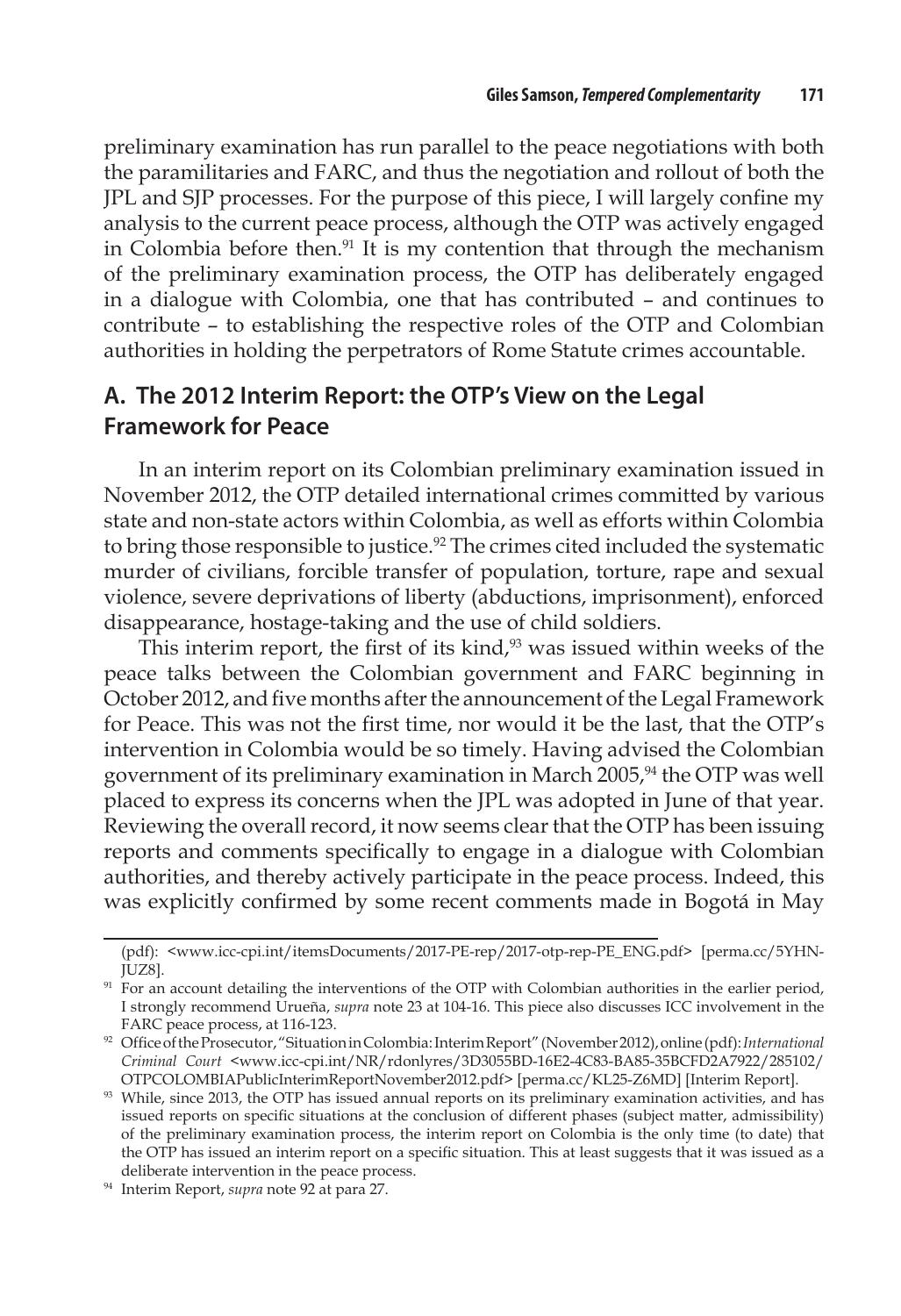2018 by the Deputy Prosecutor of the ICC, James Stewart, who said that the Prosecutor had "endeavoured to convey clear messages … in the hope that her views would assist the Colombian authorities on important aspects of the system of transitional justice that they were designing as part of the peace."<sup>95</sup>

As part of this dialogue, the OTP's 2012 Interim Report commented at length on the LFP. Noting that the LFP was "of direct relevance" to the ICC's assessment of admissibility,<sup>96</sup> the Interim Report remarked that "it would view with concern any measures that appear designed to shield or hinder the establishment of criminal responsibility of individuals for crimes within the jurisdiction of the Court", $97$  and:

[P]roceedings related to the alleged commission of war crimes or crimes against humanity should ensure that as much as possible is known about the specific crimes committed by each accused person, because such information is likely to be of considerable utility in reconstructing the operational behaviour of each group as well as internal leadership roles.<sup>98</sup>

This Report emphasises that all perpetrators of war crimes and crimes against humanity, at all levels, must be identified and processed, although it notably falls short of requiring criminal prosecution of all perpetrators. Indeed, it seems to acknowledge that the greatest value of interviewing these lowerlevel perpetrators would be to get a better sense of the whole organisation, rather than establishing the interviewee's individual liability (or seeking to punish them). This approach echoes the concerns of many critics of a criminal justice approach to transitional settings who opine that an undue focus on individuals fails to acknowledge the distinct nature, and establish an accurate picture, of mass violence as perpetrated by political or social organisations.<sup>99</sup> In addition, this kind of systemic approach takes a realistic position on the extent of the ICC's jurisdictional reach.

#### **B. Tempered Complementarity**

In its Interim Report, the OTP tacitly acknowledges that the ICC's complementary jurisdiction is limited by institutional constraints. Under a seamless ideal of international criminal justice, the ICC, in stamping out impunity, would scoop up any perpetrators left unprosecuted by the state. Instead, the ICC has long had a policy of focusing its efforts on the "most

<sup>95 &</sup>quot;The Role of the ICC in the Transitional Justice Process in Colombia", speech by James Stewart, Deputy Prosecutor of the ICC (30 May 2018) at paras 14-15, online (pdf): *International Criminal Court* <www.icc-cpi. int/iccdocs/otp/201805SpeechDP.pdf> [perma.cc/CXZ5-SQ4G].

<sup>96</sup> Interim Report, *supra* note 92 at para 203.

<sup>97</sup> *Ibid* at para 205.

<sup>98</sup> *Ibid.* 

<sup>99</sup> A number of the authors included in Engle 2016, *supra* note 58 make this point, not least Engle herself in "A Genealogy of the Criminal Turn in Human Rights" at 44–46.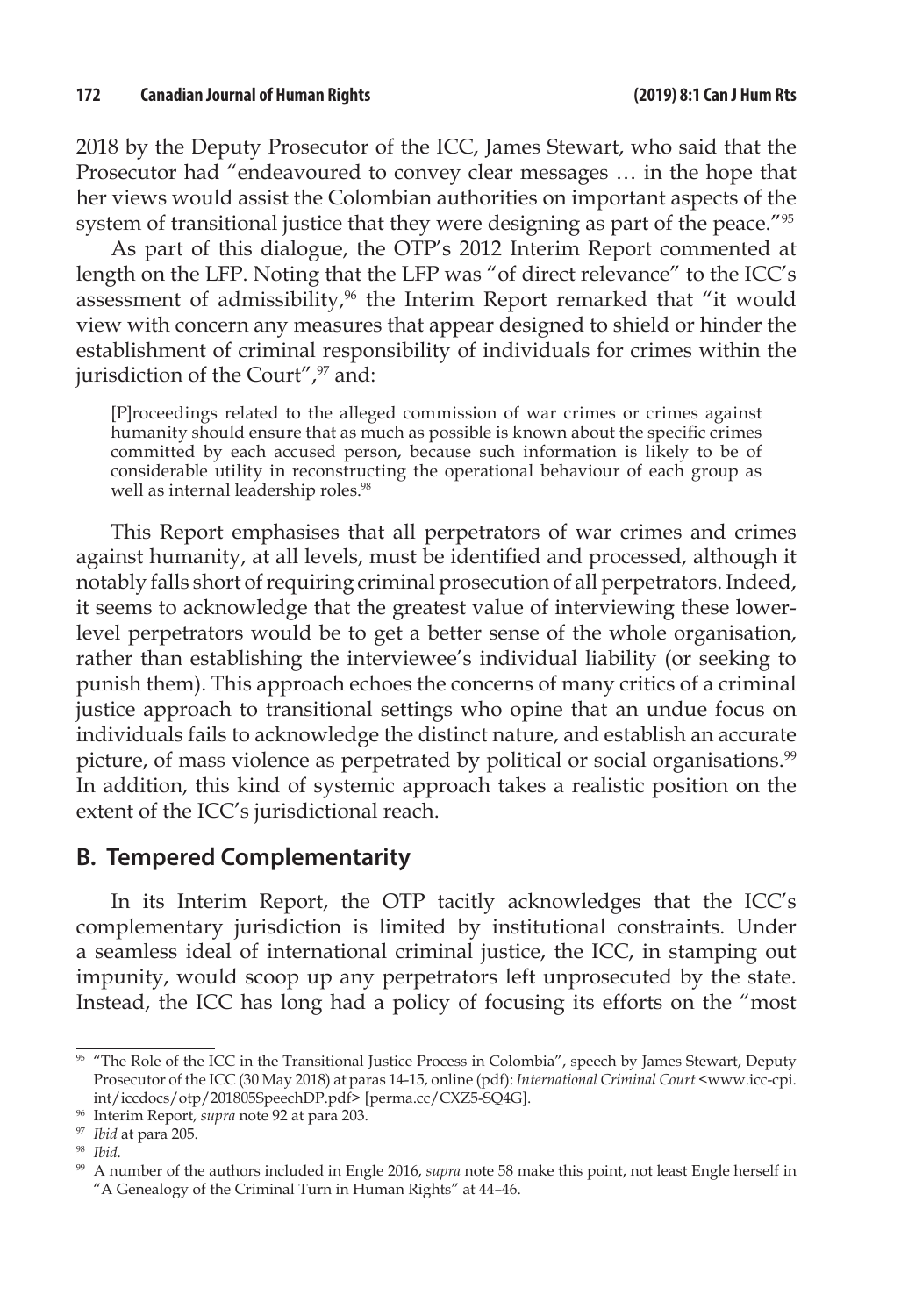responsible".100 Indeed, very shortly after the announcement of the August Accord, the OTP released a Policy Paper establishing that in selecting cases for prosecution it would focus on those most responsible for the most serious crimes.101

This acknowledgment, now explicit in the OTP's case selection policy, has the effect of operationally tempering the ICC's complementary jurisdiction. If, in theory, the intention of the OTP is that all perpetrators of international crimes should be subject to criminal prosecution, either domestically or internationally, then the 'threat' of the ICC's complementary jurisdiction is necessarily limited to those cases that it would, itself, be interested in prosecuting. The suggestion that the ICC is going to step in if Colombia fails to prosecute what may be tens of thousands of low-level perpetrators not only strains credulity, it explicitly contradicts current OTP policy. The threat of admissibility is only real – but it is likely very real – for high-level perpetrators, particularly notorious ones.

Thus, the Interim Report implied a pragmatically light touch when it came to the threat of ICC jurisdiction in the Colombian situation. Nonetheless, the OTP has leveraged a potential finding of ICC admissibility to shine a light on international crimes that might otherwise have been neglected by the Colombian government, including sexual or gender-based crimes, the forced displacement of civilian populations, and "false positives".102 And, to this day, the OTP remains engaged in Colombia through its ongoing preliminary examination. In the context of its broader policy of positive complementarity, the OTP does "consider the extent to which preliminary examination activities can serve to stimulate genuine national proceedings" in Colombia.103 Indeed, as will be detailed below, the OTP seems to be using the ongoing preliminary examination to assume a broadly supervisory role for itself.

<sup>100</sup> *OTP 2003 Policy Paper, supra* note 68 at 3 and 6-7.

<sup>&</sup>lt;sup>101</sup> See International Criminal Court, "Policy Paper on Case Selection and Prioritisation" (15 September 2016), online (pdf): *<*www.icc-cpi.int/itemsDocuments/20160915\_OTP-Policy\_Case-Selection\_Eng.pdf> [perma.cc/PS7E-4FPZ]. *Cf* Urueña, *supra* note 23 at 117, who argues that the OTP's criticism of the case prioritisation strategy in its 2012 Interim Report on Colombia (*supra* note 92) marked a shift from earlier acquiescence.

<sup>102</sup> See for example, Office of the Prosecutor, International Criminal Court, "Report of Preliminary Examination Activities 2018" (5 December 2018) at paras 135-150, online (pdf): <www.icc-cpi.int/ itemsDocuments/181205-rep-otp-PE-ENG.pdf> [perma.cc/MSP5-NC2G].

<sup>103</sup> International Criminal Court - Office of the Prosecutor, "Interim Report on Preliminary Examination Activities" (13 December 2011) at para 15, online (pdf): <www.icc-cpi.int/NR/rdonlyres/63682F4E-49C8-445D-8C13-F310A4F3AEC2/284116/OTPReportonPreliminaryExaminations13December2011. pdf> [perma.cc/PJ8E-2PER] [*Interim Report on Preliminary Examination Activities*]. Similar language was adopted in: International Criminal Court - Office of the Prosecutor, "Policy Paper on Preliminary Examinations" (November 2013) at para 18, online (pdf): <www.icc-cpi.int/iccdocs/otp/OTP-Policy\_ Paper\_Preliminary\_Examinations\_2013-ENG.pdf> [perma.cc/AS3M-AA5R].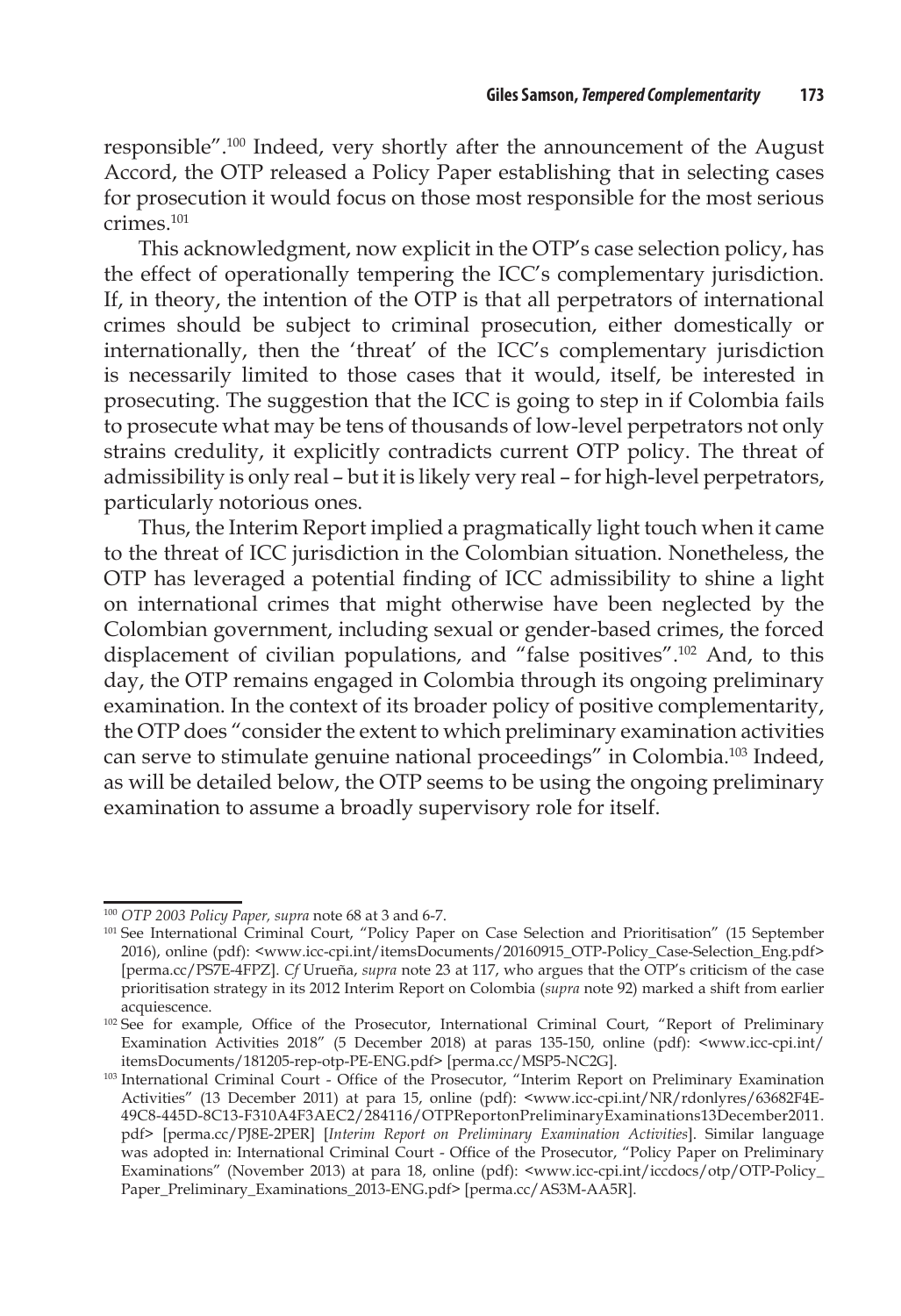#### **C. Where the Rubber Meets the Road: Alternative Sentences**

However, as indicated above, the real controversy lies with the question of punishment. As to alternative sentencing, the 2012 Interim Report goes on to say:

The Office will consider the issue of sentences, including both reduced and suspended sentences, in relation to the facts and circumstances of each case. In particular, the Office will assess whether, in the implementation of such provisions, reasonable efforts have been made to establish the truth about serious crimes committed by each accused person, whether appropriate criminal responsibility for such crimes has been established, and *whether the sentence could be said, in the circumstances, to be consistent with an intent to bring the person concerned to justice* [emphasis added].104

Other than for low-level perpetrators, who will avoid the justice mechanisms of the Accord altogether, the SJP is well designed to meet the first two criteria: the establishment of both truth and criminal responsibility. Indeed, the SJP, by offering reduced non-carceral sentences, provides a significant incentive to perpetrators to confess their crimes. But, the question of whether the sentence is "consistent with an intent to bring the person concerned to justice", as the Interim Report required, is a much trickier legal assessment.<sup>105</sup> It is a problem that the OTP would have seen coming since the LFP reflected FARC's precondition that their fighters not be subject to imprisonment. Given how controversial reduced terms of imprisonment were under the JPL, the elimination of formal imprisonment under the LFP, and ultimately SJP, was always going to be a very difficult needle to thread.

As a result, as the peace talks progressed, the OTP was active on the ground in Colombia. After the Colombian government and FARC issued a joint statement of principles on the rights of victims to truth, justice, and reparations in June 2014 – presaging the key terms of what would become Part 5 of the August Accord – the ICC scheduled two missions for the first half of 2015. The second of these missions concluded with a high-profile address by the Deputy Prosecutor of the ICC, James Stewart, in which he publicly commented on a variety of sentencing alternatives and their compatibility with the Rome Statute. He started by outlining some general principles:

While the Rome Statute does provide for sentences in ICC proceedings, *it does not prescribe the specific type or length of sentences that States should impose for ICC crimes. In sentencing, States have wide discretion. National laws need only produce investigations, prosecutions and sanctions that support the overarching goal of the Rome Statute system of international criminal justice – to end impunity for mass atrocity crimes.*

Effective penal sanctions may thus take many different forms. They should, however, *serve appropriate sentencing goals*, such as *public condemnation* of the criminal conduct,

<sup>104</sup> *Interim Report on Preliminary Examination Activities, supra* note 103 at para 206.

<sup>105</sup> *Ibid.*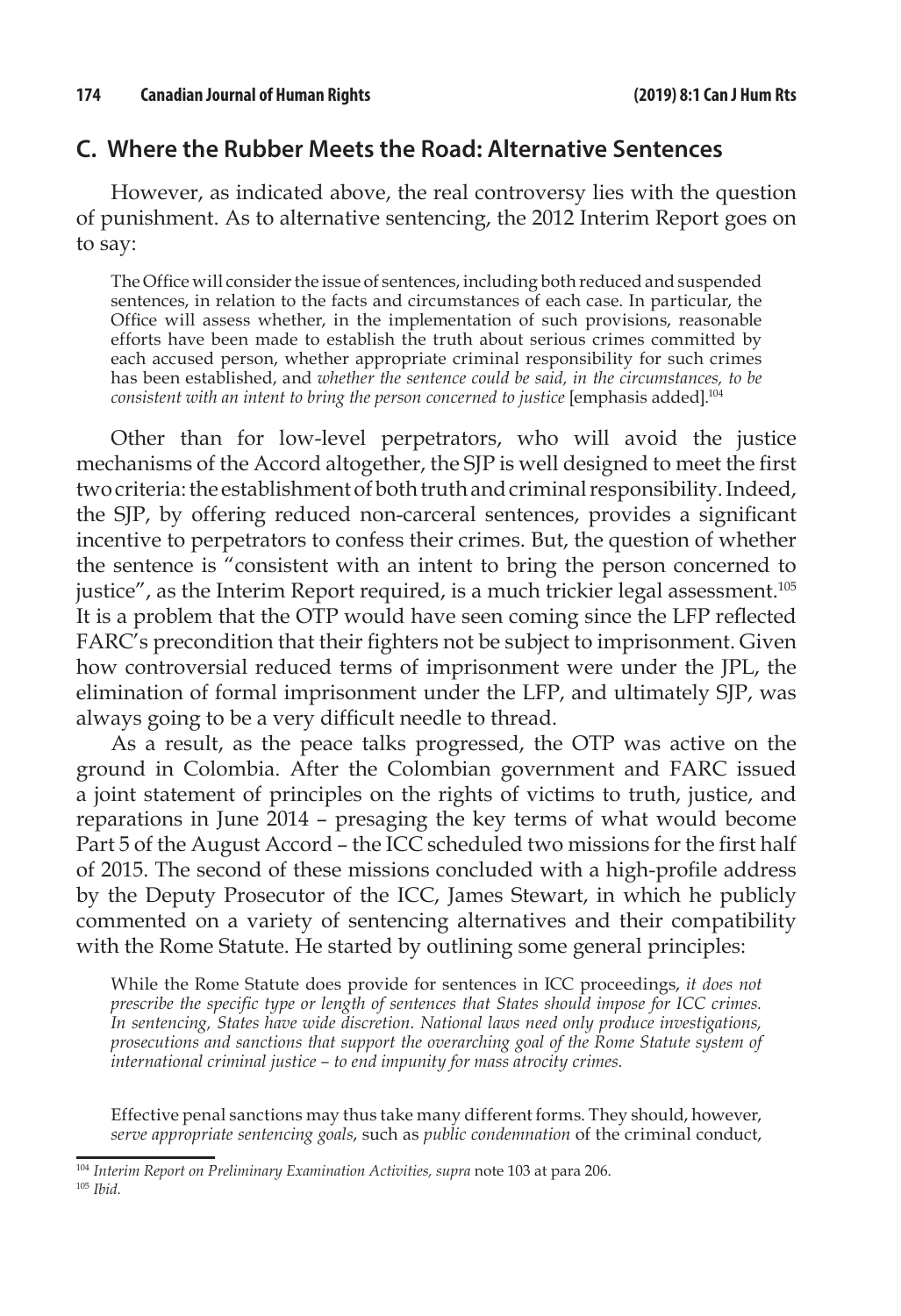*recognition of victims' suffering, and deterrence of further criminal conduct*. Such goals, in the context of international criminal law, protect the interests of victims and vindicate basic human rights.106

These principles imply a wide discretion, within parameters. While Stewart left the door open for non-custodial sentences that do not promote impunity, such sanctions might encounter difficulties in proportionality, adequately addressing the victims' suffering, or deterring criminal conduct.

With respect to the possibility of suspended sentences, Stewart noted that "at the national level, a sentence that was manifestly inadequate, in light of the gravity of the crime and the degree of responsibility of the convicted person, could *vitiate the apparent genuineness of the proceedings*" and could "suggest that proceedings were conducted in a manner that was inconsistent with an intent to bring the persons concerned to justice."107 In other words, suspended sentences could trigger ICC jurisdiction, and intriguingly, Stewart revealed that the Colombian authorities had been forewarned:

So important were the implications of sentence suspension for the Prosecutor's assessment of the admissibility of cases before the ICC, that in 2013 the Office conveyed the position I have just outlined to the Colombian authorities. This was done confidentially and in advance of formal negotiations on the sentencing issue in the peace talks. The step was prompted by our concern to alert the national authorities to our interpretation of the provisions of the Rome Statute in a timely way, and not after the fact, in view of the Government's stated interest in negotiating a peace agreement that was compatible with the Rome Statute.<sup>108</sup>

Stewart re-emphasised this warning by the OTP that suspended sentences might provoke a finding of admissibility by the OTP, which effectively took them off the table in the peace negotiations if ICC jurisdiction was to be avoided.109 This message seems to have been received: while suspended sentences are mentioned in the LFP,<sup>110</sup> they are absent from the SJP, and the Accords more generally.

But Stewart offers an alternative. Speaking on reduced sentences, Stewart suggested that while the compatibility of a reduced sentence with "Rome Statute principles" would "depend upon the particular circumstances of the case",<sup>111</sup> he conceded:

These circumstances could include transitional justice measures designed to end armed conflict, for example, by requiring the convicted person to fulfil certain

<sup>&</sup>lt;sup>106</sup> James Stewart, "Transitional Justice in Colombia and the Role of the International Criminal Court" (delivered at the Center for Transitional Justice and Coalition for the International Criminal Court, 13 May 2015) at 10, online (pdf): *International Criminal Court - The Office of the Prosecutor* <www.icc-cpi.int/ iccdocs/otp/otp-stat-13-05-2015-ENG.pdf > [perma.cc/NZX9-UJL6].

<sup>107</sup> *Ibid* at 11 (emphasis added).

<sup>108</sup> *Ibid*.

<sup>109</sup> *Ibid*.

<sup>110</sup> LFP, *supra* note 28 at art 1.

<sup>111</sup> James Stewart, *supra* note 106 at 11.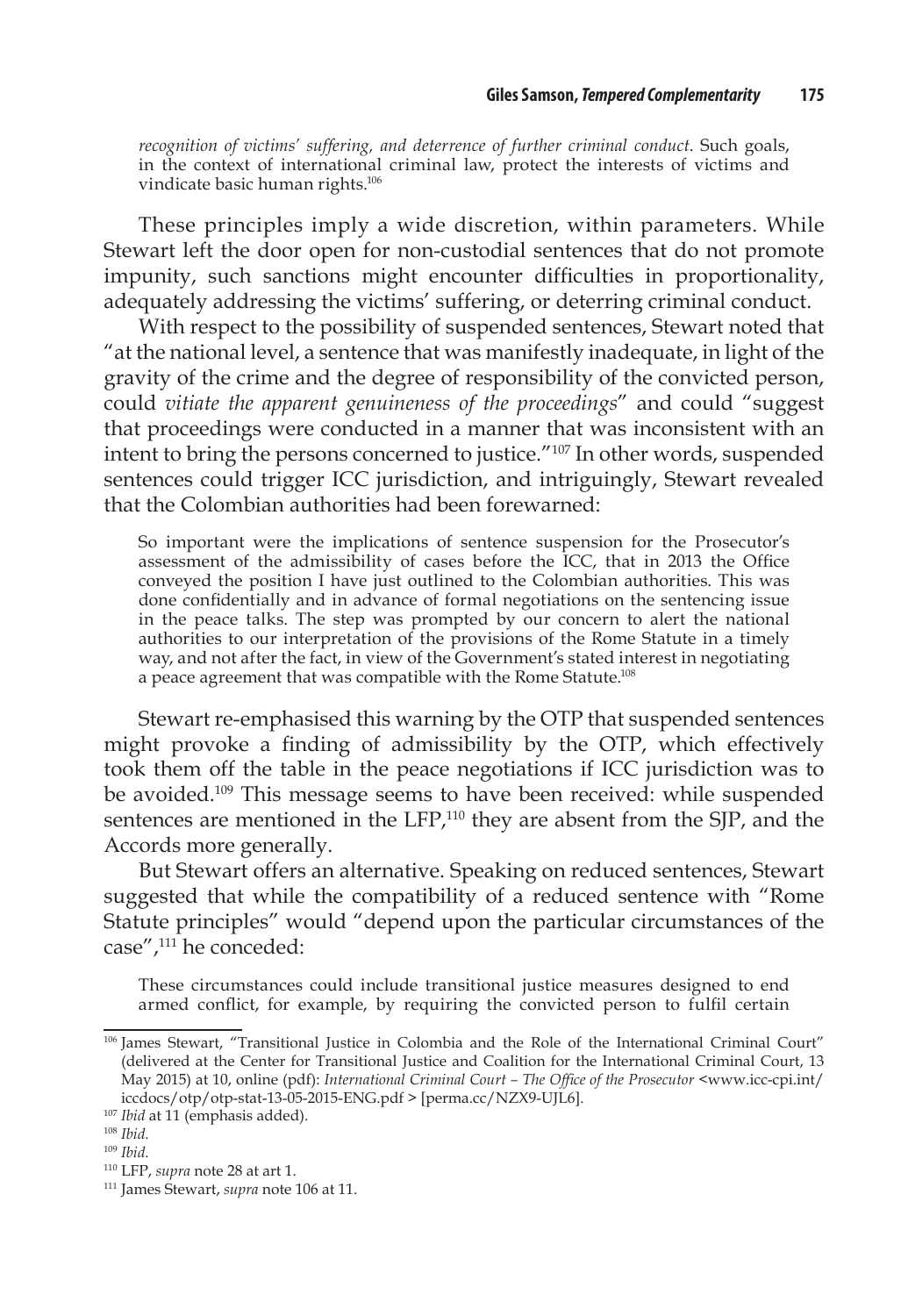#### **176 Canadian Journal of Human Rights (2019) 8:1 Can J Hum Rts**

conditions, such as

- an acknowledgement of criminal responsibility,
- demobilization and disarmament,
- a guarantee not to repeat the conduct,
- full participation in the process of establishing the truth about serious crimes,
- a possible temporary ban from taking part in public affairs,
- and so on. $^{112}$

Stewart emphasised that "considerations such as these figured in the Prosecutor's assessment of the national proceedings carried out within the Peace and Justice [JPL] framework",<sup>113</sup> under which the OTP had not found any cases to be admissible. Stewart used this as an example of the "wide margin" enjoyed by states to choose mechanisms "designed to establish truth and that are also consistent with the Rome Statute goal of ending impunity for the most serious crimes."114 Stewart's acknowledgment that states have multiple objectives, particularly in peace processes, and that these will be taken seriously in assessing the adequacy of a state's approach to sentencing is significant, and may have led to the explicit articulation of these objectives in the Accords.

However, a reduced sentence still assumes that there will be some period of incarceration, at least as Stewart describes it. He knew then, and we know now, that such a model was not contemplated in the final deal. Thus, he was forced to discuss alternative sentences and his reluctance to do so *in abstracto*  is readily apparent. In assessing "whether sentences were consistent with a genuine intent to bring the convicted persons to justice",115 he sets out a list of specific factors, including national practice, proportionality, and the "type and degree of restrictions on liberty".116 He concludes by saying:

In the end, the question will be whether alternative sentences, *in the context of a transitional justice process, adequately serve appropriate sentencing objectives for the most serious crimes.* The answer to that question will depend on the sort of sentences that are contemplated, when weighed against the gravity of the crimes and the role and responsibility of the convicted persons in their commission.<sup>117</sup>

Although Stewart's comments were admittedly speculative, they can only be interpreted as expressing some significant concerns about whether an eventual peace deal would meet Colombia's Rome Statute obligations.

<sup>112</sup> *Ibid* at 12.

<sup>113</sup> *Ibid*.

<sup>114</sup> *Ibid*.

<sup>115</sup> *Ibid* at 13. <sup>116</sup> *Ibid*.

<sup>117</sup> *Ibid* (emphasis added).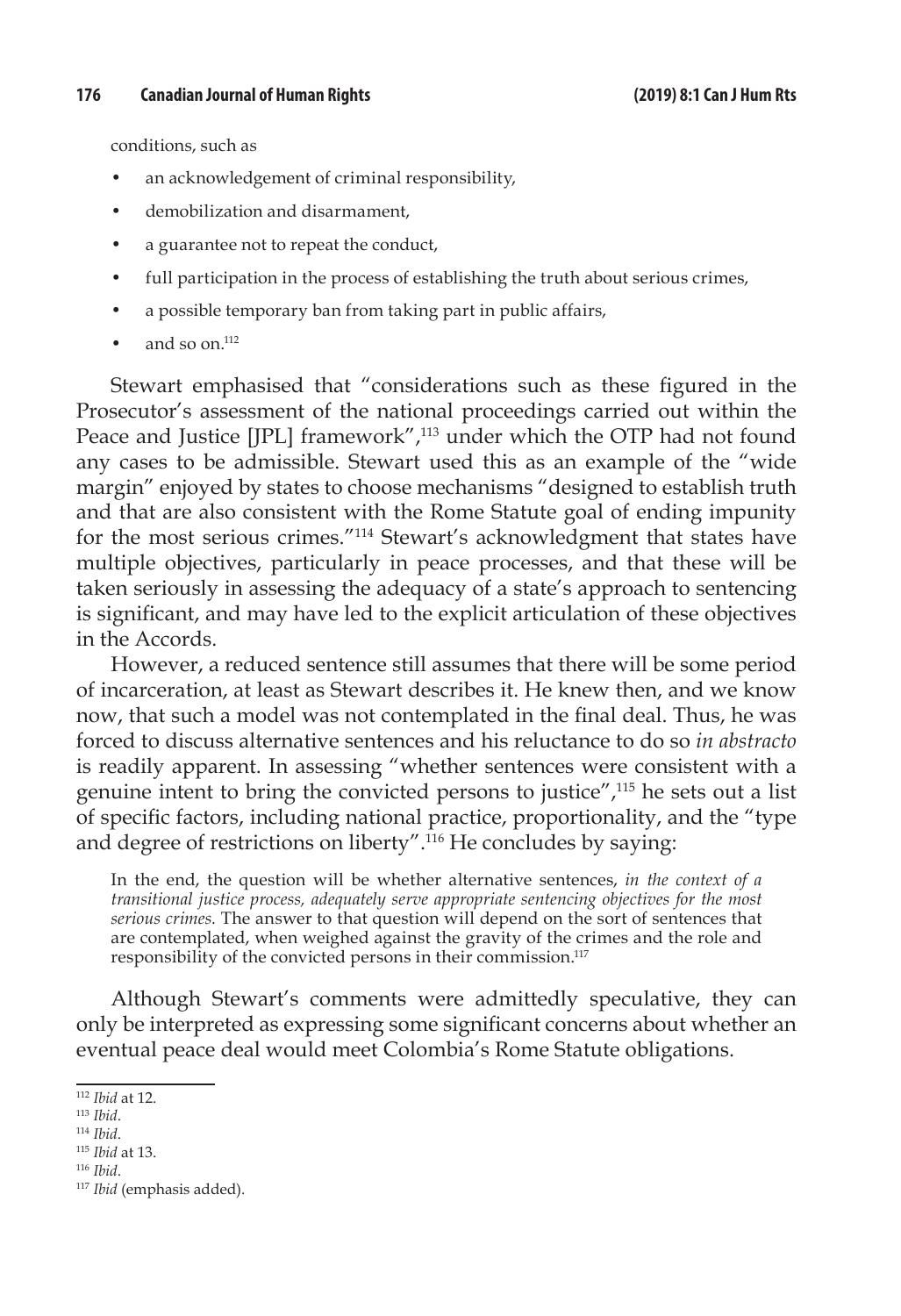#### **D. The Dialogue Continues: Admissibility and the Special Jurisdiction for Peace**

The public dialogue between the OTP and Colombian authorities continued once the August Accord was announced, and is ongoing. The first comment on the August Accord was issued by the Prosecutor, Fatou Bensouda, who gave a brief statement broadly welcoming the agreement just over a week after its announcement.118 While expressing her hope for lasting peace in Colombia, she linked the question of peace with accountability:

The paramount importance of genuine accountability – *which by definition includes effective punishment* – in nurturing a sustainable peace cannot be overstated. As a State Party to the Rome Statute of the International Criminal Court, Colombia has recognised that grave crimes threaten the peace, security and well-being of the world and stated its determination to put an end to impunity for the perpetrators and thus contribute to the prevention of such crimes. *I note, with satisfaction, that the final text of the peace agreement excludes amnesties and pardons for crimes against humanity and war crimes under the Rome Statute.*<sup>119</sup>

It is worth pausing here for a moment to make two observations about this statement. First of all, the Prosecutor has flagged the issue of "effective punishment", indicating that it is against this standard that the OTP's assessment of the SJP will be made. This language, intentionally or not, mirrors the SJP's own reference to "effective restrictions of liberty",120 which implies that the question may come down to whether the restrictions of liberty are, in fact, punitive. Secondly, by specifically highlighting the Accord's exclusion of amnesties for crimes against humanity and war crimes, Bensouda is acknowledging the Accord's formal nod to this emerging international law standard (and existing Colombian legal standard). But is she doing more than that? Given the popular interpretation of the SJP as a form of disguised amnesty, is Bensouda trying to suggest that the amnesty epithet is inappropriately levelled? Presumably, if the OTP wished to leave itself a *marge de manoeuvre* in assessing the SJP, it would be important that it not be seen as countenancing an amnesty.

Bensouda's statement then goes on to specifically refer to the SJP:

The peace agreement acknowledges the central place of victims in the process and their legitimate aspirations for justice. These aspirations must be fully addressed, including by *ensuring that the perpetrators of serious crimes are genuinely brought to justice.* The Special Jurisdiction for Peace to be established in Colombia is expected to perform this role and to focus on those most responsible for the most serious crimes

<sup>&</sup>lt;sup>118</sup> "Statement of ICC Prosecutor, Fatou Bensouda, on the conclusion of the peace negotiations between the Government of Colombia and the Revolutionary Armed Forces of Colombia – People's Army" (1 September 2016), online (pdf): <www.icc-cpi.int//Pages/item.aspx?name=160901-otp-stat-colombia> [perma.cc/B4PH-SX8S].

<sup>119</sup> *Ibid* (emphasis added).

<sup>120</sup> Final Accord, *supra* note 33, s 5.1.2(III) at para 60.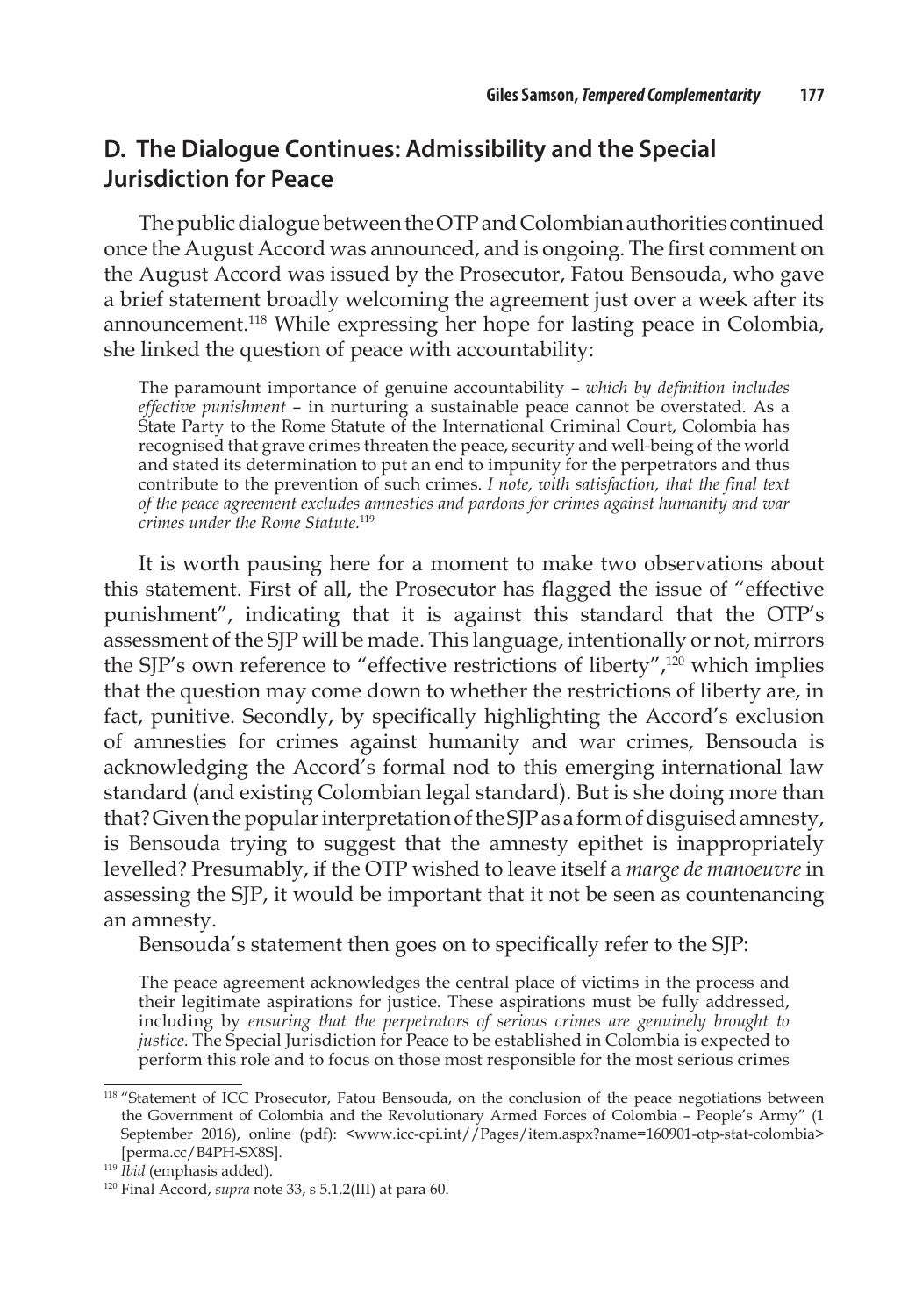#### **178 Canadian Journal of Human Rights (2019) 8:1 Can J Hum Rts**

committed during the armed conflict. The promise of such accountability must become a reality, if the people of Colombia are to reap the full dividends of peace.

…

The ends of sustainable peace are intrinsically linked to justice being done and seen to be done. As Colombia opens a new chapter in its history towards the promise of peace, my Office will continue to support those efforts in accordance with its mandate under the Rome Statute with independence, impartiality and objectivity.<sup>121</sup>

The overall tone in these paragraphs fits with the OTP's policy of positive complementarity, i.e. to support domestic efforts to bring perpetrators of Rome Statute crimes to justice. In this early statement, there is no immediate indication that the alternative sentences of the SJP are a non-starter for the ICC, nor does the statement explicitly express concern that some low-level perpetrators might be overlooked, unlike Stewart's remarks a year earlier. There is an emphasis on the positive, sending a clear signal that the OTP is supportive of the peace process.<sup>122</sup>

However, at no time in this statement does the OTP pretend that the admissibility issue is resolved, and the OTP's next comment on the SJP, in the OTP's 2016 Report on Preliminary Examination Activities, makes that ongoing assessment explicit. The timing of the 2016 Report was critical: it was released just a month after the August Accord's defeat in the plebiscite, and the OTP clearly shares the Colombian public's concerns about the non-carceral nature of the sentences:

At this stage of the preliminary examination, the OTP has not formed a specific or final position regarding the Special Jurisdiction for Peace, which is yet to be established. The SJP seems designed to establish individual criminal responsibility, bring perpetrators to account and to fully uncover the truth, while also seeking to fulfil sentencing objectives of deterrence, retribution, rehabilitation and restoration. Fulfilment of these objectives will not only depend on the procedures and conditions set forth in the Agreement, but also on the *effectiveness of restrictions on liberty imposed on individuals, the nature of which have yet to be clearly laid out.* The OTP would also have to consider whether any substantive lacunae in the laws applied by the competent SJP authorities, including in relation to command responsibility, could hinder their ability to genuinely proceed in relation to the potential cases which are likely to arise from an investigation into the situation.<sup>123</sup>

Notably, and perhaps responsively, the two concerns raised in this

<sup>121</sup> Fatou Bensouda, *supra* note 118 (emphasis added).

<sup>&</sup>lt;sup>122</sup> Hectór Olasolo explains the Prosecutor's "cautious optimism" as a function of the greater prominence of criminal justice in the August Accord as compared to its marginal role in the predecessor LFP: Hectór Olasolo, "The Special Jurisdiction for Peace in Colombia and the Cautious Optimism of the Prosecutor of the International Criminal Court" (2015) 1:1 *Peace Processes Online Rev* 1, online (pdf): <www. peaceprocesses.it/images/pdf/h.\_olasolo\_-\_the\_special\_jurisdiction\_for\_peace\_in\_colombia.pdf.> [perma.cc/5PY6-BVGV].

<sup>&</sup>lt;sup>123</sup> International Criminal Court - Office of the Prosecutor, "Report of Preliminary Examination Activities 2016", (14 November 2016) at para 257 (emphasis added), online (pdf): <www.icc-cpi.int/iccdocs/ otp/161114-otp-rep-PE\_ENG.pdf> [perma.cc/DJR8-B2EF] [November 2016 Report].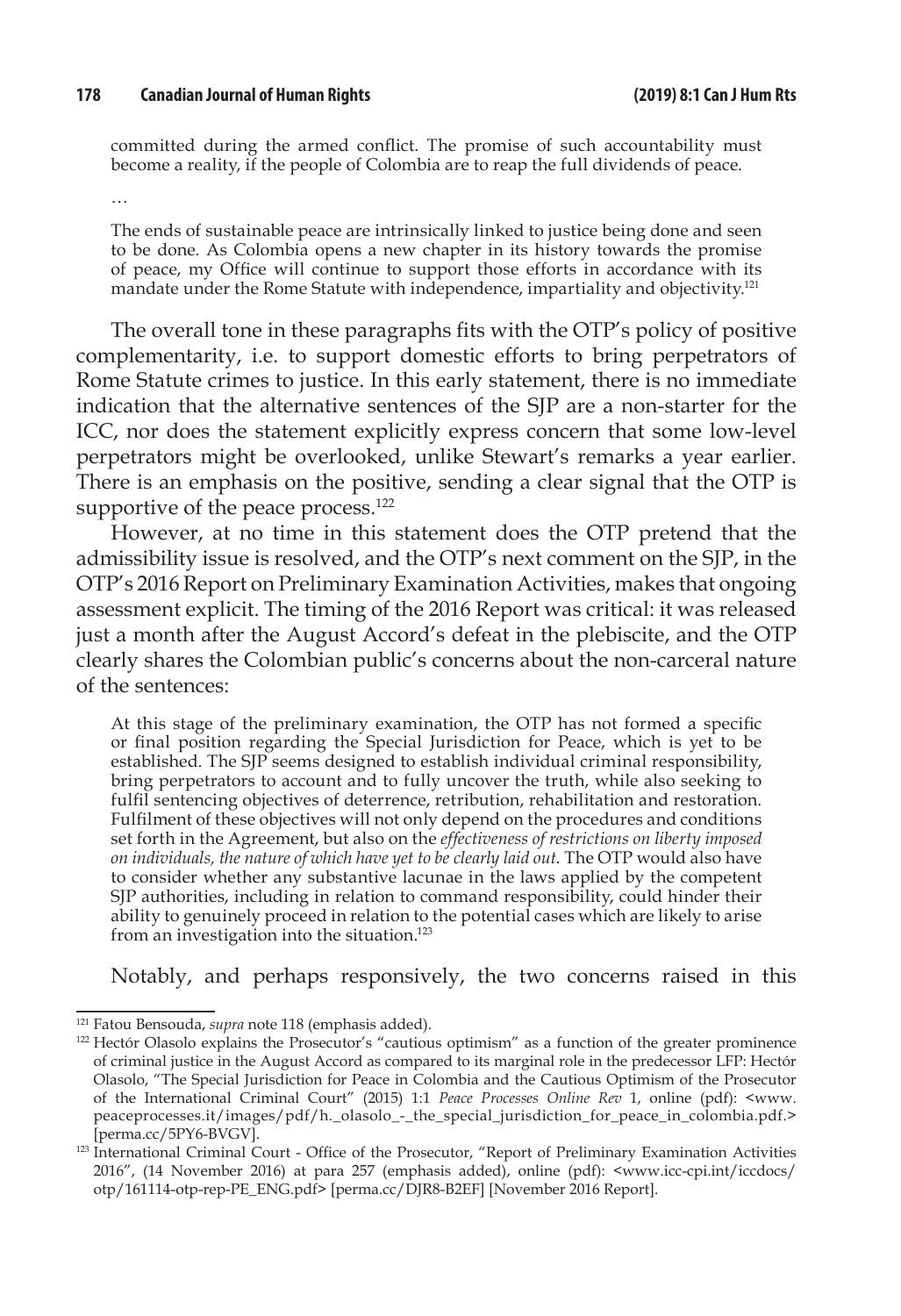comment were the subject of amendments in the Final Accord. The "nature" of the restrictions on liberty referred to in the Report was to some extent clarified by additional factors and supervisory powers provided to magistrates.<sup>124</sup> Moreover, references to Article 28 of the Rome Statute were specifically added to the paragraphs dealing with command responsibility.<sup>125</sup>

However, it is clear that this latter effort did not go far enough for the OTP. In her next public comment, an opinion piece published in the Colombian magazine *Semana* in January 2017, Bensouda expressed serious concern about the definition of command responsibility, tacitly indicating that there is a type of offence and offender that might not be contemplated by the SJP, but that would be contemplated by the Rome Statute.126 Presumably, this would be one of the potential "substantial lacunae" that the OTP had expressed concern about in its 2016 report.

By September 2017, as the Final Accord took hold and the groundwork began to be laid for the SJP, the OTP was back on the ground in Colombia "to obtain clarifications on certain aspects of the future SJP, as well as information about the status of relevant national proceedings".127 In comments made during the visit and quoted in *Semana*, Bensouda delved further into the operational details of the SJP's rollout, as well as other areas of transitional justice in Colombia.<sup>128</sup> This visit also confirmed that there were multiple interlocutors in this dialogue, with Bensouda not only meeting with a variety of government officials, but also with "representatives of Colombian civil society, whose views and concerns continue to inform the [OTP's] assessment of the situation  $^{\prime\prime}129$ 

#### **E. The Way Forward: Dialogue as Supervision**

A few months later, the OTP issued its December 2017 Report on Preliminary Examinations.130 If earlier comments had been broad and optimistic, this Report gave a clear indication that the devil of complementarity lay in the details: specific crimes were listed, as were requests for information on the status (and absence) of particular investigations and indictments. For example, the OTP noted that it had "identified" 29 commanding officers who were "reportedly in

<sup>124</sup> Final Accord, *supra* note 33, s 5.1.2(III) at para 60.

<sup>125</sup> *Ibid*, s 5.1.2(III) at paras 44 and 59.

<sup>&</sup>lt;sup>126</sup> Fatou Bensouda, "El acuerdo de paz de Colombia demanda respeto, pero también responsabilidad", *Semana* (21 January 2017), online: <www.semana.com/nacion/articulo/deseo-corte-penal-internacionaljusticia-transicional-en-colombia/512820> [perma.cc/U3C7-WQBV]. Interestingly, Bensouda did not raise the question of effective punishment in this piece.

<sup>127</sup> Report of Preliminary Examination Activities 2017, *supra* note 26 at para 152.

<sup>128</sup> "Seguimos preocupados de cara a una possible impunidad en el future" (*Semana*, 13 September 2017), online: <www.semana.com/nacion/articulo/fatou-bensouda-en-bogota-habla-de-la-jep/540197> [perma.cc/5ZLF-3HGX].

<sup>&</sup>lt;sup>129</sup> Report of Preliminary Examination Activities 2017, *supra* note 26 at para 152.

<sup>130</sup> *Ibid*.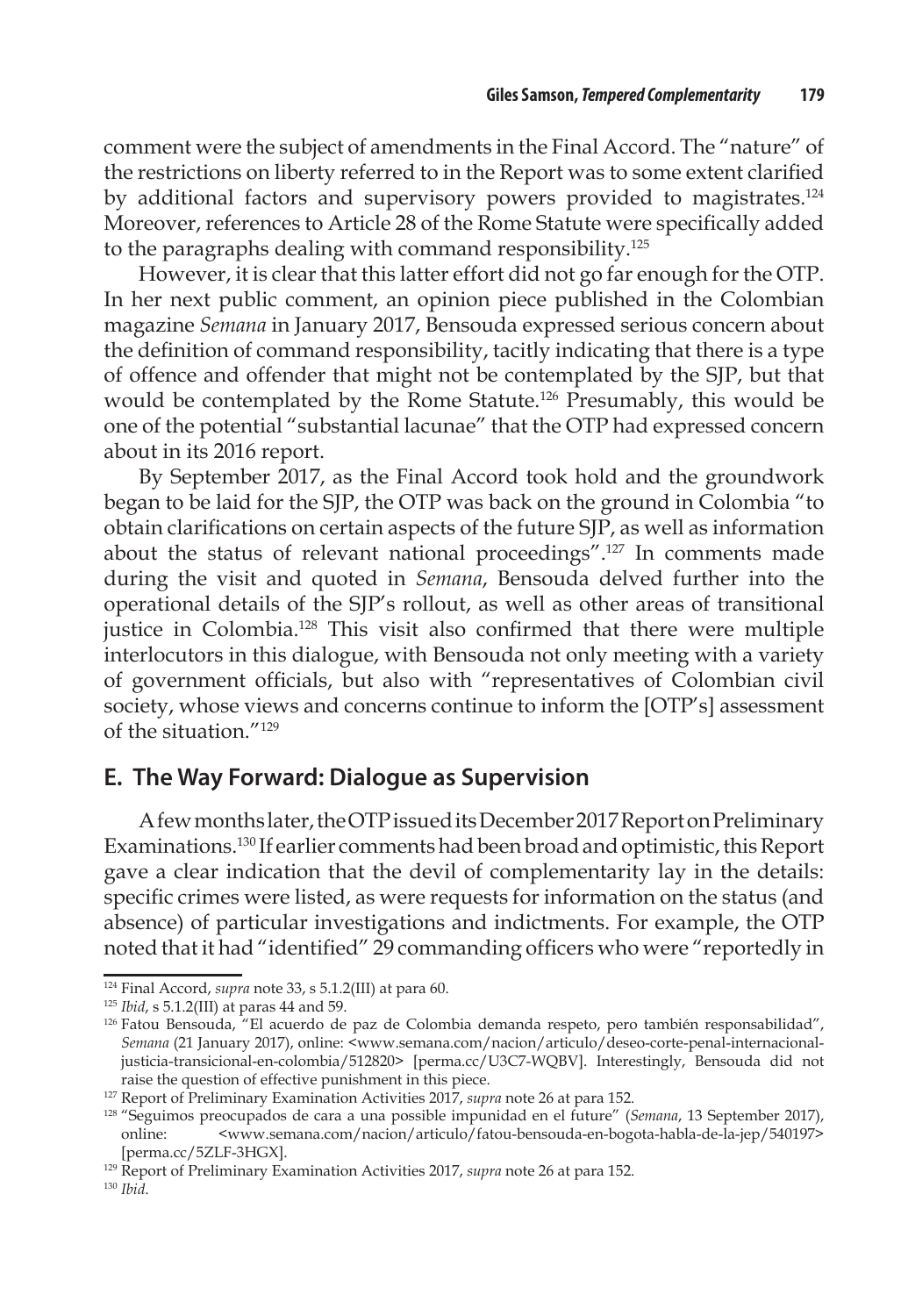charge" of specific divisions and brigades allegedly responsible for hundreds of "false positives" between 2002 and 2008. Of these, only 17 had seen any proceedings instituted against them by Colombian authorities,<sup>131</sup> and the OTP was monitoring whether "concrete and progressive steps" were being taken even in those 17 investigations.<sup>132</sup> "False positive" cases were one of three categories of crimes specifically mentioned in this Report,<sup>133</sup> along with forced displacement,<sup>134</sup> and sexual and gender-based crimes.<sup>135</sup> The inclusion of the 'false positive' cases gave a strong indication that the OTP felt that these crimes were being overlooked by authorities.

Moreover, having now reviewed the legislation implementing the SJP, the December 2017 Report outlined four aspects that "may raise issues of consistency or compatibility with customary international law and the Rome Statute". These aspects included definitions of command responsibility and "grave" war crimes, clarification of the scope of "active or determinative" participation in crimes, and the "implementation of sentences involving 'effective restrictions of freedom and rights'".136 On this last point, the OTP returned to the question of effectiveness, indicating that it would be monitoring the following dimensions: (i) the nature and scope of measures combining to "form a sanction"; (ii) the degree to which they served sentencing objectives and provided redress for victims; (iii) how they were implemented and verified; and (iv) whether other activities "such as participation in political affairs, do not frustrate the object and purpose of the sentence."137 And, on the question of the amnesty (available to those who had committed 'political crimes' that were not on the list of excluded crimes<sup>138</sup>), the OTP expressed concern that Colombia was applying the wrong criteria in determining whether a war crime was "grave" (and therefore ineligible for amnesty).<sup>139</sup> As such, it explicitly left the door open for the ICC to try cases in which a perpetrator of such a crime had been amnestied.140

On the whole, the OTP's report gave unequivocal notice that it was retaining the right to continue assessing admissibility, which is to say that ICC jurisdiction was still a live issue. If earlier interventions had evinced a 'tempered complementarity', this was the OTP seizing a supervisory role for itself, keeping the pressure on the Colombian authorities to continue to investigate and prosecute specific cases, whether against Colombian forces,

<sup>135</sup> *Ibid* at paras 139-42.

<sup>131</sup> *Ibid* at paras 134-35.

<sup>132</sup> *Ibid* at para 135.

<sup>133</sup> *Ibid* at paras 131-35.

<sup>134</sup> *Ibid* at paras 136-38.

<sup>136</sup> *Ibid* at para 144.

<sup>137</sup> *Ibid* at para 148.

<sup>138</sup> Pursuant to the Final Accord, *supra* note 33, s 5.1.2(II), e.g. at paras 23-24, 37-39.

<sup>139</sup> Report of Preliminary Examination Activities 2017, *supra* note 123 at para 146.

<sup>140</sup> *Ibid*.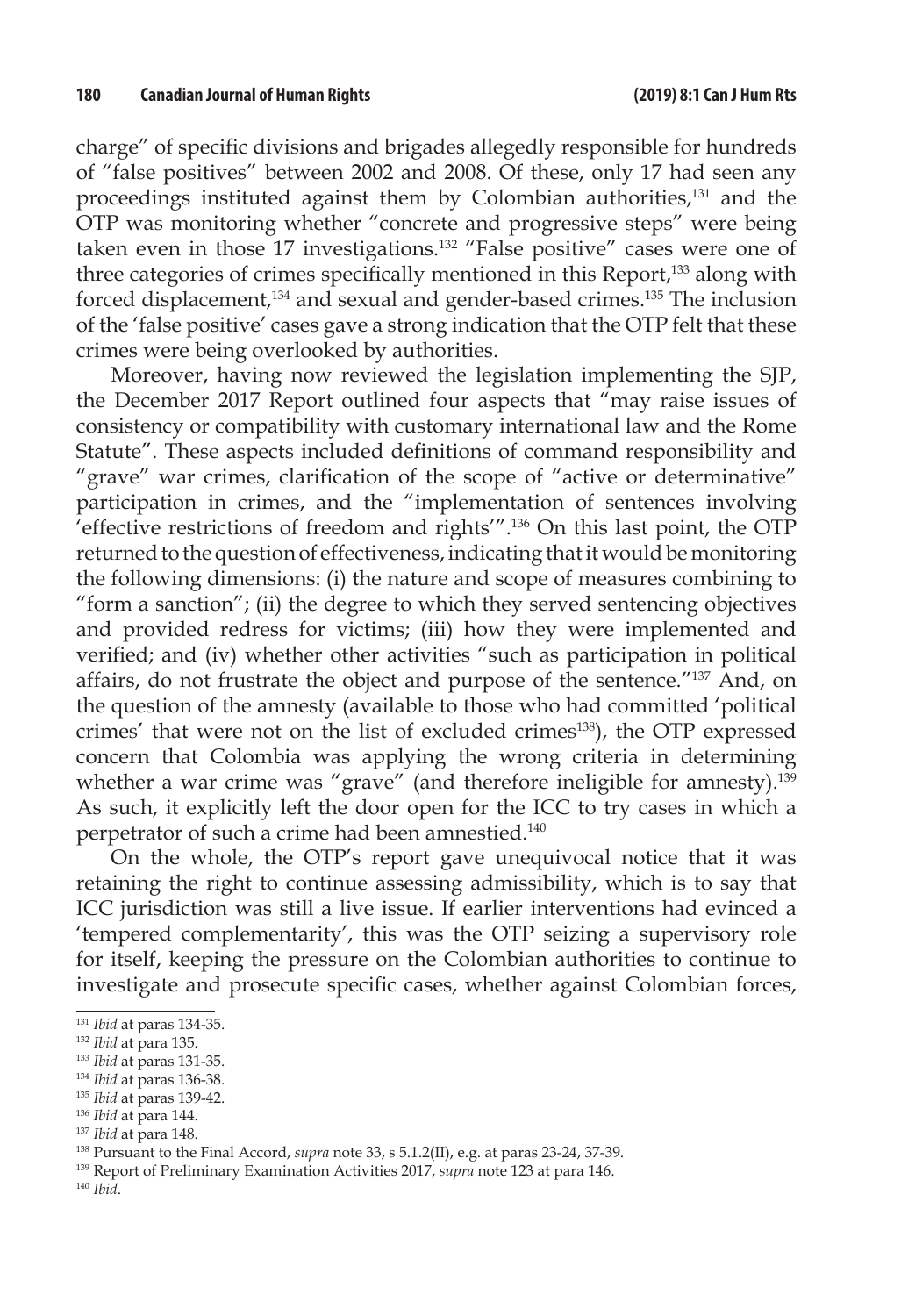paramilitaries, or opposition fighters.141 In comments made in Colombia in May 2018, the ICC's Deputy Prosecutor, James Stewart, explained the Prosecutor's supervisory role as "satisfying herself that the array of transitional justice measures applied in the situation in Colombia meet, in a genuine way, the Rome Statute goals of ending impunity and contributing to prevention."142 In these comments, Stewart followed up on a number of the specific issues raised in the 2017 report, including command responsibility, $143$  amnesties, $144$ and "effective restrictions of rights and freedoms".145

In an address to the Bogota Chamber of Commerce in November 2018, Stewart would again confirm the Prosecutor's ongoing supervision, emphasising the question of command responsibility.<sup>146</sup> However, by then another concern had popped up. In June, Iván Duque was elected President of Colombia largely on a promise to roll back the peace accord.147 While his capacity to do so was significantly constrained by Colombian law,148 articles were inserted into the SJP's Rules of Procedure restricting the scope of the investigation of armed forces, and effectively halting the trial of any member of the military until a separate procedure was established.149 This led Stewart to warn the government that setting up a separate procedure and delaying justice "would necessarily be seen negatively by the ICC Prosecutor",<sup>150</sup> and that Bensouda would have to consider "whether recent initiatives, if put into practice, would have an impact on the admissibility on particular cases identified by the OTP."151 Interestingly, in the process of criticising these new developments, Stewart expressed significant support for the SJP more generally.152 These concerns would be echoed in the Prosecutor's 2018 Report

<sup>&</sup>lt;sup>141</sup> This might be seen as a more muscular version of what Stahn characterizes as the managerial dimensions of positive complementarity: Stahn, *supra* note 64 at 263.

<sup>142</sup> Stewart, *supra* note 95 at para 218.

<sup>143</sup> *Ibid* at paras 96-120.

<sup>144</sup> *Ibid* at paras 123-31.

<sup>&</sup>lt;sup>145</sup> *Ibid* at paras 132-55.<br><sup>146</sup> James Stewart, "El artículo 28 del Estatuto de Roma" (1 November 2018) at paras 53 and 55, online (pdf): <www.icc-cpi.int/itemsDocuments/20181102-dp-bogota.pdf> [perma.cc/PNZ3-N6Y4].

<sup>147</sup> "Uncertainty for FARC peace deal as Ivan Duque wins in Colombia", *Al Jazeera* (18 June 2018), online: <www.aljazeera.com/news/2018/06/conservative-ivan-duque-wins-colombia-presidentialelection-180617215223568.html> [perma.cc/QS4A-4TLU].

<sup>148</sup> Gonzalo Ramirez-Cleves, "The Colombian Constitutional Court Rules that Peace Agreement is Mandatory for Three Presidential Terms", *I-CONnect blog* (26 October 2017), online (blog): *I-CONnect Blog of the International Journal of Constitutional Law* <www.iconnectblog.com/2017/10/the-colombianconstitutional-court-rules-that-the-peace-agreement-is-mandatory-for-three-presidential-terms/> [perma.cc/PA3R-MNQJ].

<sup>149</sup> These provisions are detailed in Stewart's November 2017 remarks in "El artículo 28 del Estatuto de Roma", *supra* note 146.

<sup>&</sup>lt;sup>150</sup> *Ibid* at para 54 [translated by author].

<sup>&</sup>lt;sup>151</sup> *Ibid* at para 60 [translated by author].

<sup>&</sup>lt;sup>152</sup> *Ibid* at paras 64, 66 and 70. Stewart concludes his comments as follows: "[...] if I have a message to deliver on this occasion with respect to the application of the principle of complementarity […] it is this: let the magistrates of the SJP do their work; support them in all aspects; peace with justice and accountability is the most effective guarantee that peace will be sustainable and lasting." *Ibid* at para 70 [translated by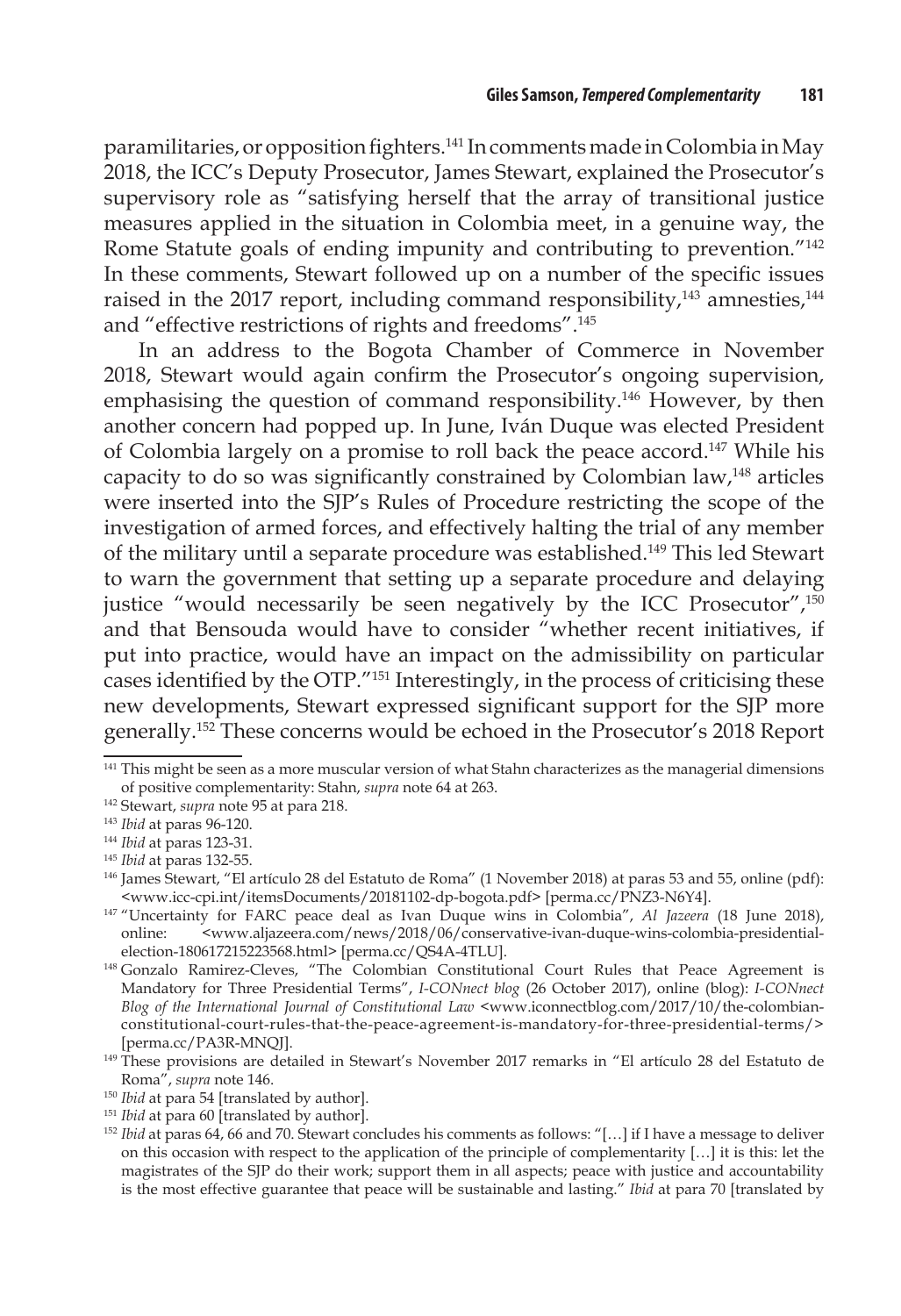on Preliminary Activities, delivered a month later.153

### **V. Conclusion: On Tempered Complementarity and the Enemy of the Good**

The Final Accord between the Colombian government and FARC has become a powerful symbol of the possibility of peaceful transition, even after generations of bloodshed. Undeterred by the failed plebiscite on the August Accord in early October, the negotiators immediately consulted anew with civil society and the leaders of the 'No' campaign about what amendments would render the deal acceptable; within six weeks, a new agreement was announced. By the end of November 2016, the Colombian Congress had approved the Final Accord.154

In its preliminary examination of the Colombian situation, the OTP has interpreted the seemingly uncompromising language of the ICC's mission to end impunity in the context of the compromising messiness of peacemaking and its own limited capacity. In doing so, it has illustrated the principle that the perfect must not be allowed to be the enemy of the good, and has adopted an approach of tempered complementarity, one which recognises that the ICC's complementary jurisdiction is effectively limited by the Court's capacity to intervene.

In the almost 15 years that it has been involved in Colombia, the OTP has leveraged the ICC's potential jurisdiction to highlight forgotten atrocities, provide victims with a channel of communication and redress, and remind the Colombian state – and the Colombian people – of their commitment to accountability. Crucially, as peace talks unrolled, the OTP used its preliminary examination to create a dialogue with Colombian authorities, thereby inserting itself as a necessary third party. This article has sought to demonstrate that the OTP's influence on the recent peace negotiations between the Colombian government and FARC is evident in the text, and even the spirit, of the Final Accord. But to be a party to negotiations is to be willing to compromise, and not overplay your hand. The limitations of the ICC, particularly its capacity to deliver its preferred form of justice on a wide scale, are well-known and explicitly acknowledged by the OTP itself, which is why the complementary jurisdiction of the ICC is necessarily tempered. This tempered complementarity,

author].

<sup>153</sup> Office of the Prosecutor, International Criminal Court, "Report of Preliminary Examination Activities 2018", *supra* note 102 at para 159 (noting that these provisions were being challenged at the Colombian Constitutional Court. This report also indicated that the OTP had filed an amicus curiae brief with the Colombian Constitutional Court in October 2017, while the Constitutional Court was deciding on the constitutionality of the SJP, at paras 154-58).

<sup>154</sup> Helen Murphy, "Colombian peace deal passed by Congress, ending 52-year war", *Reuters* (30 November 2016), online: <www.reuters.com/article/us-colombia-peace/colombian-peace-deal-passed-by-congressending-52-year-war-idUSKBN13P1D2> [perma.cc/K8SL-7CRH].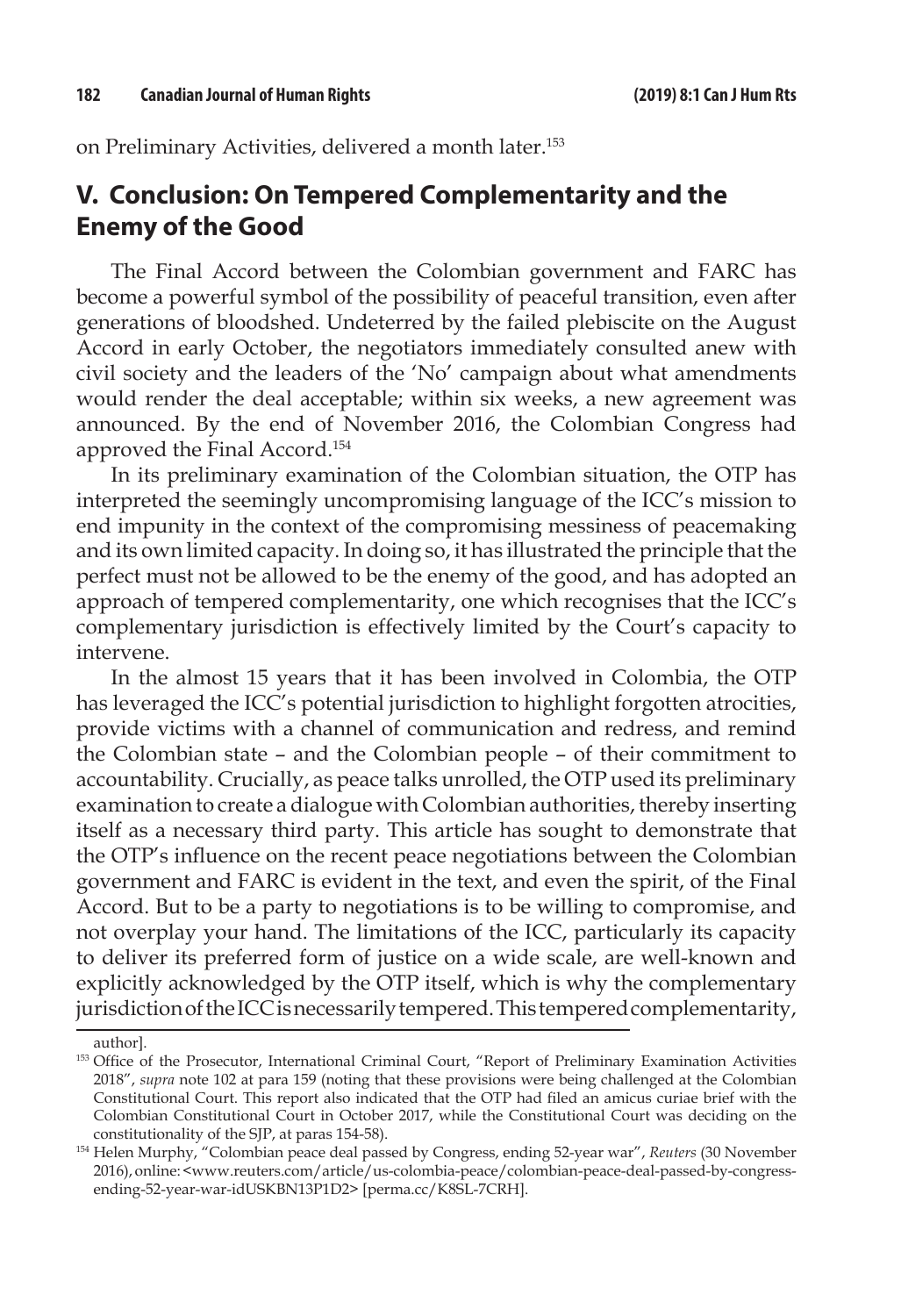in turn, dictates that the OTP afford states a 'wide margin' in pursuing peace, as has been the case in Colombia.

However, recent developments are clearly straining the OTP's patience, and the limits of its deference. The OTP has signalled that efforts to withdraw government forces from the jurisdiction of the SJP and limit investigation into their alleged crimes may well make the admissibility of some cases before the ICC unavoidable. In its December 2018 report, the OTP warned that it has five cases ready to move forward against the Colombian government forces if Colombia undermines efforts to bring those involved to justice.155 In this respect, there has been a subtle, but unequivocal shift from a posture of tempered complementarity, or even positive complementarity, to the more classical version. While the OTP has been willing to give the benefit of the doubt to a government who sincerely seemed to want peace, it will be hardpressed to show the same forbearance to a government actively seeking to subvert the state's own justice efforts.

This apparent regression has caused the OTP to be less reserved in its expression of support for the SJP. While opponents of the Final Accord both inside and outside Colombia accused the former government of trading amnesty for peace, the terms of the SJP are significantly more complex. In a country in which demobilisation was traded for blanket amnesties in the past – in deals made with the M-19, EPL, and MAQL rebels in the 1990s – there is no mistaking the SIVJRNR for that kind of amnesty. The Final Accord does not forget the atrocities of the past: perpetrators of war crimes, crimes against humanity and grave human rights violations on all sides will be required to account for their crimes if they want to access the special procedures and noncarceral sentences of the SJP, or risk prosecution and sentencing in the regular courts. However, given the ICC's tempered complementarity, those low-level perpetrators who do not realistically fear prosecution in domestic courts also have no realistic cause to fear it in the ICC. After 52 years of war, there is no way to prosecute everyone, in Colombia or The Hague.156

In articulating the need for justice to be a fundamental value of the peace process, the OTP has advocated for the true victims of the Colombian civil war, those civilians who have been dispossessed, displaced, and devastated by the conflict; perhaps conscious that it is precisely those communities most affected that voted overwhelmingly in favour of the August Accord.157 If the

<sup>155</sup> OTP, Report on Preliminary Examination Activities 2018 Report, *supra* note 102 at para 135.

<sup>156</sup> This has been explicitly acknowledged by the Deputy Prosecutor: Stewart, *supra* note 95 at paras 180, 197, and 203.

<sup>157</sup> "Colombia referendum: Voters reject FARC peace deal", *supra* note 40. This article notes that it is conflictaffected regions that showed the most robust support for the deal: with 80% in Choco, 78% in Vaupes, and "[i]n the town of Bojayá, where more than a hundred people were killed by a FARC mortar bomb against a church, 96 per cent of residents voted for the peace deal." Choco and Vaupes Departments also voted, by significant margins, for the leftist Gustavo Petro in the 2018 presidential election, who favoured the peace